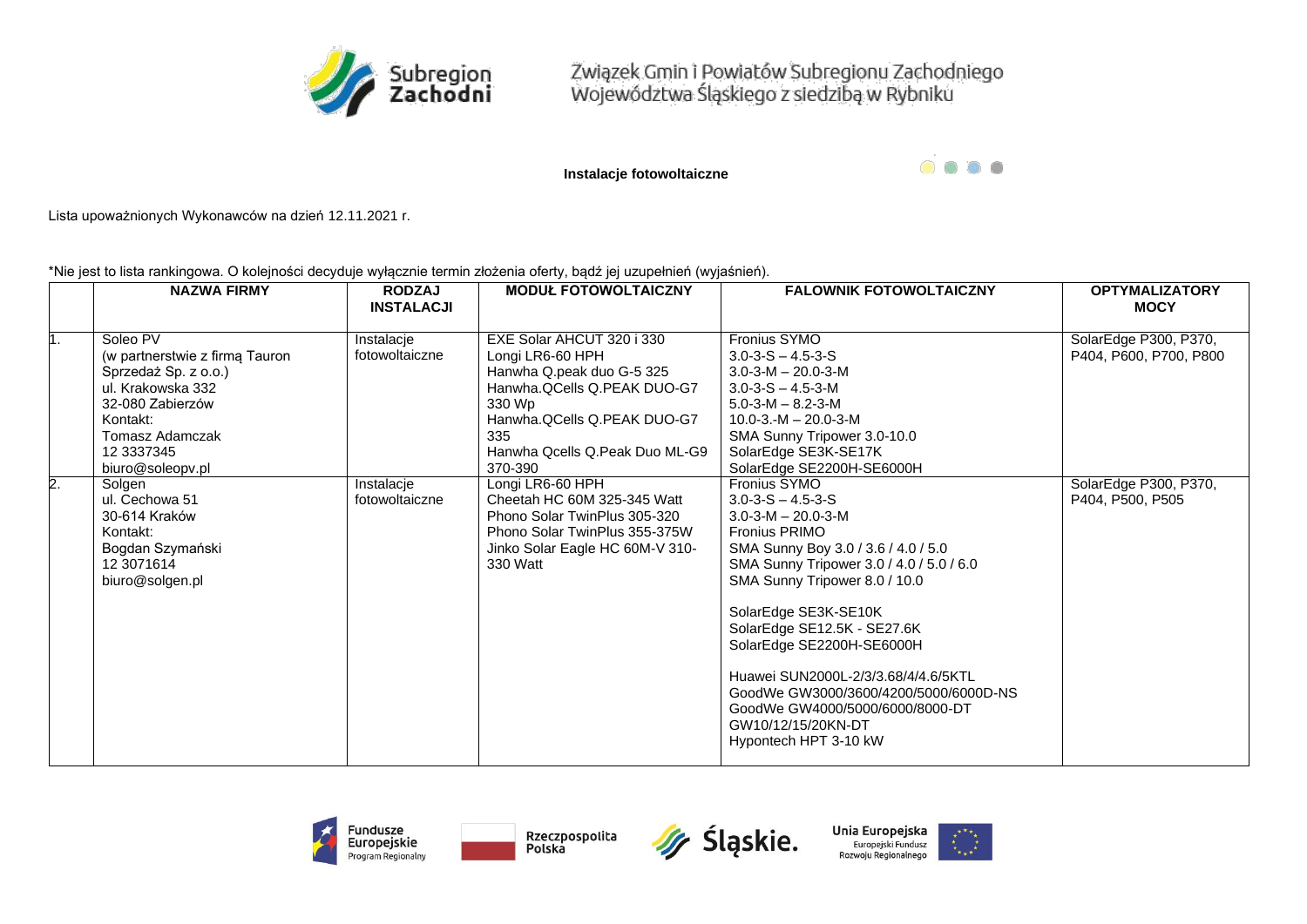

| $\overline{3}$ . | <b>Tip Solar</b><br>ul. Cegielniana 4A/15 30-404 Kraków<br>Kontakt:<br>Dariusz Koszela<br>12 3506167<br>tip@tipsolar.pl                    | Instalacje<br>fotowoltaiczne | Hanwha Q.peak duo G-5 325                                                                                                                                                                                                                                 | Fronius SYMO<br>$3.0 - 3 - S - 4.5 - 3 - S$<br>$3.0 - 3 - M - 20.0 - 3 - M$<br>SolarEdge SE3K-SE17K<br>SolarEdge SE2200H-SE6000H                                                                                                                                                                                                                                                                                                                                                                                                                                                 | SolarEdge P300, P370,<br>P404, P600, P700, P800<br>SMA TS4-R |
|------------------|--------------------------------------------------------------------------------------------------------------------------------------------|------------------------------|-----------------------------------------------------------------------------------------------------------------------------------------------------------------------------------------------------------------------------------------------------------|----------------------------------------------------------------------------------------------------------------------------------------------------------------------------------------------------------------------------------------------------------------------------------------------------------------------------------------------------------------------------------------------------------------------------------------------------------------------------------------------------------------------------------------------------------------------------------|--------------------------------------------------------------|
| 4.               | Energia w kogeneracji EWK<br>ul. Karola Miarki 250<br>44-189 Wilcza<br>Kontakt:<br>Krystian Szymała<br>505 097 321<br>kryszy@energiaewk.pl | Instalacje<br>fotowoltaiczne | Hanwha Q.peak duo G-5 325<br>Ja Solar JAP0S10 280-295/SC<br>Ja Solar JAP60S10-280/SC<br>Ja Solar JAM60S10 330<br>Ja Solar JAM60S10 330/PR<br>Ja Solar JAM60S10 335/PR<br>Ja Solar JAM60S10 340/PR<br>Ja Solar JAM60S10 340/MR<br>Ja Solar JAM60S10 345/MR | Fronius SYMO<br>$3.0 - 3 - M - 8.2 - 3 - M$<br>Fronius PRIMO<br>$3.6 - 1$<br>ThinkPower T3000TL, S3600TL, S4400TL,<br>S5000TL,<br>TP5kTL, TP6kTL, TP8kTL, TP10kTL,<br>SolarEdge SE4K-SE9K<br>SOLPLANET ASW 3000S-S                                                                                                                                                                                                                                                                                                                                                               | TIGO TS4-R-O<br>SolarEdge P370,                              |
| 5.               | <b>PROSAT</b><br>ul. Rudzka 107<br>47-400 Racibórz<br>Kontakt:<br><b>Tomasz Fojcik</b><br>695 118 802<br>info@kotly.com                    | Instalacje<br>fotowoltaiczne | Longi LR6-60 HPH 315-320M<br>Longi LR4-60HPH 350/355/360/<br>365/370<br>LONGI SOLAR LR4-72HPH 425-<br>455M<br>LONGI SOLAR LR4-60HIH 350-<br>380M<br>EXE Solar AHCUT 330                                                                                   | Fronius SYMO<br>$3.0 - 3 - 8.2 - 3$<br>$10.0 - 3 - M$<br>$12.5 - 3 - M$<br>SMA Sunny Tripower 3.0 / 4.0 / 5.0 / 6.0<br>SMA Sunny Tripower 8.0<br>SMA Sunny Tripower 10.0<br>SMA Sunny Boy 3.0-1 AV-40<br>SMA Sunny Boy 3.6-1 AV-40<br>SMA Sunny Boy 4.0-1 AV-40<br>SMA Sunny Boy 5.0-1 AV-40<br>ZeverSolar Zeverlution 1000S - 3000S<br>ZeverSolar Evershine TLC4000 - TLC10000<br>Huawei SUN 2000L - 3KTL<br>Huawei SUN 2000L - 2KTL<br>Huawei SUN 2000L - 3.68 KTL<br>Huawei SUN 2000L - 4KTL<br>Huawei SUN 2000L - 4.6 KTL<br>Huawei SUN 2000L - 5KTL<br>SolarEdge SE3K-SE25K | TIGO TS4-R-O<br>SolarEdge P300 - P850                        |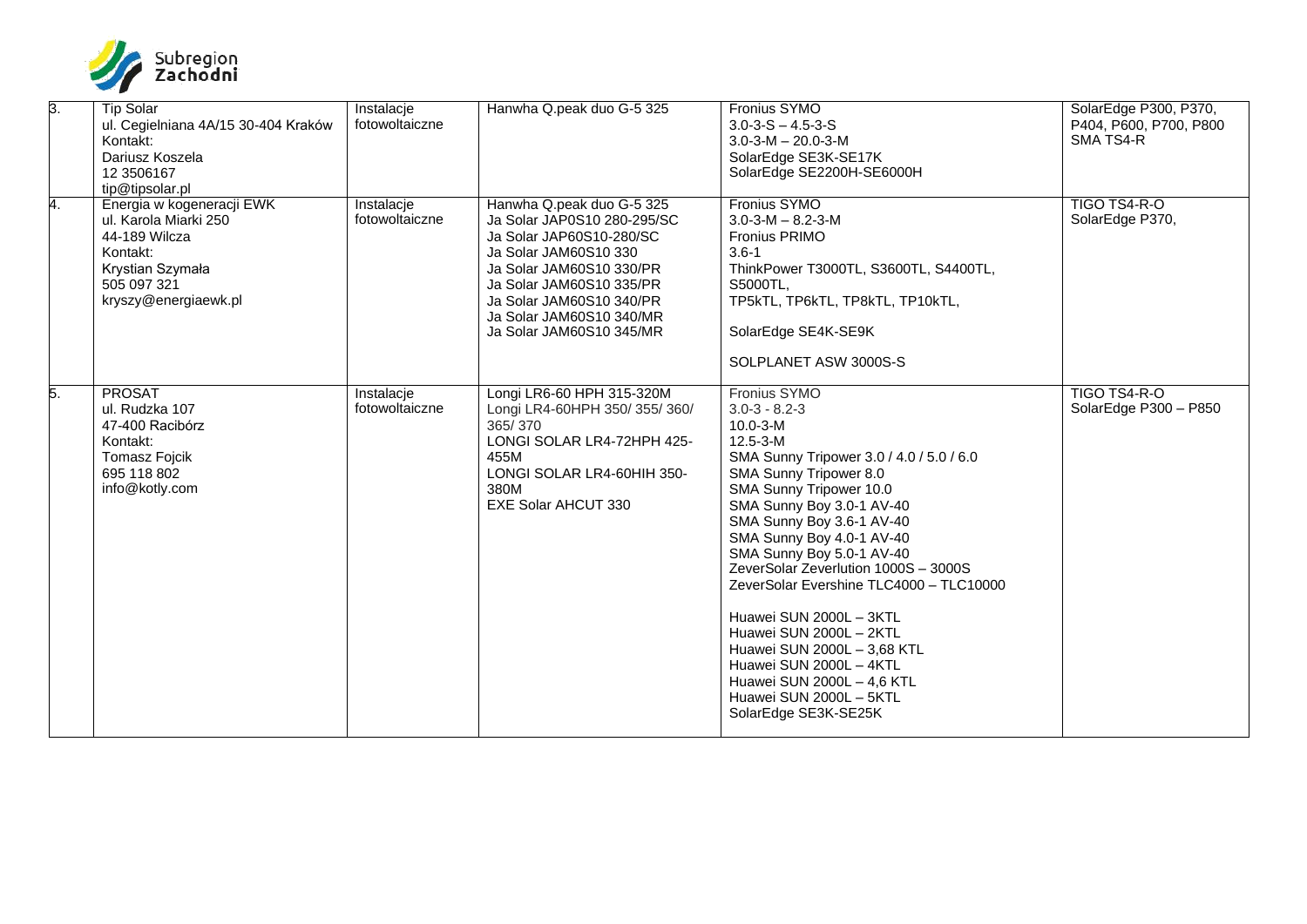

| 6  | Gabrypol<br>ul. Szopieniecka 68<br>40-431 Katowice<br>Kontakt:<br>Ewelina Rajewicz<br>32 2563050<br>gabrypol@gabrypol.com                 | Instalacje<br>fotowoltaiczne | REC 280-295 TP2<br>Hanwha Q-cells Q.peak duo G-<br>5 315-330<br>Ja Solar JAM60S03 305-325/PR<br>Longi LR6-60 HPH 315M - 320M<br>Longi LR4-60 HPH 360M<br>EXE Solar H-CUT 320-330                                                                                                                                       | Fronius SYMO<br>$3.0 - 3 - M - 8.2 - 3 - M$<br>$3.0 - 3 - M - 20.0 - 3 - M$<br>SMA STP 3.0-6.0 3AV-40<br>Sunny Boy 3.0 / 3.6 / 4.0 / 5.0<br>SMA Sunny Tripower 8.0 / 10.0                                                                                                                                                                                                                                                                                                 | TIGO TS4-R-O                          |
|----|-------------------------------------------------------------------------------------------------------------------------------------------|------------------------------|------------------------------------------------------------------------------------------------------------------------------------------------------------------------------------------------------------------------------------------------------------------------------------------------------------------------|---------------------------------------------------------------------------------------------------------------------------------------------------------------------------------------------------------------------------------------------------------------------------------------------------------------------------------------------------------------------------------------------------------------------------------------------------------------------------|---------------------------------------|
|    | Elektropartner<br>ul. Wodna 24<br>47-244 Dziergowice<br>Kontakt:<br>Adam Kowalczyk<br>509 371 551<br>ar-elektropartner@o2.pl              | Instalacje<br>fotowoltaiczne | MP-M-325W                                                                                                                                                                                                                                                                                                              | Growatt 3000 TL3-S                                                                                                                                                                                                                                                                                                                                                                                                                                                        | TIGO TS4-R-O                          |
| 8  | Bioran<br>ul. Wodzisławska 102A<br>44-200 Rybnik<br>Kontakt:<br>Krzysztof Ranoszek<br>792 563 979<br>biurobioran@hotmail.com              | Instalacje<br>fotowoltaiczne | Longi LR6-60 HPH 315M - 320M<br>Longi LR4-60HPH 350-380<br>Longi LR4-60 HIH 370M<br>Longi LR4-60 HPB 345-370M<br>Longi LR4-72 HIH 445M<br>Longi LR4-72 HPH 445M<br>Trina Honey Black TSM DD06M.05<br>$320 - 340W$<br>Trina Honey TSM DE06M.08 II<br>330/335/340W<br>EXE Solar AHCUT 320 i 330<br>SHARP NU-JC 320/330 W | ZeverSolar 1.0-3.0 kW<br>ZeverSolar 3.68-5.0 kW<br>ZeverSolar Evershine TLC4000 - TLC10000<br>Sunny Boy 3.0 / 3.6 / 4.0 / 5.0<br>Sunny Tripower 3.0 / 4.0 / 5.0 / 6.0<br>SMA Sunny Tripower 8.0 / 10.0<br>Fronius SYMO<br>$3.0 - 3 - S - 4.5 - 3 - S$<br>HUAWEI SUN2000 3-10KTL - M0/M1<br>$3.0 - 3 - M - 20.0 - 3 - M$<br>$3.0 - 3 - S - 4.5 - 3 - M$<br>$5.0 - 3 - M - 8.2 - 3 - M$<br>$10.0 - 3 - M - 20.0 - 3 - M$<br>Solar Edge SE3k-SE10k<br>GoodWe NS<br>GoodWe DT | TIGO TS4-R-O                          |
| 9. | <b>Walton Consulting</b><br>ul. Kasprowicza 29<br>44-200 Rybnik<br>Kontakt:<br>Piotr Sulowski<br>668 104 115<br>biuro@waltonconsulting.pl | Instalacje<br>fotowoltaiczne | Longi LR6-60 HPH 315M-320M<br>Longi LR4-60HPH 350-380M<br>Longi LR4-72HPH 425-455M<br>EXE Solar H-CUT 320-350<br>JINKO JKM 440-450M-60HL4-V                                                                                                                                                                            | Fronius SYMO<br>$3.0 - 3 - S - 4.5 - 3 - S$<br>$3.0 - 3 - M - 8.2 - 3 - M$<br>SolarEdge SE3K-SE10K<br>Afore BNT 3-10 kW<br>Afore HNS-TL 3-5 kW<br><b>SMA Sunny Tripower</b><br>SUN2000 -3/4/5/6/8/10KTL -M0/M1                                                                                                                                                                                                                                                            | SolarEdge P300 - P800<br>TIGO TS4-R-O |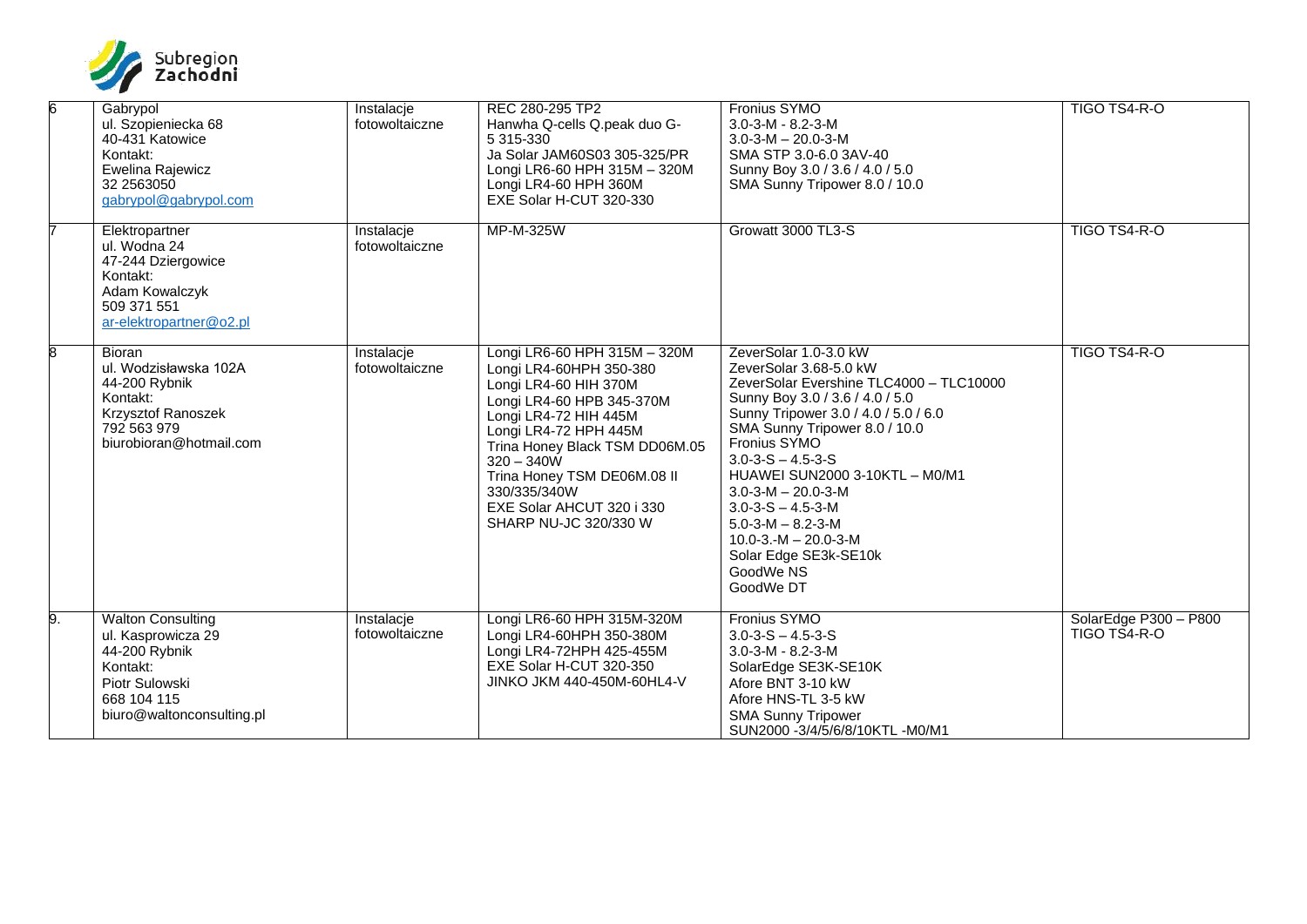

| 10. | Heliospower<br>ul. Zegara Słonecznego 5/2<br>26-600 Radom<br>Kontakt:<br>Dorota Czarnecka<br>508 200 231<br>d.czarnecka@heliospower.pl | Instalacje<br>fotowoltaiczne | Selfa (Suntech) 295<br>Phono Solar TwinPlus 305-320<br>Hanwha Q-cells Q.peak duo G-<br>5 315-330                                                                                                                        | SolarEdge SE3K-SE10K<br><b>Fronius SYMO</b><br>$3.0 - 3 - S - 4.5 - 3 - M$<br>$5.0 - 3 - M - 8.2 - 3 - M$<br>$10.0 - 3 - M - 20.0 - 3 - M$<br>Sofar Solar KTL-X                                        | SolarEdge P300        |
|-----|----------------------------------------------------------------------------------------------------------------------------------------|------------------------------|-------------------------------------------------------------------------------------------------------------------------------------------------------------------------------------------------------------------------|--------------------------------------------------------------------------------------------------------------------------------------------------------------------------------------------------------|-----------------------|
| 11  | <b>EPLAN</b><br>ul. Prosta 6<br>43-100 Tychy<br>Kontakt:<br>Włodzimierz Gwiżdź<br>795 772 918<br>biuro@eplan.com.pl                    | Instalacje<br>fotowoltaiczne | Hanwha Q-cells Q.peak duo G-<br>5 300-320<br>Hanwha Q-cells Q.peak duo G-<br>5 315-330<br>Hanwha Q-cells Q.peak duo G-<br>6 340-355<br>RSM 120-6-300M - 320M<br>Longi LR6-60 HPH 300M - 325M<br>EXE Solar H-CUT 320-340 | Afore BNT 3-10 kW<br>Afore HNS-TL 3-5 kW<br>Afore HNS-TL1 1-53,6 kW<br>SofarSolar Dual MPPT<br>SofarSolar KTL-X<br>SofarSolar TL<br>SofarSolar TLM<br>SolarEdge SE 3000H-SE4000H<br>SolarEdge SE 4K-9K | SolarEdge P300 - P505 |
|     |                                                                                                                                        |                              | Ja Solar JAP60S10 275-295/SC<br>Ja Solar JAM60S10 320-340/PR<br>Cheetah HC 60M-V 315-335 Watt<br>Jinko Solar Eagle HC 60M-V 315-<br>330 Watt<br>Canadian Solar CS3K-330 MS                                              | Fronius SYMO<br>$3.0 - 3 - M - 10.0 - 3 - M$<br>ThinkPower T3000TL, S3600TL, S4400TL,<br>S5000TL, T6000TL                                                                                              |                       |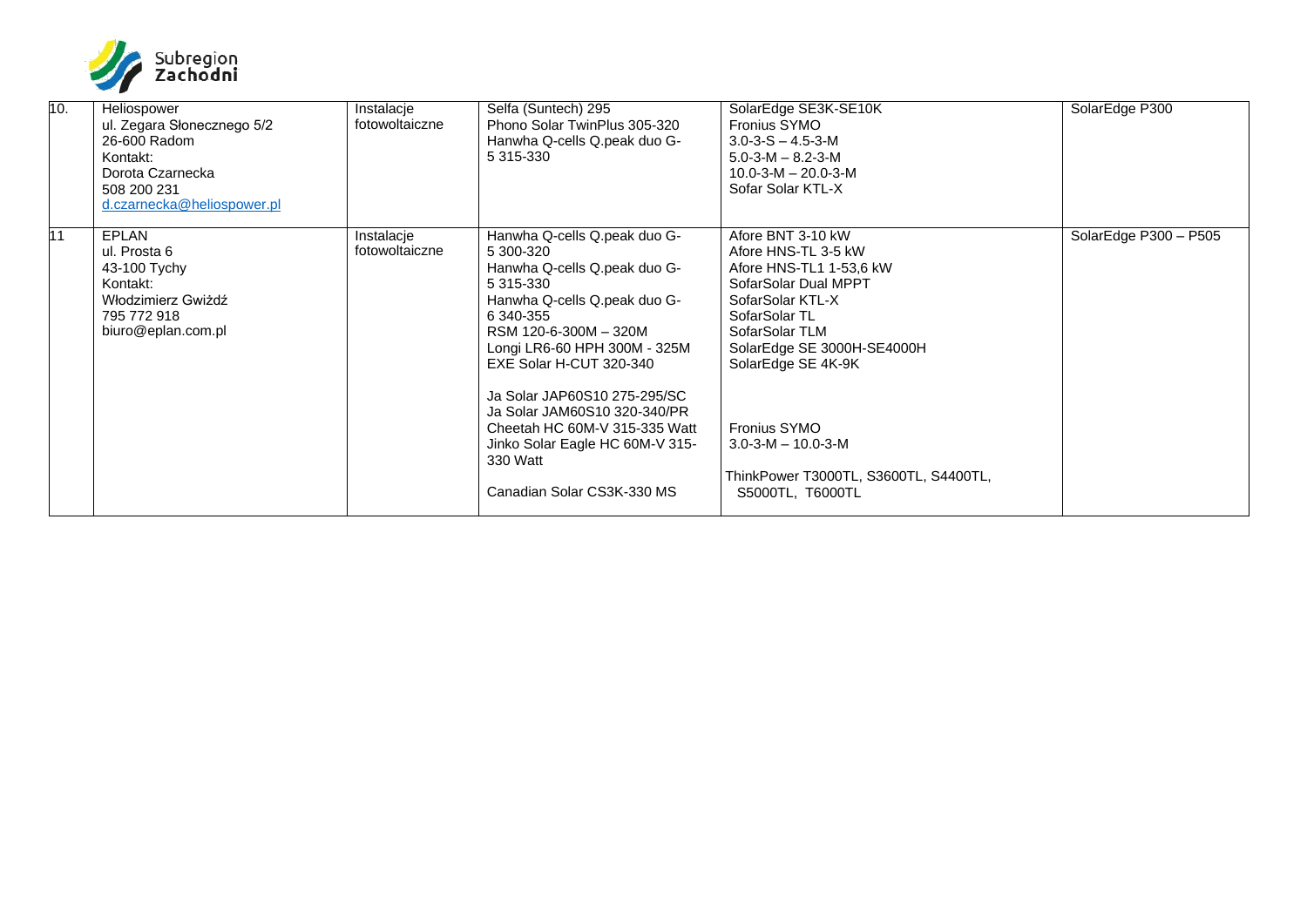

| 12 | <b>IT InterTech</b>  | Instalacie     | Hanwha Q-cells Q.peak duo G-5  | Sofar Solar TLM                     | TIGO TS4-R-O        |
|----|----------------------|----------------|--------------------------------|-------------------------------------|---------------------|
|    | ul. Wodzisławska 146 | fotowoltaiczne | 315-330                        | Sofar Solar KTL-X                   | SolarEdge P300-P505 |
|    | 44-325 Mszana        |                | Hanwha Q-cells Q.peak duo G-5  | Sofar Solar TL                      |                     |
|    | Kontakt:             |                | 300-320                        | Fronius SYMO                        |                     |
|    | Paweł Jarząbek       |                | Hanwha Q-cells Q.peak duo G-5  | <b>SMA</b>                          |                     |
|    | 887 947 440          |                | 315-335                        | SolarEdge SE3K-SE10K                |                     |
|    | biuro@smartekodom.pl |                | Hanwha Q-cells Q.peak duo G-5  | SolarEdge SE4K-SE12.5K              |                     |
|    |                      |                | 340-355                        | SolarEdge SE5K-SE17K                |                     |
|    |                      |                | EXE Solar H-CUT 320-350        | SolarEdge SE3K-SE27.6K              |                     |
|    |                      |                | Ulica Solar 440M/450M          | SolarEdge SE2200H-SE6000H           |                     |
|    |                      |                | Ulica SolarUL 410 Wp           | Sofar Solar 1100-3000TL             |                     |
|    |                      |                | Longi LR6-60 HPH 315M-320M     | Sofar Solar 3.0/3.6/4/4.6 KTL-M- G2 |                     |
|    |                      |                | Longi LR4-72 HPH 425 - 455M    |                                     |                     |
|    |                      |                |                                | ZeverSolar 1.0-3.0 kW               |                     |
|    |                      |                | Sharp NU-JC 330W               | ZeverSolar 3.68-5.0 kW              |                     |
|    |                      |                | Selfa (Suntech) 295            |                                     |                     |
|    |                      |                | Suntech STP 370S-24            |                                     |                     |
|    |                      |                | Suntech STP 375S               |                                     |                     |
|    |                      |                | Suntech STP 380S-24            |                                     |                     |
|    |                      |                | Suntech STP405S-A72/Vfh        |                                     |                     |
|    |                      |                | Suntech STP400S-A72/Vfh        |                                     |                     |
|    |                      |                | Suntech STP395S-A72/Vfh        |                                     |                     |
|    |                      |                | Suntech STP 400 S-A72/V fh     |                                     |                     |
|    |                      |                | HT-SAAE 390 Watt               |                                     |                     |
|    |                      |                |                                |                                     |                     |
|    |                      |                | Jinko Tiger JKM 380-400M 6RL-3 |                                     |                     |
|    |                      |                |                                |                                     |                     |
|    |                      |                | ECO DELTA 325-340M-60DHC       |                                     |                     |
|    |                      |                |                                |                                     |                     |
|    |                      |                | Phono Solar PS450M4-24/TH      |                                     |                     |
|    |                      |                | Phono Solar PS410M4-22/WH      |                                     |                     |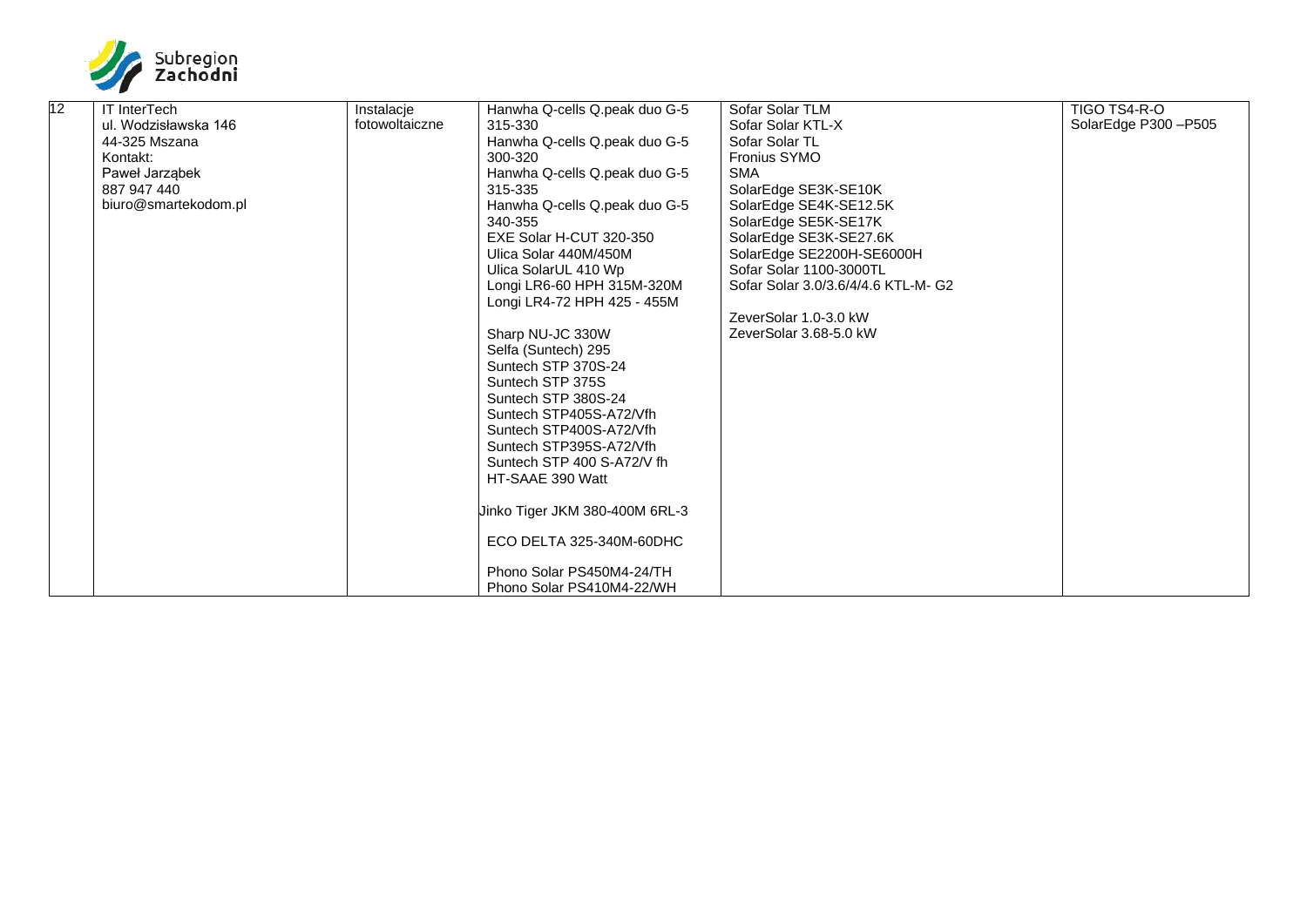

| 13 | Odnawialne Źródła Energii   | Instalacje     | Hanwha Q-cells Q.peak duo G-   | Sofar Solar TLM                     | TIGO TS4-R-O          |
|----|-----------------------------|----------------|--------------------------------|-------------------------------------|-----------------------|
|    | ul. Wodzisławska 146        | fotowoltaiczne | 5 315-330                      | Sofar Solar KTL-X                   | <b>TIGO TS4-R</b>     |
|    | 44-325 Mszana               |                | Hanwha Q-cells Q.peak duo G-   | Sofar Solar TL                      | SolarEdge P300-P505   |
|    | Kontakt:                    |                | 5 300-320                      | <b>Fronius SYMO</b>                 |                       |
|    | Anna Sułowicz               |                | Hanwha Q-cells Q.peak duo G-   | <b>SMA</b>                          |                       |
|    | 533 352 063                 |                | 5 315-335                      | SolarEdge SE3K-SE10K                |                       |
|    | przetargi@smartekodom.pl    |                | Hanwha Q-cells Q.peak duo G-   | SolarEdge SE4K-SE12.5K              |                       |
|    |                             |                | 5 340-355                      | SolarEdge SE5K-SE17K                |                       |
|    |                             |                | EXE Solar H-CUT 320-350        | SolarEdge SE3K-SE27.6K              |                       |
|    |                             |                | Ulica Solar 440M/450M          | SolarEdge SE2200H-SE6000H           |                       |
|    |                             |                | Ulica SolarUL 410 Wp           | Sofar Solar 1100-3000TL             |                       |
|    |                             |                | Longi LR6-60 HPH 315M-320M     | Sofar Solar 3.0/3.6/4/4.6 KTL-M- G2 |                       |
|    |                             |                | Longi LR4-72 HPH 425M - 455M   | ZeverSolar 1.0-3.0 kW               |                       |
|    |                             |                |                                | ZeverSolar 3.68-5.0 kW              |                       |
|    |                             |                | Selfa (Suntech) 295            |                                     |                       |
|    |                             |                | Suntech STP 370S-24            |                                     |                       |
|    |                             |                | Suntech STP 375S               |                                     |                       |
|    |                             |                | Suntech STP 380S-24            |                                     |                       |
|    |                             |                | Suntech STP405S-A72/Vfh        |                                     |                       |
|    |                             |                | Suntech STP400S-A72/Vfh        |                                     |                       |
|    |                             |                | Suntech STP395S-A72/Vfh        |                                     |                       |
|    |                             |                | Suntech STP 400 S-A72/V fh     |                                     |                       |
|    |                             |                | HT-SAAE 390 Watt               |                                     |                       |
|    |                             |                | Jinko Tiger JKM 380-400M 6RL-3 |                                     |                       |
|    |                             |                | Sharp NU-JC 330W               |                                     |                       |
|    |                             |                | ECO DELTA 325-340M-60DHC       |                                     |                       |
|    |                             |                | Phono Solar PS450M4-24/TH      |                                     |                       |
| 14 | <b>PV Instalator Polska</b> | Instalacje     | Longi LR6-60 HPH 315M-320M     | SolarEdge SE3K-SE10K                | SolarEdge P300 - P505 |
|    | ul. Azotowa 31              | fotowoltaiczne | Hanwha Q-cells Q.peak duo G-   | SolarEdge SE4K-SE12.5K              |                       |
|    | 33-101 Tarnów               |                | 5 305-330                      | SolarEdge SE5K-SE17K                |                       |
|    | Kontakt:                    |                |                                | SolarEdge SE2200H-SE3680H           |                       |
|    | Piotr Dziąćko               |                |                                | Fronius SYMO 3.0-20.0               |                       |
|    | 501 761 850                 |                |                                |                                     |                       |
|    | piotr.dziacko@pvge.pl       |                |                                |                                     |                       |
|    |                             |                |                                |                                     |                       |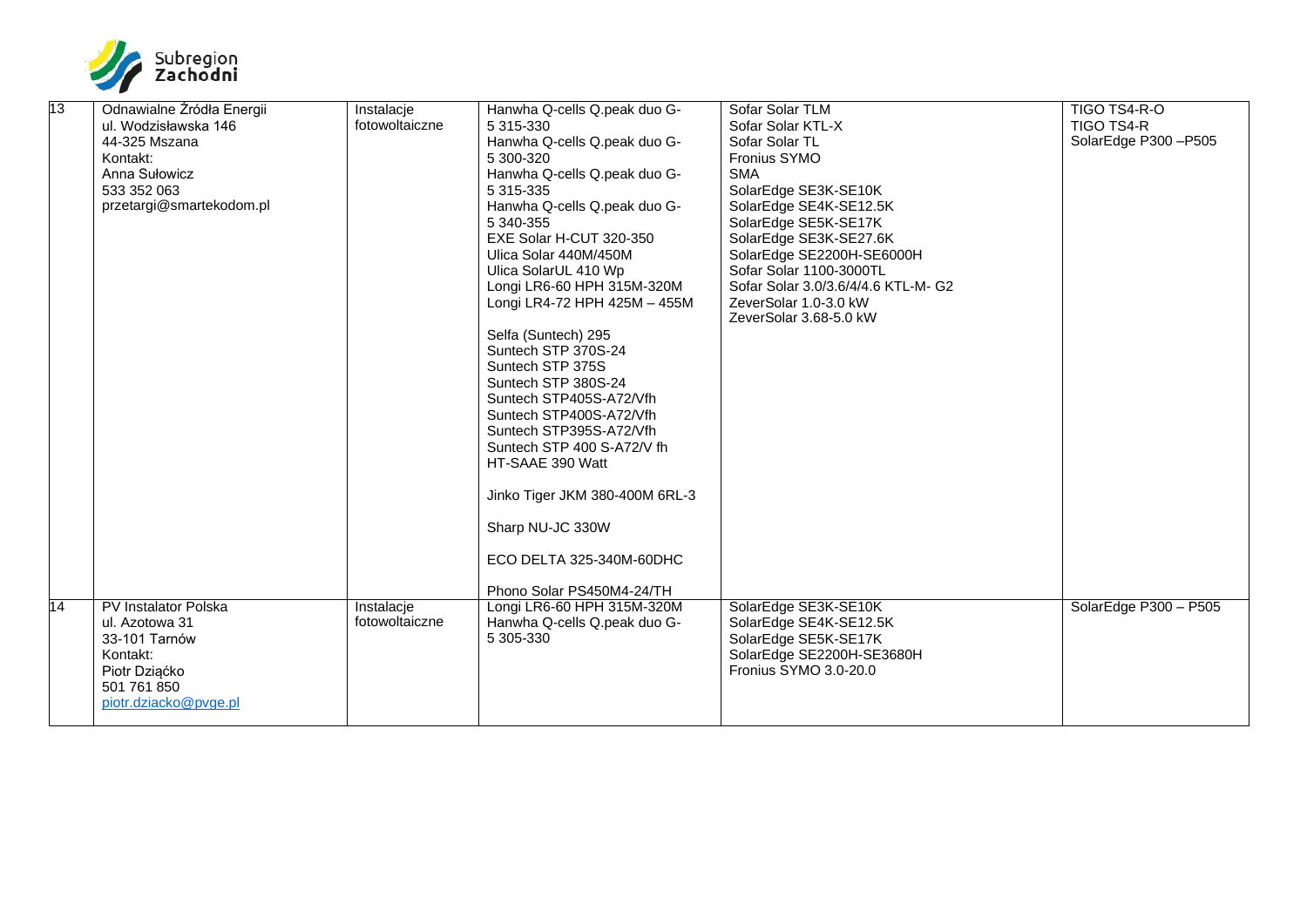

| $\overline{15}$ | Nova Solution               | Instalacie     | Longi LR6-60 HPH 320M           | Fronius Symo                             | <b>TIGO TS4-R-O</b>   |
|-----------------|-----------------------------|----------------|---------------------------------|------------------------------------------|-----------------------|
|                 | ul. Kolejowa 1              | fotowoltaiczne | Longi LR6-60 HPB 310M           |                                          | SolarEdge P300 - P505 |
|                 | 44-200 Rybnik               |                | Longi LR4-60HPH 360-380M        | SolarEdge SE3K-SE10K                     |                       |
|                 | 513 088 120                 |                |                                 | SMA Sunny Boy 3.0 / 3.6 / 4.0 / 5.0      | Huawei SUN2000-450W-P |
|                 | novasolutionspzoo@gmail.com |                | Longi LR4-60HPH 350-370M        | SMA Sunny Tripower 3.0 / 4.0 / 5.0 / 6.0 |                       |
|                 |                             |                | Longi LR6-60OPH                 | ZeverSolar Zeverlution 1000S - 3000S     |                       |
|                 |                             |                | Longi LR4-72HPH 435M            | ZeverSolar Evershine TLC4000 - TLC10000  |                       |
|                 |                             |                | Longi LR4-72HPH 445/450         | GoodWe DT                                |                       |
|                 |                             |                | EXE Solar H-CUT 330             | GoodWe NS                                |                       |
|                 |                             |                | Jinko Solar Eagle HC 60M-V 310- | Sofar Solar 3.3/4.4/5.5/6.6/8.8 KTL-X    |                       |
|                 |                             |                | 330 Watt                        | FOX ESS T3/T4/T5/T6/T8/T10               |                       |
|                 |                             |                | Jinko Cheetah HC 60M-V          | Huawei SUN2000 3/4/5/6/8/10 KTL-M0/M1    |                       |
|                 |                             |                | 330W/335W/340W                  |                                          |                       |
|                 |                             |                | Hanwha Q-cells Q.peak duo G-    |                                          |                       |
|                 |                             |                | 8 335-350                       |                                          |                       |
|                 |                             |                | SHARP NU-JB 395W                |                                          |                       |
|                 |                             |                | SHARP NU-JC 320/330/370 W       |                                          |                       |
|                 |                             |                |                                 |                                          |                       |
|                 |                             |                | Phono Solar TwinPlus 330W       |                                          |                       |
|                 |                             |                | Phono Solar TwinPlus 355-375W   |                                          |                       |
|                 |                             |                |                                 |                                          |                       |
|                 |                             |                | JINKO JKM445M-60HL4-V 445W      |                                          |                       |
| 16              | <b>Eco Solution</b>         | Instalacje     | Longi LR6-60 HPH 320M           | <b>Fronius Symo</b>                      | TIGO TS4-R-O          |
|                 | ul. Kolejowa 1              | fotowoltaiczne | EXE Solar H-CUT 330             | SMA Sunny Boy 3.0 / 3.6 / 4.0 / 5.0      |                       |
|                 | 44-200 Rybnik               |                |                                 | SMA Sunny Tripower 3.0 / 4.0 / 5.0 / 6.0 |                       |
|                 | Kontakt:                    |                |                                 |                                          |                       |
|                 | Łukasz Szymała              |                |                                 |                                          |                       |
|                 | 502 223 887                 |                |                                 |                                          |                       |
|                 | firma@eco-solution.pl       |                |                                 |                                          |                       |
|                 |                             |                |                                 |                                          |                       |
| $\overline{17}$ | Hybrydoinstal               | Instalacje     | Hanwha Q-cells Q.peak duo G-    | ZeverSolar 3.68-5.0 kW                   | TIGO TS4-R-O          |
|                 | ul. Strażacka 11a           | fotowoltaiczne | 5 315-330                       | ZeverSolar Zeverlution 3000              | SolarEdge P300 - P505 |
|                 | 47-440 Nedza                |                | EXE SOLAR H-CUT 320-330         | <b>SMA Sunny Tripower</b>                |                       |
|                 | Kontakt:                    |                | EXE SOLAR A-HCM 345Wp           | Fronius SYMO                             |                       |
|                 | Krzysztof Kłosek            |                | LONGI LR6-60 HPH 315-320M       | SolarEdge SE3K-SE10K                     |                       |
|                 | 600 533 414                 |                | LONGI SOLAR LR4-60HPH 350-      | GoodWe 1/1.5/2kW-NS                      |                       |
|                 | kontakt@hybrydoinstal.pl    |                | 380M                            | GoodWe 4/5/6/8/10/12/15/20 kW-DT         |                       |
|                 |                             |                | LONGI SOLAR LR4-72HPH           | Huawei SUN2000 3/4/5/6/7/8/10 KTL-M0     |                       |
|                 |                             |                | 425M-455M                       |                                          |                       |
|                 |                             |                | Boviet BVM-330L-HC              |                                          |                       |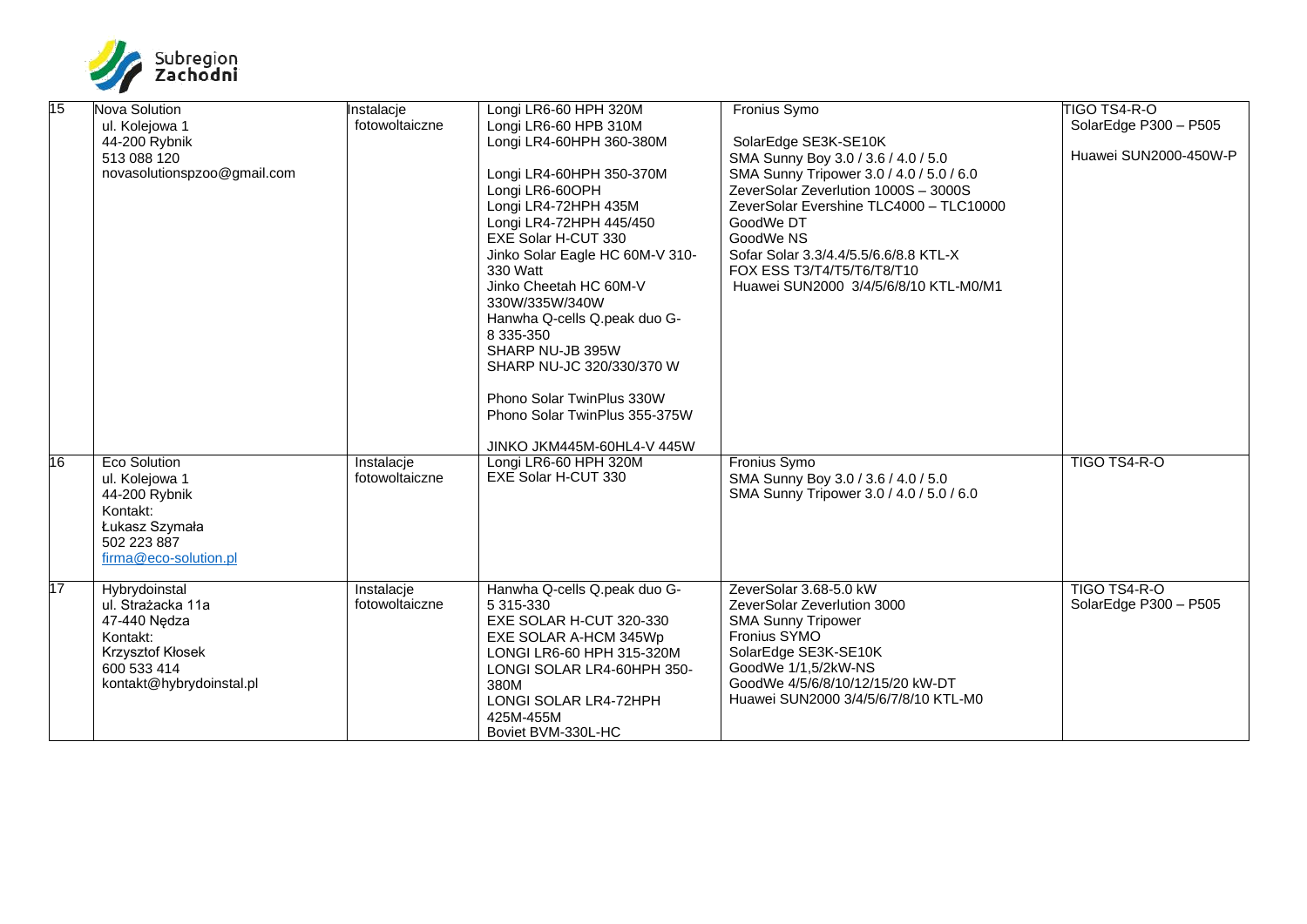

| 18 | EkoGen                      | Instalacje     | Longi LR6-60 HPH 315M - 320M     | ZeverSolar Zeverlution                 | <b>TIGO TS4-R</b>     |
|----|-----------------------------|----------------|----------------------------------|----------------------------------------|-----------------------|
|    | Al. Armii Krajowej 220      | fotowoltaiczne | EXE Solar H-CUT 320-350          | <b>SMA Sunny Tripower</b>              | SolarEdge P300 - P505 |
|    | 43-316 Bielsko-Biała        |                | Ja Solar JAM60SO3 305-325        | Fronius SYMO                           |                       |
|    | Kontakt:                    |                | Ja Solar JAM60S10 320-340        | $3.0 - 3 - S - 4.5 - 3 - S$            |                       |
|    | Adam Kurdziel               |                | Ja Solar JAM60S21 355-375 MR     | $3.0 - 3 - M - 20.0 - 3 - M$           |                       |
|    | 882 482 381                 |                | Hanwha Q-cells Q.peak duo G-     | $3.0 - 3 - S - 4.5 - 3 - M$            |                       |
|    | biuro@ekogen.pl             |                | 5 315-330                        | $5.0 - 3 - M - 8.2 - 3 - M$            |                       |
|    |                             |                | Hanwha Q-cells Q.peak duo BLK G- | $10.0 - 3 - M - 20.0 - 3 - M$          |                       |
|    |                             |                | 6 330-345                        | Sofar Solar TLM                        |                       |
|    |                             |                | Risen RSM 120-6-3 300M - 320M    | Sofar Solar KTL-X                      |                       |
|    |                             |                | Cheetah HC 60M-V 330             | Sofar Solar KTL                        |                       |
|    |                             |                | Q-celles Q. peak duo BLK-G8 335- | Sofar Solar TL                         |                       |
|    |                             |                | 350 Wp                           | Huawei SUN2000 3/4/5/6/8/10KTL-M0/M1   |                       |
|    |                             |                | Q-celles Q. peak duo -G7 325-335 | SolarEdge SE2200H-SE6000H              |                       |
|    |                             |                | Wp                               | SolarEdge SE3K-SE10K                   |                       |
| 19 | <b>Energy Planet Serwis</b> | Instalacje     | <b>EXE Solar H-CUT 330</b>       | <b>SMA Sunny Tripower</b>              | $TIGO TS4 - R$        |
|    | ul. Opawska 82 b            | fotowoltaiczne | EXE SOLAR A-HCM 345Wp            | SMA Sunny Boy 1.5, 2.5                 | SolarEdge P370        |
|    | 47-400 Racibórz             |                | Longi LR6-60 HPH 315M-320M       | Sofar Solar KTL-X                      |                       |
|    | Kontakt:                    |                | Longi LR4-72HPH 450M             | ZeverSolar 1.0-3.0 kW                  |                       |
|    |                             |                | Vitovolt 300 Viessmann           |                                        |                       |
|    | Mariusz Marcinkowski        |                | SHARP NU-JB 395W                 | ZeverSolar Evershine 4-10 kW           |                       |
|    | 796 559 334                 |                | SHARP NU-BA 380-385W             | SolarEdge SE3K-SE10K                   |                       |
|    | biuro@energyplanet.pl       |                | SHARP NU-JC 320B                 | GoodWe GW4K-DT - GW8K-DT               |                       |
|    |                             |                |                                  | Fronius SYMO                           |                       |
|    |                             |                | Q-celles Q. peak duoBLK G8+ 335- | GoodWe GW3000/3600/4200/5000/6000D-NS  |                       |
|    |                             |                | 350 Wp                           |                                        |                       |
| 20 | <b>Columbus Energy</b>      | Instalacie     | Longi LR6-60 HPH 295-315M        | ZeverSolar Evershine TLC4000 - TLC6000 | <b>TIGO TS4-R</b>     |
|    | ul. Josepha Conrada 20      | fotowoltaiczne |                                  | ZeverSolar Zeverlution 1.0-3.0 kW      |                       |
|    | 31-357 Kraków               |                | Eging EG-340M60-HD 340 Wp        |                                        |                       |
|    |                             |                | Sunport Benchmark II             | Solis 1P 2,5K - 3,6K-4G                |                       |
|    |                             |                | SPP340-360NHEH                   | Solis 3P 3-10K-4G                      |                       |
|    | Kontakt:                    |                |                                  | Solis mini - (700-3600)                |                       |
|    | <b>Krystian Szary</b>       |                |                                  |                                        |                       |
|    | 601 933 713                 |                |                                  |                                        |                       |
|    | k.szary@columbusenergy.pl   |                |                                  |                                        |                       |
| 21 | Passive Instal              | Instalacje     | Longi LR6-60 HPH 315M - 320M     | ZeverSolar Zeverlution 1.0-3.0 kW      | <b>TIGO TS4-R</b>     |
|    | ul. Jasna 37                | fotowoltaiczne | EXE Solar H-CUT 320-350          | ZeverSolar Evershine 4-10 kW           | SolarEdge P370        |
|    | 42-152 Zwierzyniec Pierwszy |                |                                  | SolarEdge SE3K-SE10K                   |                       |
|    |                             |                |                                  | <b>SMA Sunny Tripower</b>              |                       |
|    | Kontakt:                    |                |                                  | Fronius Symo                           |                       |
|    | Jarosław Pawelak            |                |                                  |                                        |                       |
|    |                             |                |                                  |                                        |                       |
|    | 791 543 426                 |                |                                  |                                        |                       |
|    | passive.instal@o2.pl        |                |                                  |                                        |                       |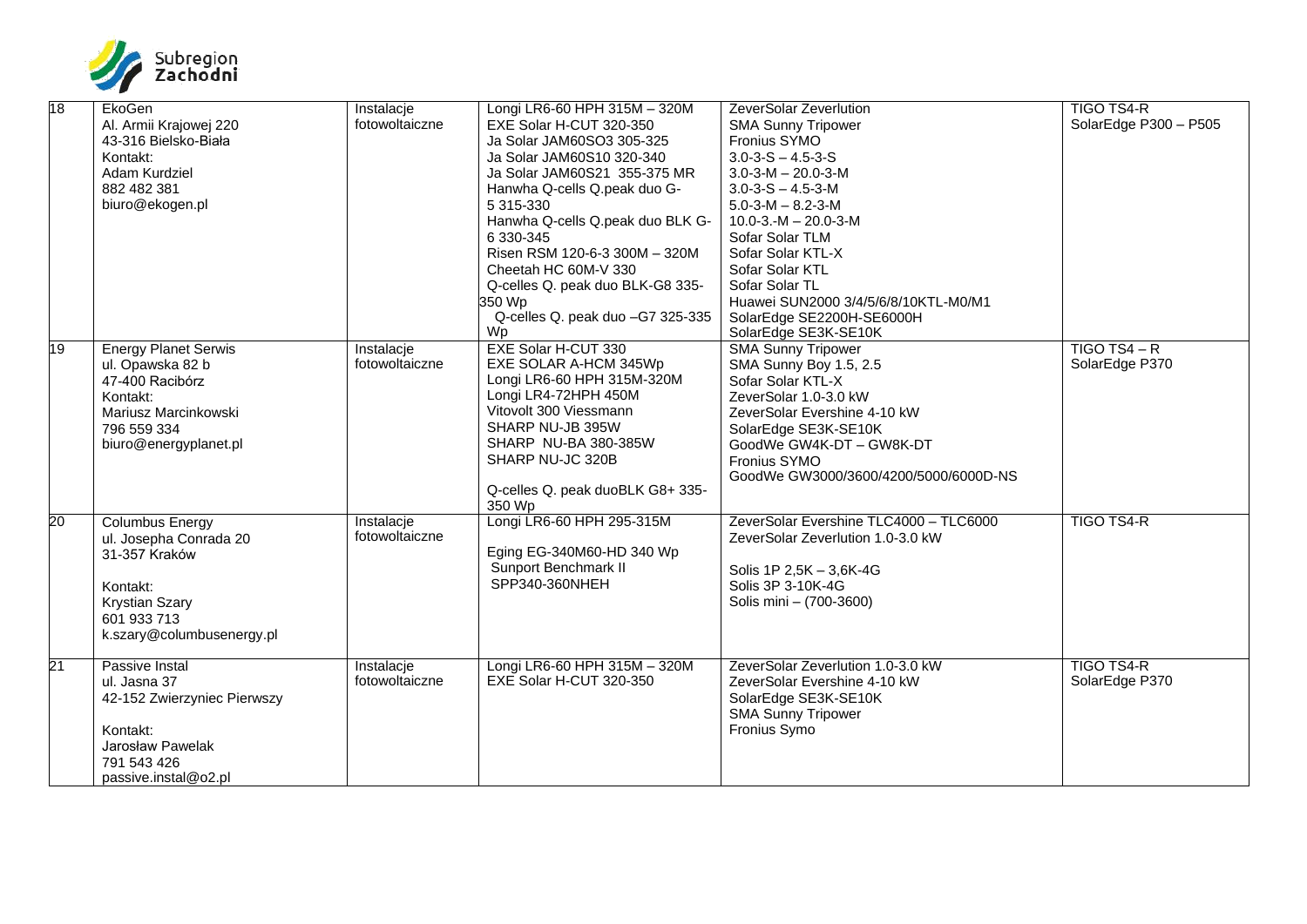

| 22              | <b>MONTER</b><br>ul. Pszowska 428b<br>44-370 Pszów<br>Kontakt:<br>Tomasz Olbrych<br>604 241 146<br>32 4557098<br>biuro@fhumonter.pl<br>fhumonter@wp.pl | Instalacje<br>fotowoltaiczne | EXE Solar H-CUT 320-350<br>Longi LR6-60 HPH 315M - 320M                                                                                                                                                                                                                                                 | ZeverSolar Zeverlution 1.0-3.0 kW<br>Fronius Symo<br>SolarEdge SE3K-SE10K<br>SMA Sunny Tripower 3.0                                                                                                                                                                                                                                                                                                                                                  | TIGO TS4-R<br>SolarEdge P370                                  |
|-----------------|--------------------------------------------------------------------------------------------------------------------------------------------------------|------------------------------|---------------------------------------------------------------------------------------------------------------------------------------------------------------------------------------------------------------------------------------------------------------------------------------------------------|------------------------------------------------------------------------------------------------------------------------------------------------------------------------------------------------------------------------------------------------------------------------------------------------------------------------------------------------------------------------------------------------------------------------------------------------------|---------------------------------------------------------------|
| 23              | <b>Magic Solar</b><br>ul. Zamkowa 1<br>44-268 Jastrzębie-Zdrój<br>Kontakt:<br>Jacek Cempa<br>606 460 967<br>biuro@magicsolar.pl                        | Instalacje<br>fotowoltaiczne | Longi LR6-60 HPH 315M - 320M<br>Longi LR4-60 HIH 350M - 380M<br>Hanwha Q-cells Q.peak duo<br>G6 340-355<br>Hanwha Q-cells Q.peak duo<br>G5 315-330<br>Hanwha Q-cells Q.peak duo G8<br>345-360<br>Hanwha Q-cells Q.peak duo G7<br>325Wp-335<br>Risen RSM 120-6-3 300M - 320M<br>JINKO Cheetah HC 60M 335 | SMA Sunny Boy 3.0 / 3.6 / 4.0 / 5.0<br>SMA Sunny Tripower 3.0 / 4.0 / 5.0 / 6.0<br>SMA Sunny Tripower 8.0 / 10.0<br>SofarSolar TLM<br>SofarSolar KTL-X<br>SolarEdge SE3K-SE10K<br>SolarEdge SE2200H-SE4000H<br>Huawei SUN2000 3/4/5/6/8/10KTL-M0/M1<br>Huawei SUN2000 2/3/3.68/4/4.6/5 KTL                                                                                                                                                           | SolarEdge P300 - P505<br>Huawei SUN2000P-375W<br>TIGO TS4-A-O |
| $\overline{24}$ | Ekosolar<br>ul. Energetyków 38<br>44-335 Jastrzębie-Zdrój<br>Kontakt:<br>Nikodem Kisiała<br>570 330 065<br>biuro@ekosolar.com.pl                       | Instalacje<br>fotowoltaiczne | Longi LR6-60 HPH 315M - 320M<br>Hanwha Q-cells Q.peak duo G-<br>5 315-330<br>Hanwha Q-cells Q.peak duo G-<br>6 340-355<br>EXE Solar H-CUT 320-350<br>Longi LR4-60 HPH 360M<br>Longi LR4-60 HIH 370M<br>Longi LR4-72 HPH 450M<br>Jinko Tiger JKM 465M 7RL-3                                              | Fronius SYMO<br>Growatt 3000 - 11000 TL3-S<br>Growatt 12000 - 40000 TL3-S<br>Growatt 2500 MTL-S - 3000 MTL-S<br>Growatt 3600 MTL-S - 5500 MTL-S<br>Growatt 3000S<br>Growatt MOD 3000TL3-X -9000TL3-X<br>Huawei SUN2000-2/3/3.68 KTL - L1<br>Huawei SUN2000 3/4/5/6/8/10KTL-M0<br>SolarEdge SE3K-SE10K<br>SolarEdge SE12.5K - SE27.6K<br>SolarEdge SE2200H-SE6000H<br>SMA Sunny Boy 3.0 / 3.6 / 4.0 / 5.0<br>SMA Sunny Tripower 3.0 / 4.0 / 5.0 / 6.0 | TIGO TS4-R<br>SolarEdge P300 - P850                           |
| 25              | <b>STAMUS</b><br>ul. Kołłątaja 53<br>97-500 Radomsko<br>Kontakt:<br><b>Daniel Musioł</b><br>785 500 526<br>stamus4@wp.pl                               | Instalacje<br>fotowoltaiczne | Longi LR6-60 HPH 315M - 320M                                                                                                                                                                                                                                                                            | SolarEdge SE3K-SE10K<br>SMA Sunny Boy 3.0 / 3.6 / 4.0 / 5.0<br>SMA Sunny Tripower 8.0 / 10.0<br>Fronius Symo 3.0/3.7/4.5/<br>Fronius Symo 5.0/6.0/7.0<br>Fronius Symo 8.2/10.0/12.5/15.0/17.5/ 20.0                                                                                                                                                                                                                                                  | TIGO TS4-RO                                                   |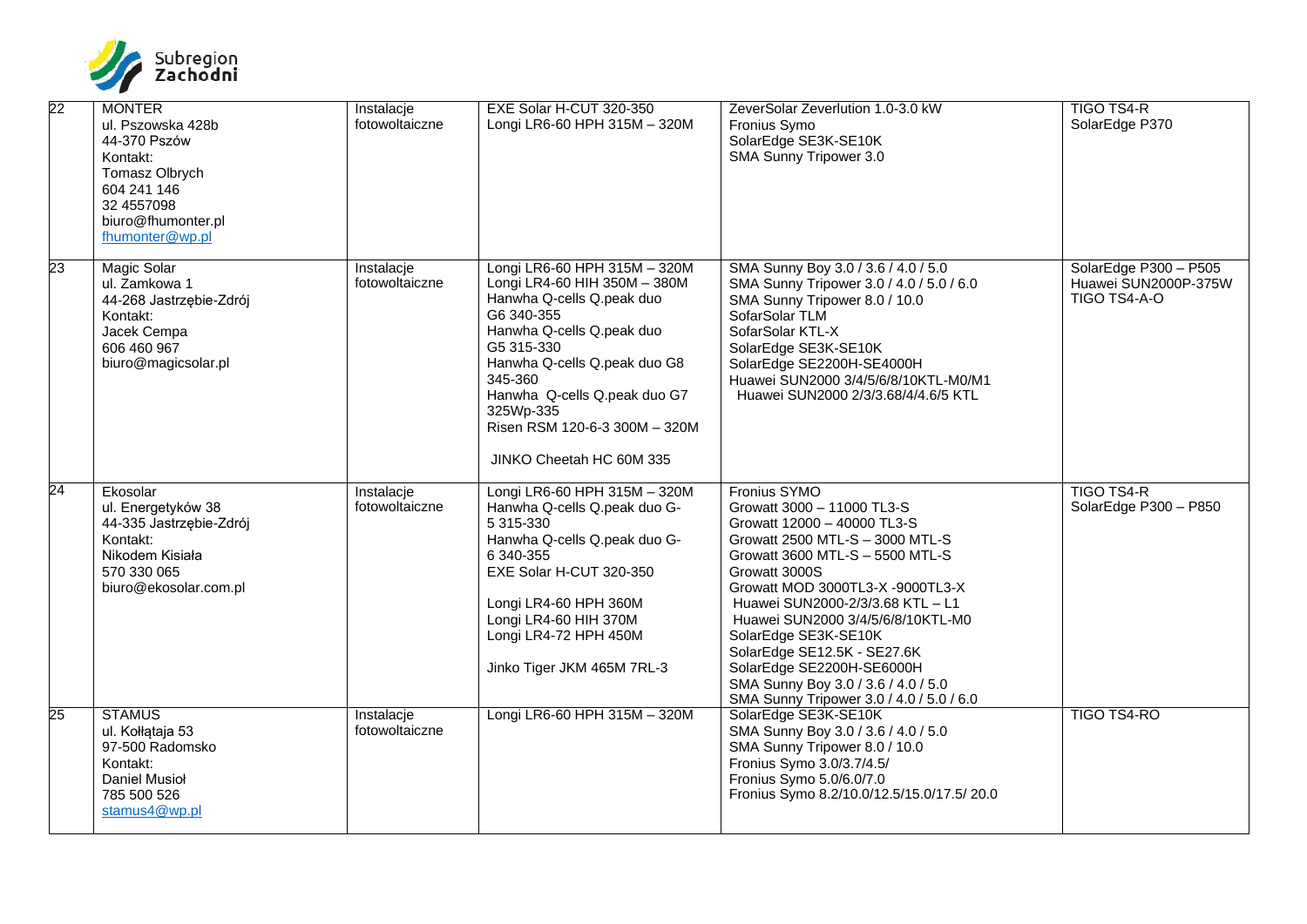

| 26              | <b>WYKLUCZONO</b>          | Instalacje     | Hanwha Q-cells Q.peak duo G-    | SofarSolar 3.3-12 KTL-X                     | <b>TIGO TS4-RO</b>       |
|-----------------|----------------------------|----------------|---------------------------------|---------------------------------------------|--------------------------|
|                 | $PV - elektra$             | fotowoltaiczne | 5 3 2 5                         | <b>Fronius SYMO</b>                         |                          |
|                 | ul. Niewiadomska 63d       |                | Hanwha Q-cells Q.peak duo G-    | $3.0 - 3 - 5 - 4.5 - 3 - 5$                 |                          |
|                 | 44-200 Rybnik              |                | 8350                            | $3.0 - 3 - M - 20.0 - 3 - M$                |                          |
|                 | Kontakt:                   |                | Seraphim Blade SRP-325-BMB      | $3.0 - 3 - S - 4.5 - 3 - M$                 |                          |
|                 | Michał Feczke              |                | Canadian Solar CS3K-320         | $5.0 - 3 - M - 8.2 - 3 - M$                 |                          |
|                 | 663 897 097                |                |                                 | $10.0 - 3 - M - 12.0 - 3 - M$               |                          |
|                 | biuro@pv-elektro.com       |                |                                 |                                             |                          |
| $\overline{27}$ | GeoSol                     | Instalacie     |                                 | SolarEdge SE3K-SE10K                        | SolarEdge P300 - P505    |
|                 | ul. Kasprowicza 45         | fotowoltaiczne | Longi LR6-60 HPH 315M-320M      |                                             |                          |
|                 | 44-200 Rybnik              |                | Longi LR4-60HPH 360 M           | SMA Sunny Tripower 3.0 / 10.0               |                          |
|                 |                            |                |                                 | Fronius SYMO                                |                          |
|                 |                            |                |                                 | SolarEdge SE2200H-SE6000H                   |                          |
|                 | Kontakt:                   |                | EXE Solar H-CUT 320-330         | Huawei SUN2000 3/4/5/6/8/10KTL-M0           |                          |
|                 | Zbigniew Bednorz           |                | Ja SolarJAM60S17 320-340/MR     |                                             |                          |
|                 | 600 993 731                |                | Ja Solar JAM60S10 320-340/MR    |                                             |                          |
|                 | zbigniew.bednorz@geosol.eu |                | Canadian Solar CS3K-325 MS      |                                             |                          |
|                 |                            |                | Hanwha Q-cells Q.peak duo G-G6  |                                             |                          |
|                 |                            |                | 350                             |                                             |                          |
| 28              | Eltech                     | Instalacje     | <b>EXE Solar H-CUT 320</b>      | Growatt 1000S - 3000S                       |                          |
|                 | ul. Żelazna 6              | fotowoltaiczne | Longi LR6-60 HPH 320M           | Growatt 3600 MTL-S - 5500 MTL-S             | SolarEdge                |
|                 |                            |                |                                 | Growatt 3000 TL3-S - 6000 TL3-S             | P370//P404/P405/P485/P50 |
|                 | 41-709 Ruda Śląska         |                | Trina Honey TSM DD06M.08 II 335 |                                             | 0/P505                   |
|                 | Kontakt:                   |                | $-340W$                         | Growatt 7000 TL3-S - 9000 TL3-S             | TIGO TS4-RO              |
|                 | Monika Bodynek             |                | AstroSemi 320 - 330W            | <b>Fronius SYMO</b>                         |                          |
|                 | 32 77 14 774/75            |                | Canadian Solar CS3K-325         | Senergy 6-15 kW                             |                          |
|                 | eltech@eltech.net.pl       |                | Canadian Solar CS3W-445         | Senergy 1-3,6 kW                            |                          |
|                 |                            |                | Canadian Solar CS3L-360-365     | Senergy 5kW                                 |                          |
|                 |                            |                |                                 |                                             |                          |
|                 |                            |                |                                 | Solar Edge SE3K-10K, SE12.5K, SE15K, SE16K, |                          |
|                 |                            |                |                                 | SE <sub>17</sub> K                          |                          |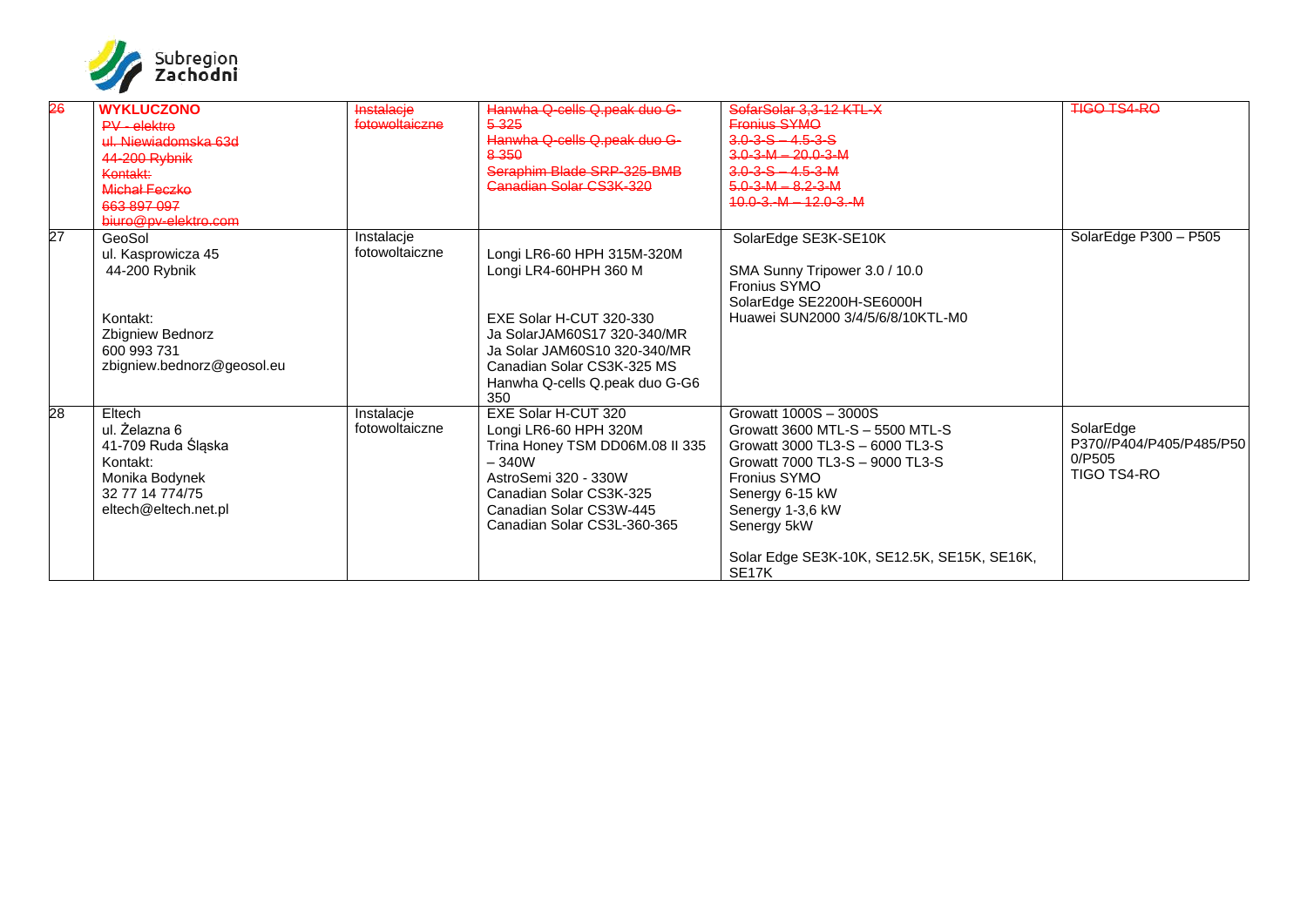

| 29 | Energetyka Solarna Ensol<br>Sp. z o.o.<br>ul. Piaskowa 11<br>47-400 Racibórz<br>Kontakt:<br>Marcin Kaczmarczyk<br>664 751 654<br>marcin.kaczmarczyk@ensol.pl | Instalacje<br>fotowoltaiczne | EXE Solar A-HCUT 320 - E02E 12<br><b>BB</b><br>EXE Solar A-HCUT 330 - E02E 5BB<br>EXE Solar A-HCM330/120 5BB Full<br>Black 330 W<br>Ja Solar JAM60SO3 305-325<br>Ja Solar JAM60S10 330-335<br>Ja Solar JAM60S20 365-390MR<br>Longi LR6-60 HPH 315-320M<br>Longi LR6-60 HPH 350-380M<br>Longi LR4-60 HPB 345-370M<br>Longi LR6-60 OPH 340M<br>Longi LR4-60HPH 350-380M<br>Phono Solar TwinPlus 305-320<br>TRINA SOLAR TSM DE17M (II) 435-<br>460W | Fronius SYMO 3.0-3-S - 4,5-3-S<br>Fronius SYMO 3.0-3-M - 20.0-3-M<br>SolarEdge SE3K-SE10K<br>SMA Sunny Tripower 3.0/4.0/ 5.0/6.0/8.0/10.0<br>GoodWe GW1000/1500/2000/2500/3000-NS<br>GoodWe GW3000D-NS; GW3600D-NS<br>GoodWe GW4000/5000/6000/8000-DT, GW10KN-<br>DT<br>Huawei SUN2000L-2/3/3.68KTL<br>Huawei SUN2000 3/4/5/6/8/10KTL-M0/M1<br>Huawei SUN2000-2/3/3.68 KTL - L1 | <b>TIGO TS4-RO</b><br>SolarEdge P300 - P700 |
|----|--------------------------------------------------------------------------------------------------------------------------------------------------------------|------------------------------|--------------------------------------------------------------------------------------------------------------------------------------------------------------------------------------------------------------------------------------------------------------------------------------------------------------------------------------------------------------------------------------------------------------------------------------------------|---------------------------------------------------------------------------------------------------------------------------------------------------------------------------------------------------------------------------------------------------------------------------------------------------------------------------------------------------------------------------------|---------------------------------------------|
| 30 | EkoSun<br>ul. Karpacka 15<br>43-300 Bielsko-Biała<br>Kontakt:<br>Ireneusz Grzejszczak<br>33 4978866<br>biuro@ekosun.pl                                       | Instalacje<br>fotowoltaiczne | Longi LR6-60 HPH 315M                                                                                                                                                                                                                                                                                                                                                                                                                            | Fronius SYMO<br>SMA Sunny Boy 3.0 / 3.6 / 4.0 / 5.0<br>Kostal Piko IQ<br>Kostal Piko MP Plus                                                                                                                                                                                                                                                                                    | <b>TIGO TS4-RO</b>                          |
| 31 | Sunbenefit<br>ul. Karpacka 24<br>43-300 Bielsko-Biała<br>Kontakt:<br>Damian Górecki<br>533 353 920<br>512 144 512<br>bok@sunbenefit.pl                       | Instalacje<br>fotowoltaiczne | Ja Solar JAM60S10 320-335-340<br>Longi LR6-60 HPH 320M<br>Hanwha Q-cells Q.peak duo G-<br>5 315-330<br>Hanwha Q-cells Q.peak duo G-<br>6 340-355                                                                                                                                                                                                                                                                                                 | SolarEdge SE3K-SE10K<br>Fronius SYMO 3.0-3-M<br>Fronius SYMO 12.0-3-M<br>Fronius SYMO 15.0-3-M<br>Fronius SYMO 3.0-3-S<br>Fronius SYMO 3.7-3-S i M<br>Fronius SYMO 4.5-3-S i M<br>Fronius SYMO 5.0-3-M - 10.0-3-M<br>SolarEdge SE12.5K - SE27.6K<br>SofarSolar KTL-X 4.4-11.0<br>SofarSolar 3000 - 4600TLM                                                                      | SolarEdge P300 - P505                       |
| 32 | <b>STORCH</b><br>ul. Włościańska 87<br>44-251 Rybnik<br>Kontakt:<br>Maria Kolon<br>509 933 657<br>storch@onet.eu                                             | Instalacje<br>fotowoltaiczne | REC 280-295 TP2<br>Maysun Solar MS (315-335) - 120<br>series<br>AstroSemi 315 - 335W<br>Ameri Solar AS-6M-HC 330W<br>TRINA SOLAR TSM DE06M.08(II)<br>330-340 Wp<br>JINKO Cheetah HC72M 390-410<br>JINKO Cheetah HC60M 325-345                                                                                                                                                                                                                    | <b>Fronius PRIMO</b><br>Fronius SYMO<br>Kostal Piko IQ<br>Kostal Piko MP Plus<br>Growatt 7000 TL3-S - 9000 TL3-S<br>Growatt 2500 MTL-S - 5500 MTL-S<br>Growatt 1000 - 3000S<br>Omniksol - 3k/4k/5k-TL2<br>Omniksol - 4k/5k/6k/8k-TL2 TH<br>Omniksol - 10k/13k-TL3                                                                                                               | <b>TIGO TS4-RO</b>                          |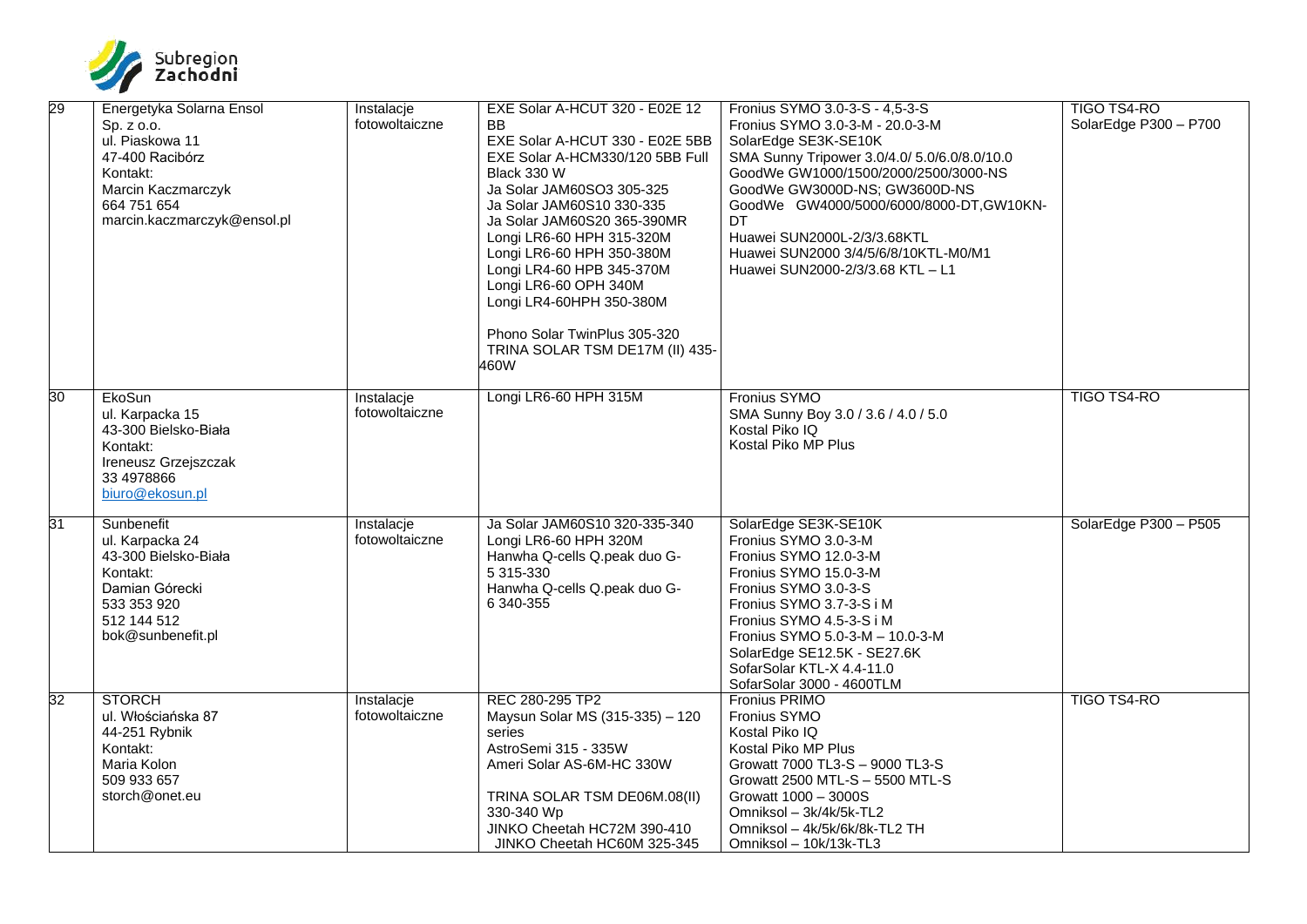

| 33 | <b>ELMIKS</b><br>ul. Wiśniowa 43a<br>44-330 Jastrzębie-Zdrój<br>Kontakt:<br>Michał Kulak<br>669 191 453<br>elmiks82@wp.pl                | Instalacje<br>fotowoltaiczne | Ja Solar JAM60S03 305-325/PR<br>Ja Solar JAM60S10 320 - 340/MR<br>EXE Solar AHCUT 320 - 350<br>Longi LR4-60 HPH 350-370M<br>Longi LR4-60HIH 370 M<br>Longi LR4-72 HPH 425-455M<br>Longi LR6-60 HPH 320M<br>Longi LR4-72 HPH 435M                                      | Fronius SYMO 3.0-3-S<br>Fronius SYMO 3.7-3-S i M<br>Fronius SYMO 4.5-3-S i M<br>Fronius SYMO 5.0-3-M - 8.2-3-M<br>Growatt 3600 MTL-S - 5500 MTL-S<br>Growatt 3000 TL3-S - 6000 TL3-S<br>Growatt 7000 TL3-S - 9000 TL3-S<br>Growatt MOD 3000/4000/5000/6000/7000 TL3-X                                                                             | <b>TIGO TS4-RO</b>                          |
|----|------------------------------------------------------------------------------------------------------------------------------------------|------------------------------|-----------------------------------------------------------------------------------------------------------------------------------------------------------------------------------------------------------------------------------------------------------------------|---------------------------------------------------------------------------------------------------------------------------------------------------------------------------------------------------------------------------------------------------------------------------------------------------------------------------------------------------|---------------------------------------------|
| 34 | Home Instal<br>ul. Moniuszki 45a<br>47-450 Krzyżanowice<br>Kontakt:<br>Magdalena Ochman<br>32 414 75 44<br>biuro@homeinstal.pl           | Instalacje<br>fotowoltaiczne | Leapton LP156*156-M-60-H<br>EXE Solar AHCUT 320 i 330<br>EXE Solar AHCUT 340 i 345<br>Longi LR4-60 HPH 360M/375M<br>LONGI SOLAR LR4-72HPH 425-<br>455M<br>Viessmann ViSolar 2 340<br>Viessmann ViSolar 3 345<br>Jinko Tiger JKM 385-405M 6RL-3<br>SHARP NU-JC 360/370 | Fronius SYMO 3.0-3-S - 4.5-3-S<br>Fronius SYMO 3.0-3-M - 20.0-3-M<br>ZeverSolar 3000S<br>ZeverSolar Evershine TLC4000 - TLC10000<br>Afore BNT 3-10 kW<br>Afore HNS-TL 3 Kw<br>Huawei SUN2000 3/4/5/6/8/10KTL-M<br>Huawei SUN 2000L - 3,68 KTL<br>Sofar Solar 3.3/4.4/5.5/6.6/8.8/11/12 KTL-X<br>SolarEdge SE3K-SE10K                              | <b>TIGO TS4-RO</b><br>SolarEdge P370 - P505 |
| 35 | <b>Bugla Energy ZEIA</b><br>ul. 3 Maja 9<br>44-361 Syrynia<br>Kontakt:<br>Marcin Bugla<br>696 438 166<br>biuro@buglaenergy.pl            | Instalacje<br>fotowoltaiczne | <b>EXE Solar AHCUT 330</b><br>Longi LR6-60 HPH 315-320M<br>Longi LR4-60 HPH 350-380M<br>Hanwha Q-cells Q.peak duo ML-<br>G9 370-390                                                                                                                                   | Fronius SYMO 3.0-3-S - 4.5-3-S<br>Fronius SYMO 3.0-3-M - 20.0-3-M<br>SMA Sunny Tripower 3.0 / 4.0 / 5.0 / 6.0<br>SMA Sunny Boy 3.0 / 3.6 / 4.0 / 5.0<br>Growatt 2500 MTL-S - 3000 MTL-S<br>Growatt 3000 TL3-S, 4000 TL3-S, 5000 TL3-S,<br>5500 TL3-S, 6000 TL3-S, 7000 TL3-S, 8000 TL3-S,<br>9000 TL3-S.<br>Growatt MIN 2500/3000/3600/4200 TL XE | <b>TIGO TS4-RO</b>                          |
| 36 | <b>HELIOPROFIT</b><br>ul. Centralna 141<br>44-323 Połomia<br>Kontakt:<br><b>Marcin Piechaczek</b><br>793 667 718<br>biuro@helioprofit.pl | Instalacje<br>fotowoltaiczne | Longi LR6-60 HPH 320M<br>Longi LR4-60HPH 360M/375M<br>Hanwha Q-cells Q.peak duo G-<br>5 315-330<br>JA SOLAR JAM60S20 365-390/MR                                                                                                                                       | SolarEdge SE3K-SE10K<br>SofarSolar KTL-X<br>Fronius SYMO 3.0-3-S - 4.5-3-S<br>Deye SUN1K/2K/3K-G                                                                                                                                                                                                                                                  | SolarEdge P300 - P505                       |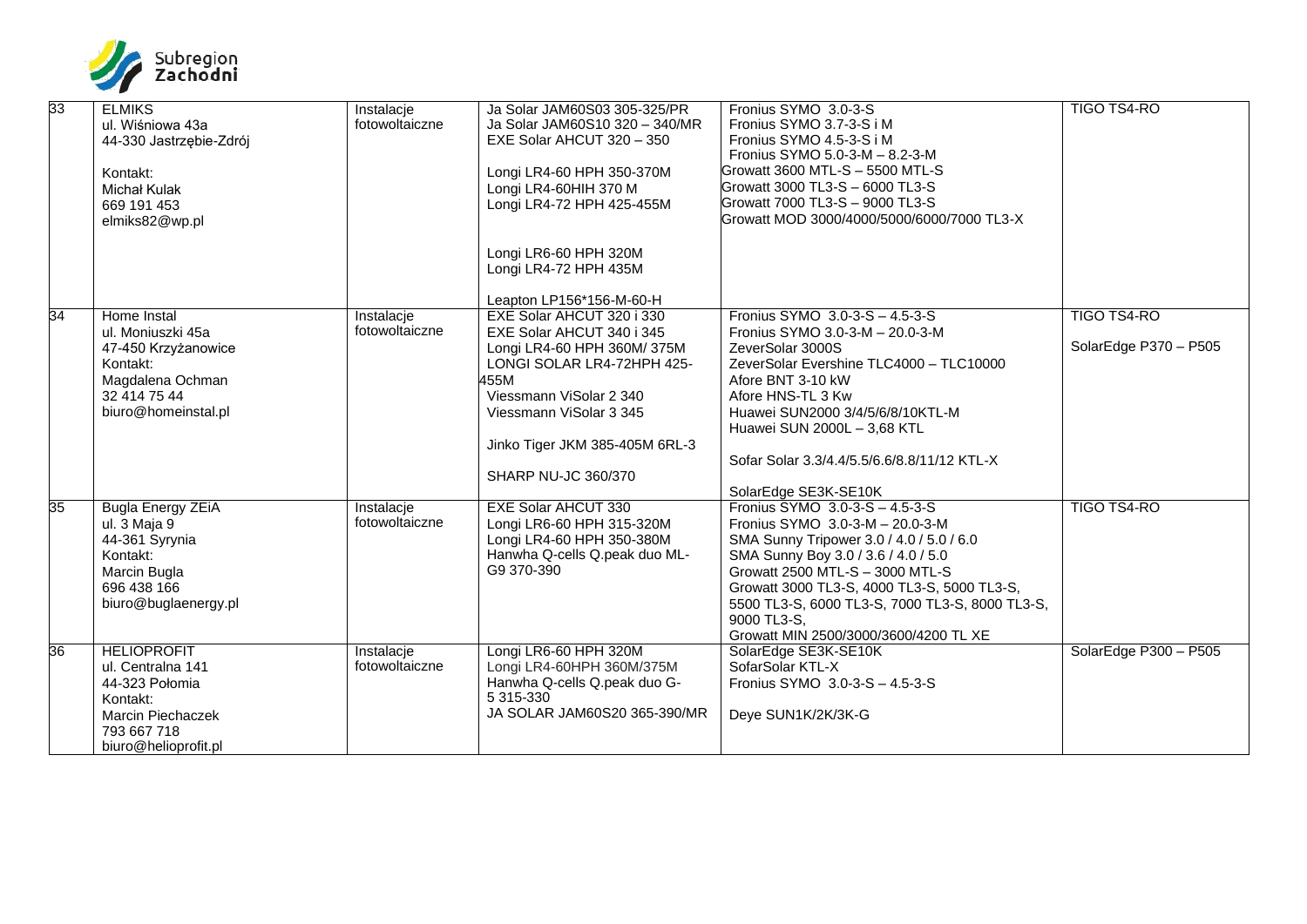

| 37 | Solar Energy Tech             | Instalacje     | Hanwha Q-cells Q.peak duo G-     | SofarSolar 3.3-12 KTL-M                  | <b>TIGO TS4-RO</b>    |
|----|-------------------------------|----------------|----------------------------------|------------------------------------------|-----------------------|
|    | ul. Kolonijna 7               | fotowoltaiczne | 5 315-330                        | SofarSolar 3-7.5 KTL-X                   | SolarEdge P370 - P505 |
|    | 43-430 Ochaby Małe            |                |                                  |                                          |                       |
|    |                               |                | Hanwha Q-cells Q.peak duo G-     | SofarSolar SE 3k - SE10k                 |                       |
|    | Kontakt:                      |                | 7 325-335                        | SofarSolar 3000 - 4600TLM                |                       |
|    | Andrzej Dulat                 |                |                                  |                                          |                       |
|    | 692 001 747                   |                | Longi LR6-60 HPH 315M-320M       | Fronius SYMO                             |                       |
|    | solarenergytech@onet.pl       |                | Longi LR4-72HPH 425-455M         |                                          |                       |
|    |                               |                | ongi LR4-60HPH 370M              | SolarEdge SE3K-SE10K                     |                       |
|    |                               |                | Risen RSM 120-6-300M-320M        |                                          |                       |
|    |                               |                | eapton LP156*156-M-60-H          |                                          |                       |
|    |                               |                | RSM 120-6-325M - 340M            |                                          |                       |
| 38 | Renergy                       | Instalacje     | REC 280-300 TP2                  | SMA STP 3.0-6.0 3AV-40                   | <b>TIGO TS4-RO</b>    |
|    | Ul. Smolna 17e                | fotowoltaiczne |                                  |                                          |                       |
|    | 44-200 Rybnik                 |                |                                  |                                          |                       |
|    | Kontakt:                      |                |                                  |                                          |                       |
|    | Artur Zając                   |                |                                  |                                          |                       |
|    | 501 535 500                   |                |                                  |                                          |                       |
|    | renergy.oze@gmail.com         |                |                                  |                                          |                       |
| 39 | Roboterm                      | Instalacje     | EXE Solar AHCUT 320-330          | SofarSolar TLM                           | <b>TIGO TS4-RO</b>    |
|    | UI. Budowlanych 77            | fotowoltaiczne | Hanwha Q-cells Q.peak duo G-     | SofarSolar TL                            | SolarEdge P300 - P505 |
|    | 44-200 Rybnik                 |                | 6 340-355                        | SofarSolar KTL-X                         |                       |
|    | Kontakt:                      |                | Longi LR6-60 HPH 320M            | SolarEdge SE3000H                        |                       |
|    | Daria Grygoruk                |                | Vitovolt 300 Viessmann           | SolarEdge SE3K-SE10K                     |                       |
|    | 530 224 224                   |                |                                  |                                          |                       |
|    | daria@roboterm.pl             |                |                                  |                                          |                       |
| 40 | ElektroSłoneczni              | Instalacje     | Selfa (Suntech) 295              | Fronius SYMO                             | <b>TIGO TS4-RO</b>    |
|    | ul. Częstochowska 166         | fotowoltaiczne | Selfa SV120M.5-335 / SV120M.3-   | $3.0 - 3 - S - 4.5 - 3 - S$              |                       |
|    | 32-085 Modlnica               |                | 335 / SV120M.5-330 / SV120M.3-   | $3.0 - 3 - M - 20.0 - 3 - M$             |                       |
|    | Kontakt:                      |                | 330.                             | $3.0 - 3 - S - 4.5 - 3 - M$              |                       |
|    | Adam Gacek-Głowacki           |                | Hanwha Q-cells Q.peak duo G-     | $5.0 - 3 - M - 8.2 - 3 - M$              |                       |
|    | 570 879 494                   |                | 5 315-330                        | $10.0 - 3 - M - 20.0 - 3 - M$            |                       |
|    | adam.gacek-glowacki@inetpv.pl |                | Hanwha Q-cells Q.peak duo BLK G- | SMA Sunny Tripower 3.0 / 4.0 / 5.0 / 6.0 |                       |
|    |                               |                | 5 300-320                        | SMA Sunny Tripower 8.0 / 10.0            |                       |
|    |                               |                | Hanwha Q-cells Q.peak duo G-     | SMA Sunny Boy 3.0 / 3.6 / 4.0 / 5.0      |                       |
|    |                               |                | 6 3 4 5                          | Afore BNT BNT 3-10 kW                    |                       |
|    |                               |                | Hanwha Q-cells Q.peak duo G-     |                                          |                       |
|    |                               |                | 6 340-355                        |                                          |                       |
|    |                               |                | Hanwha Q-cells Q.peak duo BLK    |                                          |                       |
|    |                               |                | ML-G9 365-385                    |                                          |                       |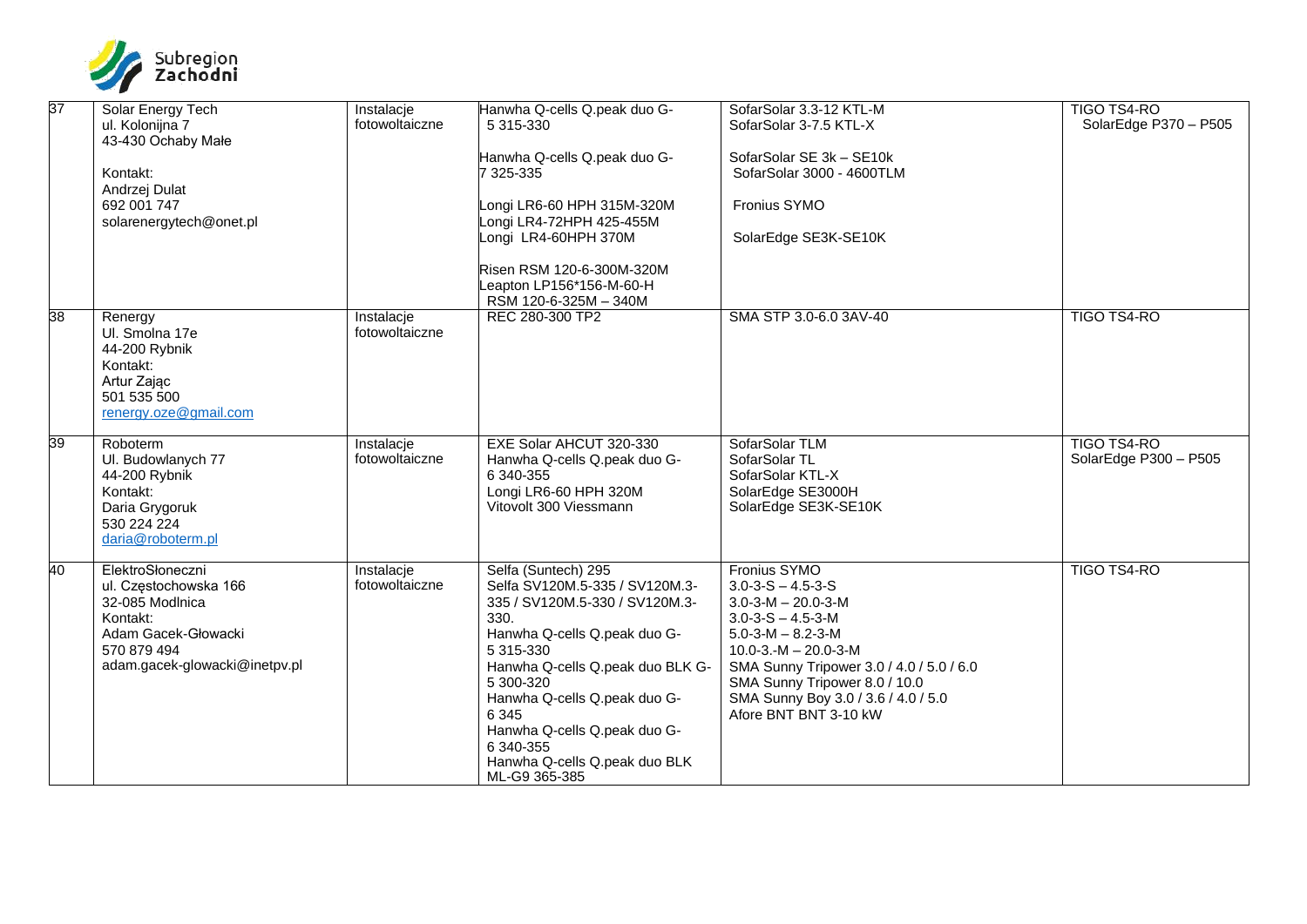

| $\overline{41}$ | Wolna Energia<br>Al. Solidarności 117/207<br>00-140 Warszawa<br>Kontakt:<br>Mateusz Mróz<br>537 561 286<br>biuro@wolnaenergia.eu         | Instalacje<br>fotowoltaiczne | Hanwha Q-cells Q.peak duo G-<br>5 305-320<br>GCL-M3/60H 320W                                                            | SMA Sunny Tripower 3.0 / 4.0 / 5.0 / 6.0<br>SMA Sunny Tripower 8.0 / 10.0<br>SofarSolar KTL-X                                                                                     | <b>TIGO TS4-RO</b>    |
|-----------------|------------------------------------------------------------------------------------------------------------------------------------------|------------------------------|-------------------------------------------------------------------------------------------------------------------------|-----------------------------------------------------------------------------------------------------------------------------------------------------------------------------------|-----------------------|
| 42              | OZE - BIOMAR<br>ul. Śląska 35/37<br>81-310 Gdynia<br>Kontakt:<br>Piotr Mura<br>537 394 418<br>piotr.mura@oze-biomar.pl                   | Instalacje<br>fotowoltaiczne | Ja Solar JAM60S10 330<br>Ja Solar JAM60S10 335<br>Ja Solar JAM60S10 340<br>Selfa (Suntech) 295W<br>Selfa (Suntech) 320S | Fronius SYMO<br>$3.0 - 3 - S - 4.5 - 3 - S$<br>$3.0 - 3 - M - 4.5 - 3 - M$<br>SolarEdge SE4K - S12.5K<br>SMA Sunny Tripower 5000TL - 12000TL<br>SofarSolar TL<br>SofarSolar KTL-X | SolarEdge P300 - P505 |
| 43              | <b>HYMON Energy</b><br>ul. Dojazd 16a<br>33-100 Tarnów<br>Kontakt:<br>Karolina Jarosińska<br>570550499<br>bok@hymon.pl                   | Instalacje<br>fotowoltaiczne | Longi LR6-60 HPH 300M-320M<br>Suntech STP 290-300<br>Phono Solar 325 Wp fb<br>Phono Solar PS360 M4-20/UHB 360<br>Wp     | SofarSolar TL<br>SofarSolar KTL-X                                                                                                                                                 | <b>TIGO TS4-RO</b>    |
| 44              | <b>DioCom</b><br>ul. Grażyńskiego 74<br>43-300 Bielsko-Biała<br>Kontakt:<br>Jacek Grzybek<br>33 4989718<br>jacek@diocom.pl               | Instalacje<br>fotowoltaiczne | EXE Solar H-CUT 320-350<br>Longi LR6-60 HPH 320M                                                                        | <b>Fronius SYMO</b><br>$3.0 - 3 - S - 4.5 - 3 - S$<br>$3.0 - 3 - M - 4.5 - 3 - M$<br>SMA Sunny Tripower 3.0 / 4.0 / 5.0 / 6.0<br>ZeverSolar Evershine TLC4000 - TLC10000          | <b>TIGO TS4-RO</b>    |
| 45              | <b>INERGIS S.A</b><br>ul. Kisielewskiego 18/28b<br>42-215 Częstochowa<br>Kontakt:<br>Grzegorz Mękarski<br>34 3669118<br>biuro@inergis.pl | Instalacje<br>fotowoltaiczne | Ja Solar JAP0S03 270-290/SC<br>Ja Solar JAM60S03 305-325/PR<br>Selfa (Suntech) 320S                                     | Fronius PRIMO<br>$3.0 - 1 - 4.6 - 1$<br>$5.0 - 1, 6.0 - 1, 8.2 - 1$<br><b>Fronius SYMO</b><br>$3.0 - 3 - S - 4.5 - 3 - S$<br>$3.0 - 3 - M - 4.5 - 3 - M$                          | TIGO TS4-RO           |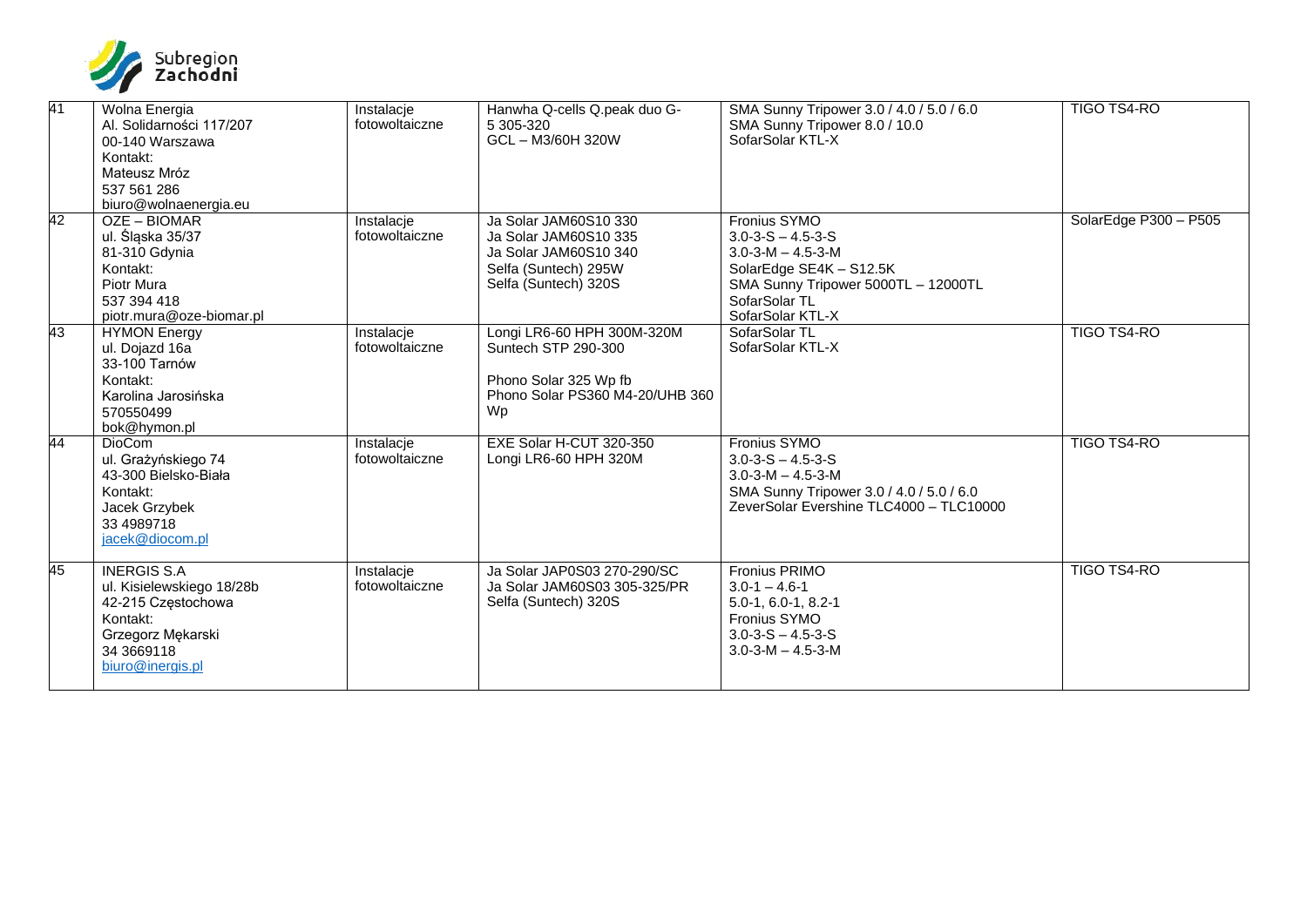

| 46 | <b>INSTALKOL</b><br>ul. Żabnik 2<br>47-411 Grzegorzowice<br>Kontakt:<br>Grzegorz Krybus<br>606 316 998<br>kokole@wp.pl             | Instalacje<br>fotowoltaiczne | EXE Solar H-CUT 320-350<br>Longi LR6-60 HPH 315M<br>Longi LR4-60HPH 360M<br>Longi LR4-72HPH 425-455M<br>Vitovolt 300, Viessmann<br>Sharp NU-BA 385<br>Sharp NU-JC 330<br>Ja Solar JAM60S10 330-350<br>Jinko Cheetah HC 60M 335 Watt | <b>Fronius SYMO</b><br>$3.0 - 3 - S - 4.5 - 3 - S$<br>$3.0 - 3 - M - 20.0 - 3 - M$<br>SMA Sunny Tripower 3.0 / 4.0 / 5.0 / 6.0<br>SolarEdge SE3K-SE10K<br>Growatt 3000 TL3-S - 6000 TL3-S<br>ZeverSolar 1.0-3.0 Kw<br>Fronius PRIMO 3.0-1 | SolarEdge P370<br>TIGO TS4-RO |
|----|------------------------------------------------------------------------------------------------------------------------------------|------------------------------|-------------------------------------------------------------------------------------------------------------------------------------------------------------------------------------------------------------------------------------|-------------------------------------------------------------------------------------------------------------------------------------------------------------------------------------------------------------------------------------------|-------------------------------|
| 47 | <b>SGS Service</b><br>ul. Kozielska 5<br>47-400 Racibórz<br>Kontakt:<br>Angelika Wysocka<br>32 4152429<br>biuro@sgs-service.com.pl | Instalacje<br>fotowoltaiczne | Vitovolt 300, Viessmann                                                                                                                                                                                                             | Fronius SYMO<br>$3.0 - 3 - S - 4.5 - 3 - S$<br>$3.0 - 3 - M - 4.5 - 3 - M$                                                                                                                                                                | <b>TIGO TS4-RO</b>            |
| 48 | EcoPlanet<br>ul. Kościelna 2B<br>44-194 Knurów<br>Kontakt:<br>Krzysztof Smok<br>660 003 266<br>biuro@ecoplanet.org.pl              | Instalacje<br>fotowoltaiczne | Longi LR6-60 HPH 315-320M<br>Longi LR4-60 HPH 315-360M<br>Longi LR6-60 HPH350 -380 M                                                                                                                                                | Fronius SYMO<br>$3.0 - 3 - S - 4.5 - 3 - S$<br>$3.0 - 3 - M - 4.5 - 3 - M$<br>GoodWe GW3000/3600/4200/<br>Huawei SUN2000 3/4/5/6/8/10KTL-M0                                                                                               | TIGO TS4-RO                   |
| 49 | <b>LEVADA</b><br>ul. Ryda 57/2<br>30-0847 Kraków<br>Kontakt:<br>Iwo Pietruszka<br>514 123 036<br>biuro@levada.pl                   | Instalacje<br>fotowoltaiczne | Vitovolt 300, Viessmann                                                                                                                                                                                                             | SolarEdge SE2200H-SE6000H<br>SolarEdge SE3K-SE10K                                                                                                                                                                                         | SolarEdge P300 - P505         |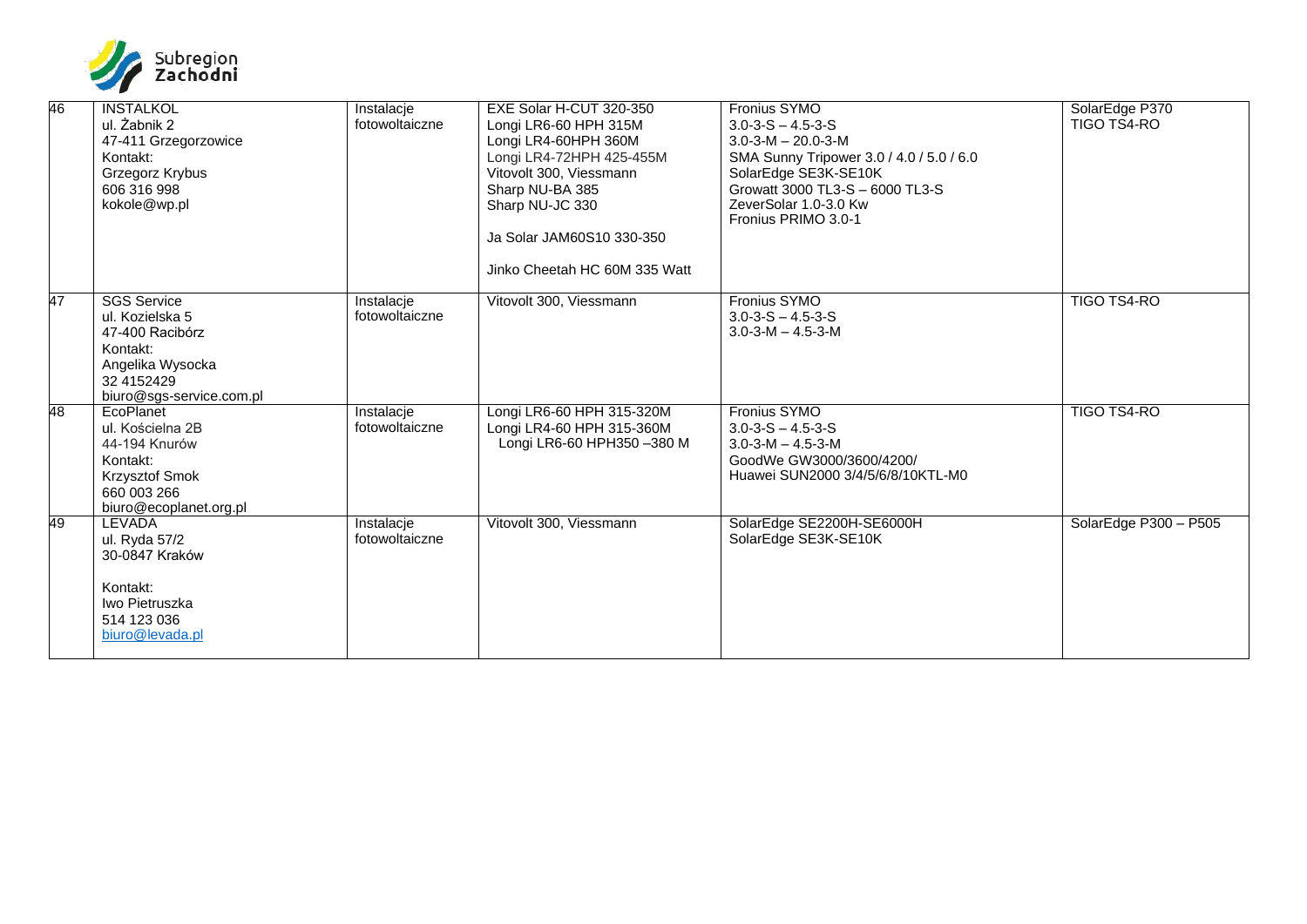

| 50     | Foton Technik<br>ul. Roentgena 7<br>02-781 Warszawa<br>Kontakt:<br>Monika Karlicka<br>507 783 609<br>Monika.karlicka@fotontechnik.pl                                                   | Instalacje<br>fotowoltaiczne | Longi LR6-60 HPH 320M<br>EXE Solar H-CUT 320-330<br>AstroSemi 325/345/355/360/375/450<br>Wp                                | Fronius SYMO<br>$3.0 - 3 - S - 4.5 - 3 - S$<br>$3.0 - 3 - M - 20.0 - 3 - M$<br>Fronius PRIMO<br>$3.0 - 1 - 3.5 - 1$<br>GOODWE GW3000-3600D-NS<br>GOODWE GW3000 NS<br>GOODWE GW3000-XS<br>GOODWE GW 4-10 KW DT<br>ZeverSolar Zeverlution 1000S - 3000S<br>ZeverSolar Evershine TLC4000 - TLC10000<br>SolarEdge SE2200H-SE6000H<br>SolarEdge SE3K- SE27.6K | <b>TIGO TS4-RO</b><br>SolarEdge P300 - P850 |
|--------|----------------------------------------------------------------------------------------------------------------------------------------------------------------------------------------|------------------------------|----------------------------------------------------------------------------------------------------------------------------|----------------------------------------------------------------------------------------------------------------------------------------------------------------------------------------------------------------------------------------------------------------------------------------------------------------------------------------------------------|---------------------------------------------|
| 51     | <b>PERTIS</b><br>Karolina Perchel<br>ul. Elsnera 2b/6<br>41-710 Ruda Śląska<br>Kontakt:<br>731 864 000<br>kontakt@pertis.pl                                                            | Instalacje<br>fotowoltaiczne | Longi LR6-60 HPH 320M<br>Hanwha Q-cells Q.peak duo<br>ML-G9 390                                                            | Fronius SYMO<br>$3.0 - 3 - S - 4.5 - 3 - S$<br>$3.0 - 3 - M - 20.0 - 3 - M$                                                                                                                                                                                                                                                                              | <b>TIGO TS4-RO</b>                          |
| $52\,$ | <b>MABAPA Piotr Chudoba</b><br>ul. Daszyńskiego 427<br>44-151 Gliwice<br>Kontakt:<br>Bartłomiej Chudoba<br>32 234 88 77<br>biuro@mabapa.pl                                             | Instalacje<br>fotowoltaiczne | Vitovolt 300, Viessmann                                                                                                    | Fronius SYMO<br>$3.0 - 3 - S - 4.5 - 3 - S$<br>$3.0 - 3 - M - 20.0 - 3 - M$                                                                                                                                                                                                                                                                              | SolarEdge P300 - P505                       |
| 53     | Erato Energy Sp. z o.o.<br>ul. Wał Miedzeszyński 235<br>04-866 Warszawa<br>Kontakt:<br>Łukasz Gralec<br>793 202 603<br>p.falkowska@eratoenergy.com<br>l.gralec@eratoenergy.com         | Instalacje<br>fotowoltaiczne | Longi LR6-60 HPB 315M<br>Longi LR6-60 HPH 320M<br>Ja Solar JAM60S09 310-330/PR<br>Jinko Cheetah HC 60M-V 330W              | SolarEdge SE3K-SE10K<br>SofarSolar KTL-X<br>SMA Sunny Tripower 3.0 / 4.0 / 5.0 / 6.0<br>Fronius SYMO<br>$3.0 - 3 - S - 4.5 - 3 - S$<br>$3.0 - 3 - M - 20.0 - 3 - M$                                                                                                                                                                                      | SolarEdge P300 - P505<br>TIGO TS4-RO MC4    |
| 54     | EKO-ZYSK Ekologiczne Źródła<br>Energii Janusz Pielecki<br>ul. 11 Listopada 67,<br>44-330 Jastrzębie -Zdrój<br>Kontakt:<br>Janusz Pielecki<br>601 997 181<br>instalator1@poczta.onet.eu | Instalacje<br>fotowoltaiczne | Hanwha Q-cells Q.peak duo G-<br>5 315-330<br>Longi LR6-60 HPH 320M<br>Longi LR4-60HPH 350-380M<br>Longi LR6-60OPH 340-360M | Fronius SYMO<br>Sofar Solar KTL-X<br>SolarEdge SE3K-SE10K                                                                                                                                                                                                                                                                                                | SolarEdge P300-P505                         |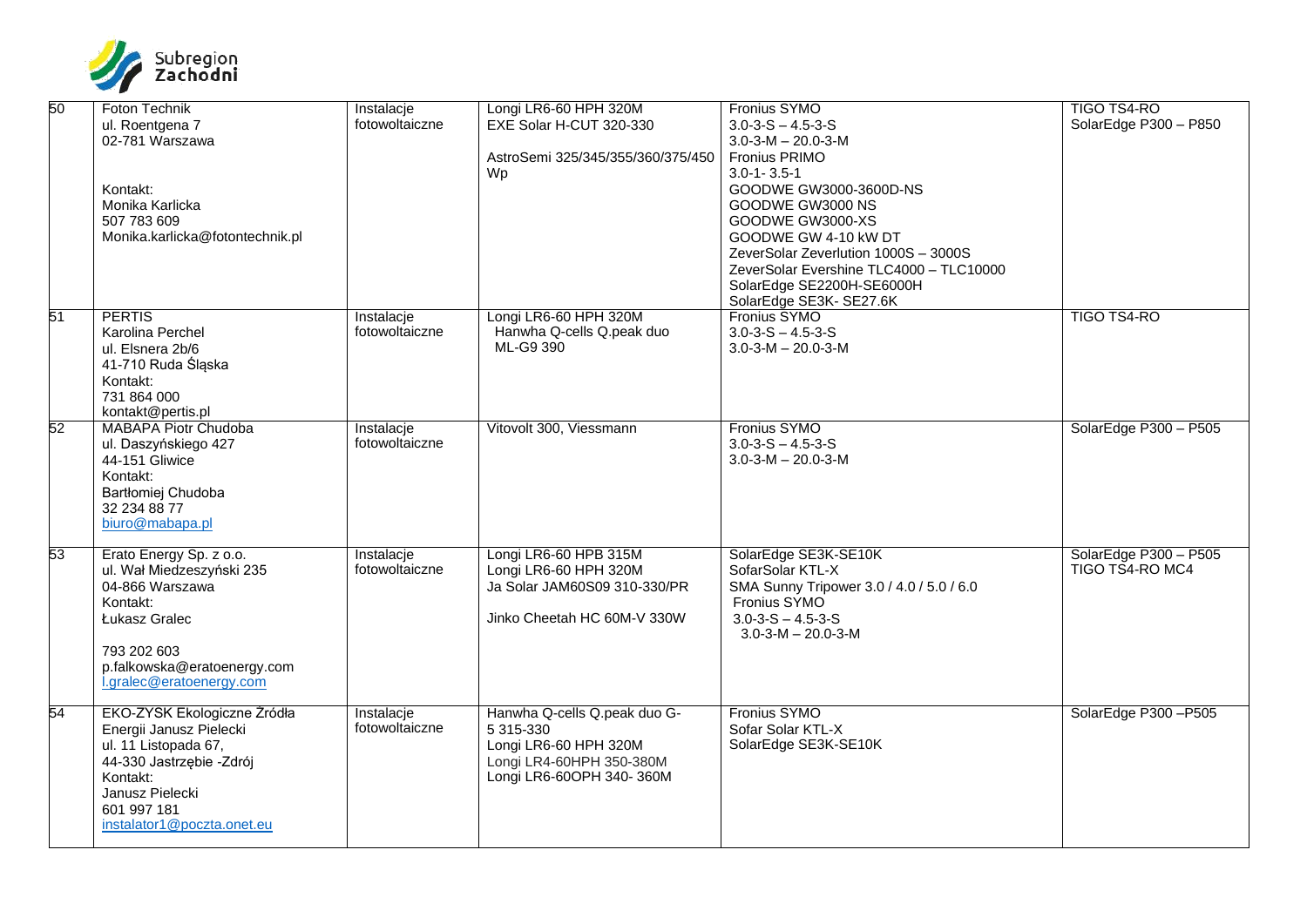

| 55 | <b>UNISYSTEMY Mariusz Kuźmiński</b><br>ul. Kasztanowa 3b/2<br>47-420 Kuźnia Raciborska<br>Kontakt:<br>792 100 750<br>biuro@unisystemy.pl              | Instalacje<br>fotowoltaiczne | EXE Solar H-CUT 320-330                                                                                                                                                                                                                                                                                                                                                                                          | Fronius SYMO<br>$3.0 - 3 - S - 4.5 - 3 - S$<br>$3.0 - 3 - M - 4.5 - 3 - M$                                                                                                                               | <b>TIGO TS4-RO</b>  |
|----|-------------------------------------------------------------------------------------------------------------------------------------------------------|------------------------------|------------------------------------------------------------------------------------------------------------------------------------------------------------------------------------------------------------------------------------------------------------------------------------------------------------------------------------------------------------------------------------------------------------------|----------------------------------------------------------------------------------------------------------------------------------------------------------------------------------------------------------|---------------------|
| 56 | Zielona-energia.com<br>ul. Krótka 29/31<br>42-202 Częstochowa<br>Kontakt:<br><b>Michał Plikus</b><br>504 001 079<br>michal.plikus@zielona-energia.com | Instalacje<br>fotowoltaiczne | Longi LR6-60 HPH 320M<br>QCELLSQ.PEAK DUO-G8+340-<br>360                                                                                                                                                                                                                                                                                                                                                         | Growatt 3000 TL3-S - 7000 TL3-S<br>BAUER BS-320-6MHB5-EL<br>BAUER BS-335-6MHB5-EL<br>Fronius SYMO<br>$3.0 - 3 - S - 4.5 - 3 - S$<br>$3.0 - 3 - M - 4.5 - 3 - M$<br>$5.0 - 3 - M - 10.0 - 3 - M$          | <b>TIGO TS4-RO</b>  |
| 57 | <b>LANTAR Bartosz Langer</b><br>ul. Spacerowa 2<br>44-350 Gorzyczki<br>Kontakt:<br>Bartosz Langer<br>888 333 850<br>576 417 631<br>lantar@onet.pl     | Instalacje<br>fotowoltaiczne | Hanwha Q-cells Q.peak duo G-<br>6 330-345<br>Hanwha Q-cells Q.peak duo G-<br>6 340-355<br>Hanwha Q-cells Q.peak duo G-<br>7 325-335<br>Q.cells Q.Peak Duo G8 345-360<br>Q-cells Q. peak duo ML-G9+ 370-390<br>Wp<br>RISEN ENERGY RSM144-6-395M -<br>415M<br>Risen Energy RSM 120-6-325M -<br>340M<br>Risen Energy RSM 144-6-405M<br>Q-CELLS Q.PEAK DUO BLK-G8+<br>335-350<br>Risen Energy RSM132-6-360M-<br>380M | Fronius SYMO<br>$3.0 - 3 - S - 4.5 - 3 - S$<br>$3.0 - 3 - M - 4.5 - 3 - M$<br>SolarEdge SE3K-SE10K<br>Sofar Solar KTL-X<br>SMA Sunny Tripower 3.0 / 4.0 / 5.0 / 6.0<br>Huawei SUN2000 3/4/5/6/8/10KTL-M0 | SolarEdge P300-P505 |
| 60 | <b>ELEKTRO MASTERS</b><br>ul. Skowronia 3E/2<br>30-650 Kraków<br>Kontakt:<br>Piotr Mikołajczyk<br>791 717 517                                         | Instalacje<br>fotowoltaiczne | Longi LR6-60 HPH 320M/375M<br>Hanwha Q.cells Q.Peak Duo G8<br>345-360<br>Selfa SV120M 330W/335W/370W/<br>365W/360W<br>SHARP NU-BA 380W/385W/395W                                                                                                                                                                                                                                                                 | SMA Sunny Tripower 3.0 / 4.0 / 5.0 / 6.0<br>Fronius SYMO<br>$3.0 - 3 - S - 4.5 - 3 - S$<br>$3.0 - 3 - M - 4.5 - 3 - M$<br>$5.0 - 3 - M - 20.0 - 3 - M$                                                   | <b>TIGO TS4-RO</b>  |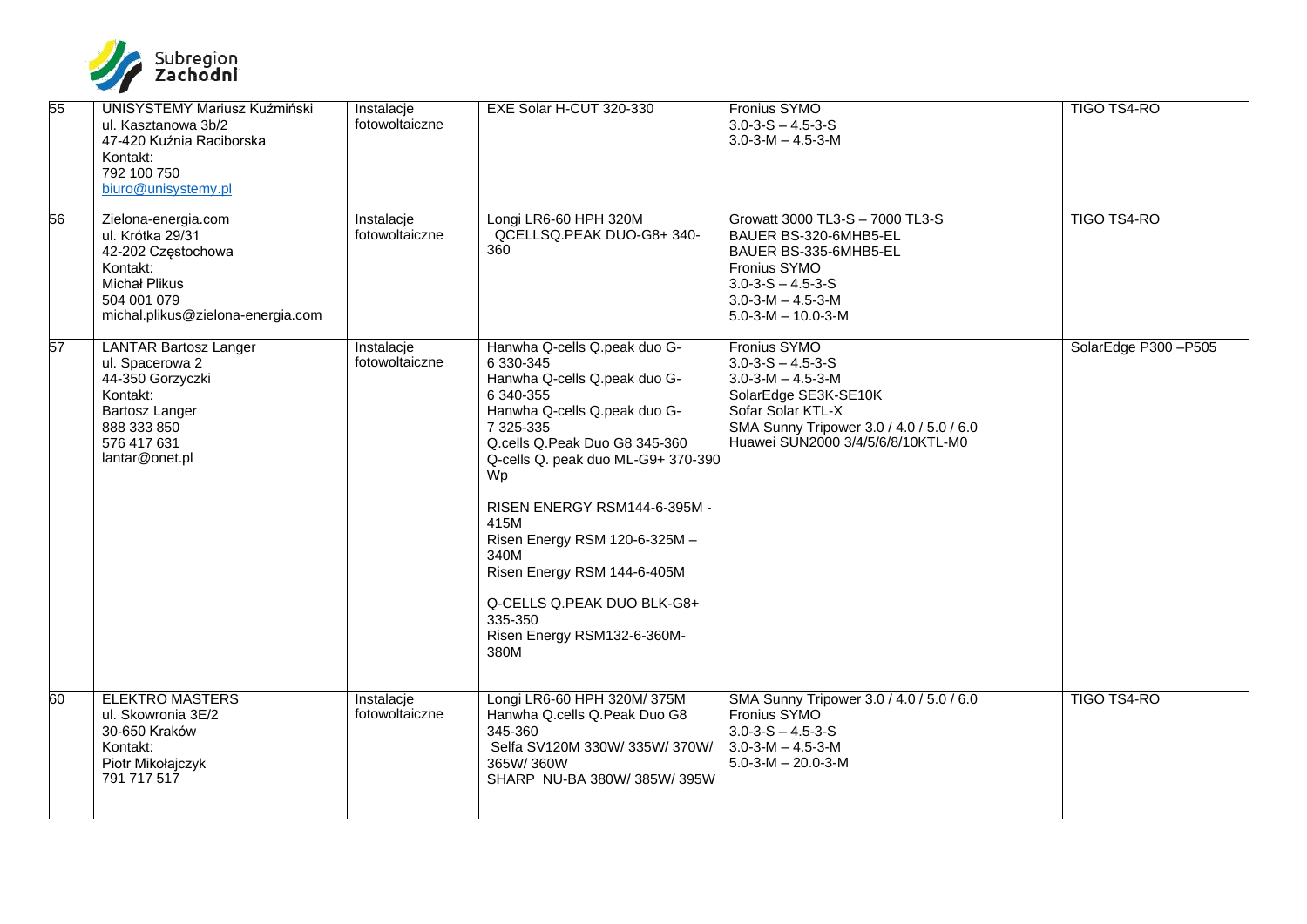

| 61 | PV Expert Rafał Dmitruk<br>Ul Leopolda Markiefki 39/11<br>40-213 Katowice<br>Kontakt:<br><b>Rafał Dmitruk</b><br>602 469 184<br>biuro@pv-expert.pl | Instalacje<br>fotowoltaiczne | Longi LR6-60 HPH 320M<br>Cheetah HC 60M 335 Watt<br>REC 280-295 TP2                                                                                                                                                                                                             | ZeverSolar Evershine TLC4000 - TLC10000<br>SofarSolar KTL-X                                                                                                                                                                                                                                                                             | <b>TIGO TS4-RO</b> |
|----|----------------------------------------------------------------------------------------------------------------------------------------------------|------------------------------|---------------------------------------------------------------------------------------------------------------------------------------------------------------------------------------------------------------------------------------------------------------------------------|-----------------------------------------------------------------------------------------------------------------------------------------------------------------------------------------------------------------------------------------------------------------------------------------------------------------------------------------|--------------------|
| 62 | A&B OZE INSTALACJE<br>ul. Piwniczna 33<br>34-324 Lipowa<br>Kontakt:<br>Jakub Adamiec<br>696 701 641<br>jakub a@poczta.onet.pl                      | Instalacje<br>fotowoltaiczne | Longi LR6-60 HPH 320M<br>EXE Solar AHCUT 320 - 350                                                                                                                                                                                                                              | Fronius SYMO<br>$3.0 - 3 - S - 4.5 - 3 - S$<br>$3.0 - 3 - M - 4.5 - 3 - M$<br>$5.0 - 3 - M - 20.0 - 3 - M$<br>SolarEdge SE3K-SE17K                                                                                                                                                                                                      | TIGO TS4-RO        |
| 63 | ATA CO Sp. z .o.o.<br>ul. Olchowa 9b<br>44-144 Żernica<br>Kontakt:<br>Piotr Chochla<br>731 478 606<br>biuro@ataco.pl                               | Instalacje<br>fotowoltaiczne | EXE Solar AHCUT 320 - 330<br>Q-cells Q.peak duo BLK G-6 330-<br>345<br>Longi LR6-60 HPH 320M<br>Hanwha Q-cells Q.peak duo G-<br>6 340-355<br>Hanwha Q-cells Q.peak duo G-<br>5 300-320<br>Cheetah HC 60M 330 Watt<br>SunPRO SPP 325-345-<br>120M<br>SunPRO SSP 325-345-<br>120M | SMA Sunny Boy 3.0 / 3.6 / 4.0 / 5.0<br>SMA Sunny Tripower 3.0/4.0/ 5.0/6.0/8.0/10.0<br>SolarEdge SE3K-SE10K<br><b>Fronius SYMO</b><br>$3.0 - 3 - S - 4.5 - 3 - S$<br>$3.0 - 3 - M - 4.5 - 3 - M$<br>$5.0 - 3 - M - 20.0 - 3 - M$<br>GoodWe GW4000/5000/6000/8000/10000-DT<br>Huawei SUN2000 3/4/5/6/8/10KTL-M0<br>Afore HNS-TL1 1-10 kW | <b>TIGO TS4-RO</b> |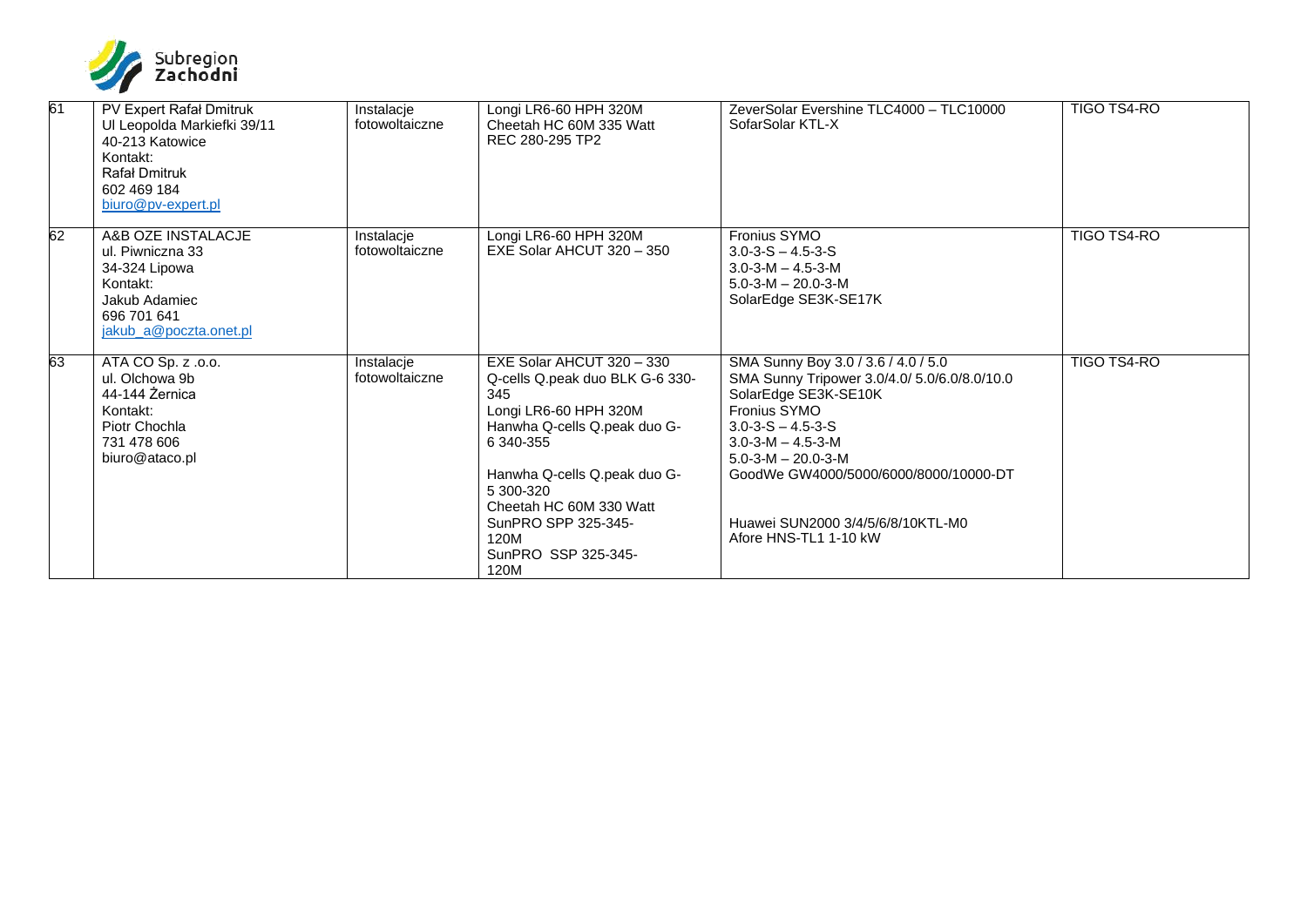

| 64 | <b>EKO WAT</b><br>ul. Polna 6b/12<br>47-400 Racibórz<br>Kontakt:<br>Grzegorz Suchodolski<br>882 482 444<br>ekowat.suchodolski@gmail.com   | Instalacje<br>fotowoltaiczne | Longi LR6-60 HPH 305M-325M<br>Longi LR4-60HPH 350M-370M<br>Ja Solar JAM60S03 305-325/PR<br>Cheetah HC 60M 330 Watt<br>Hanwha Q-cells Q.peak duo G-<br>5 315-330<br>Hanwha Q-cells Q.peak duo G-<br>6 340-355<br>Risen RSM 120-6-3 300M - 320M<br>EXE Solar AHCUT 320 - 330 | SofarSolar TL<br>SolarEdge SE 3000H - 4000H<br>SolarEdge SE3K-SE10K<br>SMA Sunny Boy 3.0 / 3.6 / 4.0 / 5.0<br>Sunny Tripower 3.0 / 4.0 / 5.0 / 6.0<br>ZeverSolar Evershine TLC4000 - TLC10000<br>ZeverSolar Zeverlution 1000S - 3000S<br>Fronius SYMO<br>$3.0 - 3 - S - 4.5 - 3 - S$<br>$3.0 - 3 - M - 4.5 - 3 - M$<br>$5.0 - 3 - M - 20.0 - 3 - M$<br>Froniu PRIMO<br>$3.0 - 1, 3.5 - 1, 3.6 - 1$<br>Growatt 3000 TL3-S - 6000 TL3-S<br>Growatt 7000 TL3-S - 9000 TL3-S<br>Growatt 1000S - 3000S<br>Sofar Solar KTL-X<br>GoodWe GW3000/3600D-NS | SolarEdge P300-P505<br>TIGO TŠ4-RO |
|----|-------------------------------------------------------------------------------------------------------------------------------------------|------------------------------|----------------------------------------------------------------------------------------------------------------------------------------------------------------------------------------------------------------------------------------------------------------------------|--------------------------------------------------------------------------------------------------------------------------------------------------------------------------------------------------------------------------------------------------------------------------------------------------------------------------------------------------------------------------------------------------------------------------------------------------------------------------------------------------------------------------------------------------|------------------------------------|
| 65 | PN Dominika Ciemięga<br>Ul. Okopowa 7B<br>44-335 Jastrzębie - Zdrój<br>Dominika Ciemięga<br>726 597 544<br>biuro.pnfotowoltaika@gmail.com | Instalacje<br>fotowoltaiczne | Longi LR6-60 HPH 320M<br>Longi LR6-60 HPH 350 - 380 M<br>AstroSemi 335W                                                                                                                                                                                                    | Growatt 12000 TL3-S - 15000 TL3-S<br>Growatt 2500 MTL-S - 3000 MTL-S<br>Growatt 3600 MTL-S - 5500 MTL-S<br>Growatt 3000 TL3-S - 6000 TL3-S<br>Growatt 7000 TL3-S - 9000 TL3-S                                                                                                                                                                                                                                                                                                                                                                    | <b>TIGO TS4-RO</b>                 |
| 66 | <b>MIROSŁAW KWARTA</b><br>ul. Kruszwin 21<br>74-300 Myślibórz<br>Kontakt:<br>607 782 884<br>kwarta.m@gmail.com                            | Instalacje<br>fotowoltaiczne | EXE Solar AHCUT 320 - 330                                                                                                                                                                                                                                                  | ZeverSolar Evershine TLC4000 - TLC10000                                                                                                                                                                                                                                                                                                                                                                                                                                                                                                          | <b>TIGO TS4-RO</b>                 |
| 67 | 3S Group OZE<br>ul. Dolna 4<br>42-402 Częstochowa<br>Kontakt:<br>Marcin Łazaj<br>507 308 484<br>biuro@3sgroup.pl                          | Instalacje<br>fotowoltaiczne | Longi LR6-60 HPH 305 - 325M                                                                                                                                                                                                                                                | Huawei SUN2000-8/12/17/20KTL<br>SolarEdge SE3K-SE10K<br>Growatt 2500 MTL-S - 5000 MTL-S<br>ZeverSolar Zeverlution 1000S - 3000S<br>ZeverSolar Evershine TLC4000 - TLC10000                                                                                                                                                                                                                                                                                                                                                                       | <b>TIGO TS4-RO</b>                 |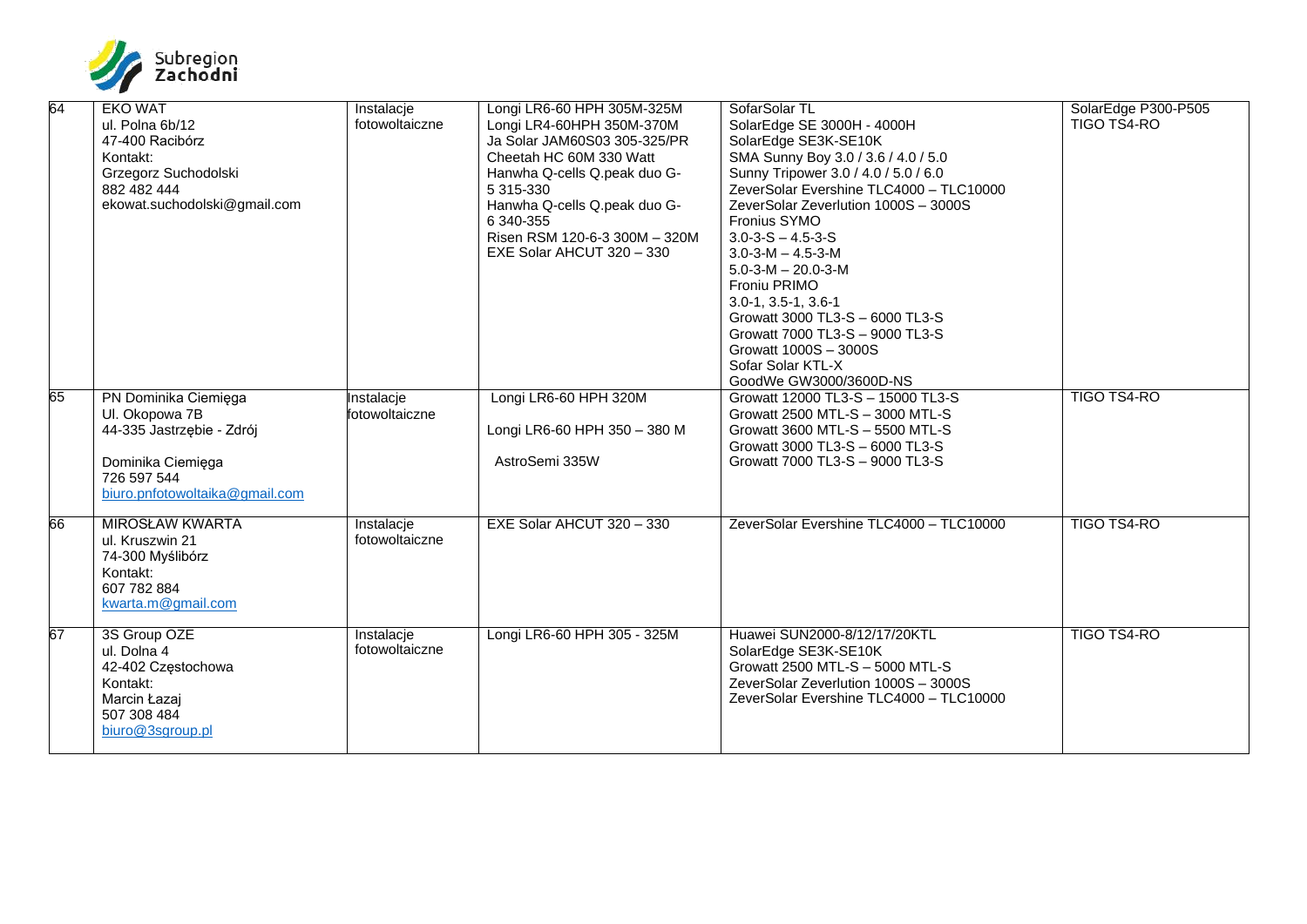

| 68              | SILESIA 2000<br>ul. Wodzisławska 173<br>44-218 Rybnik<br>Kontakt:<br>Michał Sędziak<br>509 317 089<br>w.bojanowska@silesia2000.pl | Instalacje<br>fotowoltaiczne | JBG Premium BLACK HC JBG2-<br>MH60SBF-320<br>EXE Solar AHCUT 320 - 330<br>Longi LR4-72HPH 425-455M                                                                                                                                                                                                                                      | SolarEdge SE3K-SE10K<br>Huawei SUN2000 3/4/5/6/8/10 KTL-M0<br>Huawei SUN2000L 2/3/3.68/4/4.6/5 KTL<br>Solis 3P10K-4G                                                                                                              | SolarEdge P300-P505 |
|-----------------|-----------------------------------------------------------------------------------------------------------------------------------|------------------------------|-----------------------------------------------------------------------------------------------------------------------------------------------------------------------------------------------------------------------------------------------------------------------------------------------------------------------------------------|-----------------------------------------------------------------------------------------------------------------------------------------------------------------------------------------------------------------------------------|---------------------|
| 69              | Power 2 Sell<br>ul. Domaniewska 37<br>02-672 Warszawa<br>Kontakt:<br>604 270 992<br>dariusz.parchanski@power2sell.pl              | Instalacje<br>fotowoltaiczne | Longi LR6-60 HPH 315 M                                                                                                                                                                                                                                                                                                                  | Afore BNT 3-10 kW                                                                                                                                                                                                                 | <b>TIGO TS4-RO</b>  |
| $\overline{70}$ | Pracownia Timo<br>ul. Rybacka 54b<br>44-207 Rybnik<br>Kontakt:<br>Piotr Motyka<br>692 566 657<br>kontakt@timo-t.pl                | Instalacje<br>fotowoltaiczne | EXE Solar AHCUT 320 - 330<br>Longi LR6-60 HPH 315-320M<br>Longi LR6-72 HPH 435M<br>Longi LR6-60 HPH 350-380W<br>Longi Solar LR6 60OPH 340-345W<br>Longi Solar LR4-72HPH 425-455M<br>Selfa SV120M.5(3) 330-335<br>SHARP NU-JB 395W<br>SHARP NU-JC 330W<br>SHARP NU-JD 445 W<br>Ja Solar JAP60S17 320-340/MR<br>Canadian Solar CS3K-315MS | SolarEdge SE3K-SE10K<br>SolarEdge SE2200H-SE6000H<br>GW2000-NS, GW3000D-NS, GW3600D-NS<br>GW4000-DT, GW5000-DT, GW6000-DT, GW8000-<br>DT, GW10KN-DT<br>TWERD PS-100 PV 3 kW<br>TWERD PS-300 PV 3-10 kW<br>SMA Sunny Boy 3.0 / 3.6 | SolarEdge P300-P505 |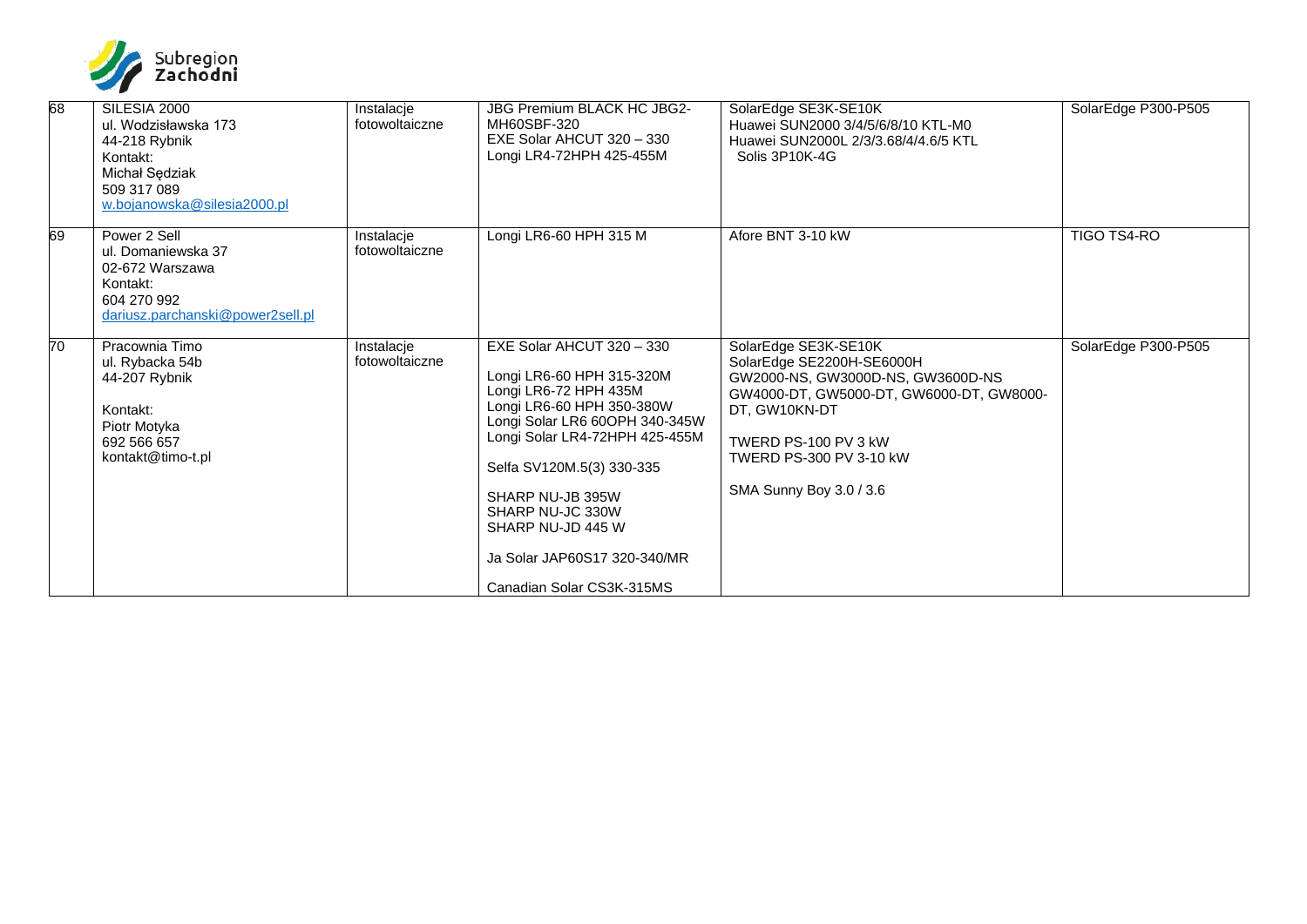

| $\overline{71}$ | Konkret Sp. z o.o.<br>ul. Włościańska 5<br>44-251 Rybnik<br>Kontakt:<br>Janusz Orszulik<br>786 121 204<br>jorszulik@poczta.onet.pl | Instalacje<br>fotowoltaiczne | Selfa (Suntech) 295 - 300<br>Longi LR6-60 HPH 300-320M<br>MP-M-315-335W<br>Hanwha Q-cells Q.peak duo G-<br>5 305-330<br>ECO DELTA 5BB:<br>Eco -325-340M-60DHC<br>$Eco - 325-345M-60DHC$<br>$Eco - 390 - 405 - 72DHC$<br>Eco-395-415M-72DHC<br>Canadian Solar HiKu CS3W-<br>430-455MS<br>Canadian Solar HiKu CS3L-<br>350-370 MS<br>Canadian Solar HiKu CS3N-410 MS | SofarSolar TL<br>SofarSolar KTL-X<br><b>Fronius SYMO</b><br>$3.0 - 3 - S - 4.5 - 3 - S$<br>$3.0 - 3 - M - 4.5 - 3 - M$<br>$5.0 - 3 - M - 20.0 - 3 - M$<br>Growatt 3000 TL3-S - 6000 TL3-S<br>Huawei SUN2000 3/4/5/6/8/10KTL-M0/M1                                                                                                                                                                                                                                             | TIGO TS4-RO                               |
|-----------------|------------------------------------------------------------------------------------------------------------------------------------|------------------------------|--------------------------------------------------------------------------------------------------------------------------------------------------------------------------------------------------------------------------------------------------------------------------------------------------------------------------------------------------------------------|-------------------------------------------------------------------------------------------------------------------------------------------------------------------------------------------------------------------------------------------------------------------------------------------------------------------------------------------------------------------------------------------------------------------------------------------------------------------------------|-------------------------------------------|
| 72              | Elektro-klim<br>ul. Orzechowa 44b<br>44-270 Rybnik<br>Kontakt:<br>Tomasz Leonarski<br>608 804 127<br>elektroklimrybnik@gmail.com   | Instalacje<br>fotowoltaiczne | EXE Solar H-CUT 320-330<br>Vitovolt 300 Viessmann<br>Selfa (Suntech) SV120M.5                                                                                                                                                                                                                                                                                      | <b>Fronius SYMO</b><br>$3.0 - 3 - S - 4.5 - 3 - S$<br>$3.0 - 3 - M - 20.0 - 3 - M$<br>$3.0 - 3 - S - 4.5 - 3 - M$<br>$5.0 - 3 - M - 8.2 - 3 - M$<br>$10.0 - 3 - M - 20.0 - 3 - M$<br>ZeverSolar Evershine TLC4000 - TLC10000<br>GoodWe GW3000/3600/4200/5000/6000D-NS<br>Huawei SUN2000 3/4/5/6/8/10KTL-M0<br>Huawei SUN 2000L - 5KTL<br>SolarEdge SE2200H-SE6000H<br>SolarEdge SE3K-SE10K<br>SMA Sunny Boy 3.0 / 3.6 / 4.0 / 5.0<br>SMA Sunny Tripower 3.0 / 4.0 / 5.0 / 6.0 | <b>TIGO TS4-RO</b><br>SolarEdge P300-P505 |
| 73              | <b>PROMIKA</b><br>ul. Bonowice 56a<br>42-445<br>Kontakt:<br>Miłosz Kubiak<br>534 534 924<br>biuro@promika-solar.pl                 | Instalacje<br>fotowoltaiczne | Ulica Solar UL-340M-120<br>Longi LR4-60HPH 350-380M<br>Boviet BVM6610M 330W                                                                                                                                                                                                                                                                                        | Afore BNT 3-10 kW<br>Afore HNS-TL 3-5 kW<br>Huawei SUN2000 3/4/5/6/8/10KTL-M0/M1<br>FOX ESS T3/T4/T5/T6/T8/T10/T12/T15/T17/T20/T25                                                                                                                                                                                                                                                                                                                                            | GNE Honeybee 400<br>Huawei SUN2000-450W-P |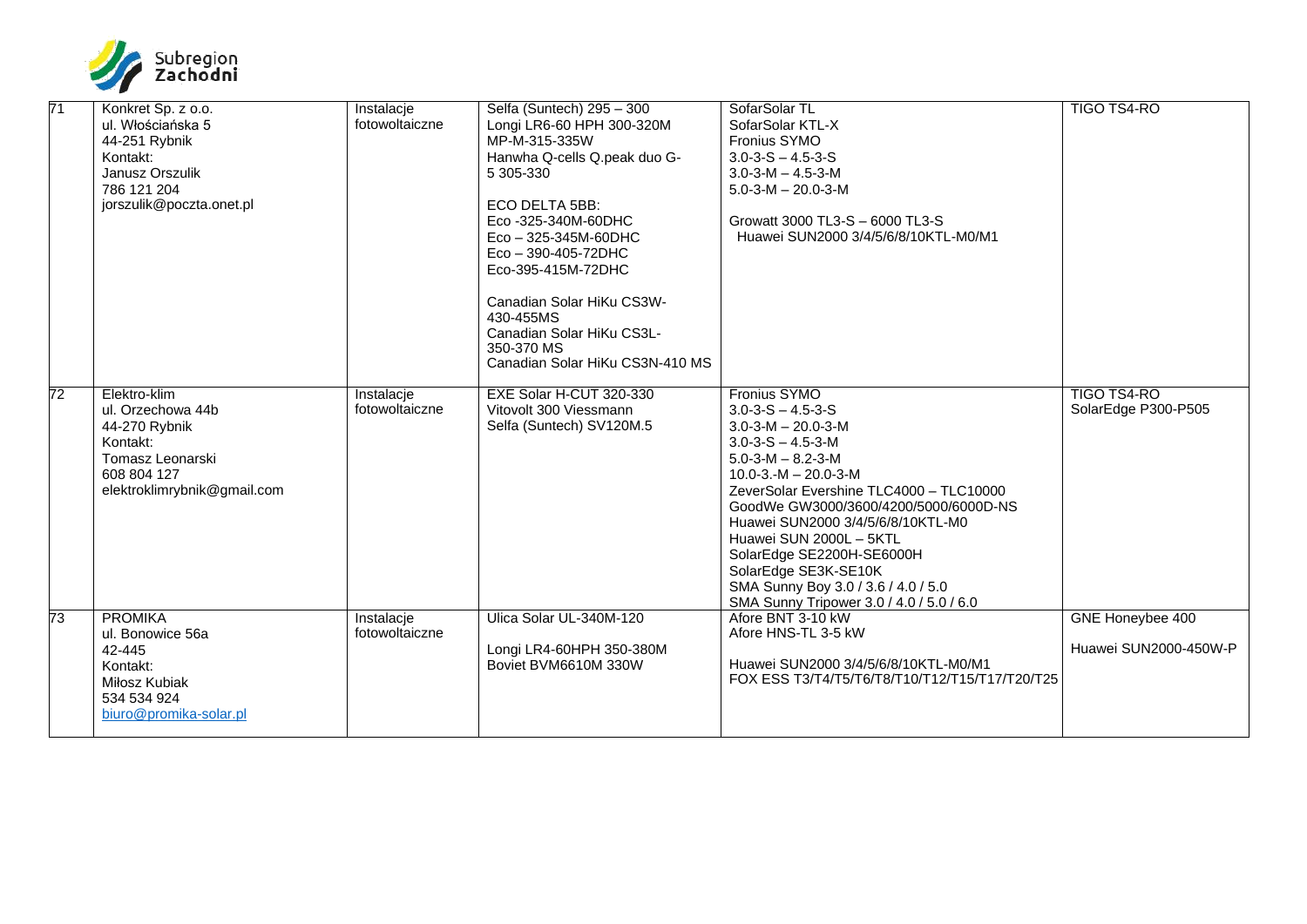

| $\overline{74}$ | RedGrey<br>Ul. Główna 13<br>47-450 Krzyżanowice<br>Kontakt:<br>Andrzej Ochman<br>32 414 75 44<br>biuro@redgrey.pl                                                  | Instalacje<br>fotowoltaiczne | EXE Solar H-CUT 320-330<br>Longi LR4-60 HPH 360M                                                                                                                                                                         | ZeverSolar Evershine TLC4000 - TLC10000<br>ZeverSolar Zeverlution 3000S<br>Fronius SYMO<br>$3.0 - 3 - S - 4.5 - 3 - S$<br>$3.0 - 3 - M - 20.0 - 3 - M$<br>Afore BNT 3-10 kW<br>Afore HNS-TL 3 kW                                                                                                                                                                                                                                                                | TIGO TS4-RO                        |
|-----------------|--------------------------------------------------------------------------------------------------------------------------------------------------------------------|------------------------------|--------------------------------------------------------------------------------------------------------------------------------------------------------------------------------------------------------------------------|-----------------------------------------------------------------------------------------------------------------------------------------------------------------------------------------------------------------------------------------------------------------------------------------------------------------------------------------------------------------------------------------------------------------------------------------------------------------|------------------------------------|
| 75              | EKO DOM<br>Ul. Katowicka 66/3<br>41-500 Chorzowie<br>Kontakt:<br>Piotr Nieczyporowicz<br>665 247 056<br>ekodom.slk@gmail.com                                       | Instalacje<br>fotowoltaiczne | EXE Solar H-CUT 320-330                                                                                                                                                                                                  | Fronius SYMO<br>$3.0 - 3 - S - 4.5 - 3 - S$<br>$3.0 - 3 - M - 20.0 - 3 - M$<br>ZeverSolar Zeverlution 3000S<br>ZeverSolar Evershine TLC4000 - TLC10000<br>Afore BNT 3-10 kW<br>Afore HNS-TL 3 kW                                                                                                                                                                                                                                                                | TIGO TS4-RO                        |
| 76              | <b>EL-MAR Zakład Usług</b><br>Elektroinstalacyjnych<br>UI. Nowa 12<br>47-451 Tworków<br>Kontakt:<br>Marcin Taszka<br>501 224 626<br>firma.elmar@wp.pl              | Instalacje<br>fotowoltaiczne | Longi LR6-60 HPH 305-325M<br>Longi LR4-60 HPH 350-370M<br>Hanwha Q-cells Q.peak duo G-<br>5 315-330<br>Hanwha Q-cells Q.peak duo G-<br>6 340-355<br>Hanwha Q-cells Q.peak duo G-<br>7 325-335<br>EXE Solar H-CUT 320-330 | Fronius SYMO<br>$3.0 - 3 - S - 4.5 - 3 - S$<br>$3.0 - 3 - M - 20.0 - 3 - M$<br><b>Fronius PRIMO</b><br>$3.0 - 1 - 3.6 - 1$<br>GoodWe GW3000/3600/4200/5000/6000D-NS<br>GoodWe GW4000/5000/6000/8000-DT<br>GW10/12/15/20KN-DT<br>Huawei SUN2000 3/4/5/6/8/10KTL-M0<br>Huawei SUN2000L-2/3/3.68/4/4.6/5KTL<br>Sofar Solar 3.3 -12KTL-X<br>SofarSolar 3-7,5 KTLM-G2<br>SolarEdge SE3K-SE10K<br>SMA Sunny Boy 3.0 / 3.6<br>SMA Sunny Tripower 3.0 / 4.0 / 5.0 / 6.0 | SolarEdge P300-P505<br>TIGO TS4-RO |
| 77              | Sinergia Sp. z o.o.<br>Ul. Karpacka 22<br>43-300 Bielsko-Biała<br>Kontakt:<br>Nadia Mrowiec<br><b>Rafał Mrowiec</b><br>730 200 952<br>nadia.mrowiec@sinergiaeco.pl | Instalacje<br>fotowoltaiczne | Longi LR4-60 HPH 360M<br>Longi LR6-60 HPH 315-320M                                                                                                                                                                       | SolarEdge SE3K-SE10K<br>Sofar Solar 3.3/4.4/5.5/6.6/8.8/11/12 KTL-X<br>Huawei SUN2000 12/15/17/20KTL-M0                                                                                                                                                                                                                                                                                                                                                         | SolarEdge P300-P505                |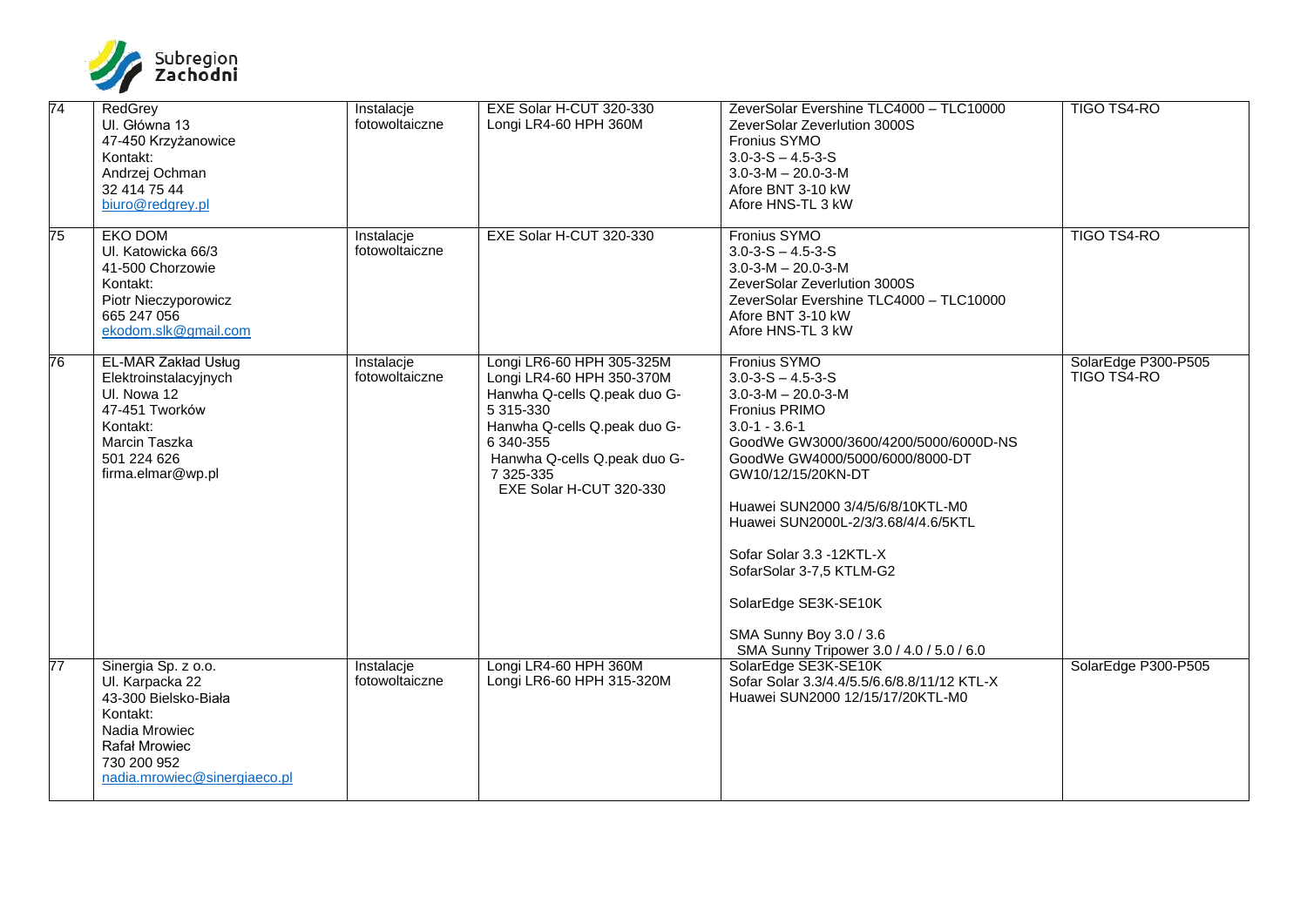

| 78 | AUDYKO Sp. z o.o.<br>Ul. 11 Listopada 67<br>44-300 Jastrzębie-Zdrój<br>Kontakt:<br>500 591 208<br>pawel@audyko.pl                              | Instalacje<br>fotowoltaiczne | Leapton LP156*156-M-60-H<br>LONGI SOLAR LR4-60HPB 345-<br>365M<br>LONGI SOLAR LR4-60HPH 350-<br>380M                                                       | Sofar Solar 3.3/4.4/5.5/6.6/8.8/11/12 KTL-X<br>Sofar Solar 220-3000TL<br>Solar Edge SE3K-10K<br>ASW TLC4000-10000                                                                                                                                                                                                 | SolarEdge P300-P505 |
|----|------------------------------------------------------------------------------------------------------------------------------------------------|------------------------------|------------------------------------------------------------------------------------------------------------------------------------------------------------|-------------------------------------------------------------------------------------------------------------------------------------------------------------------------------------------------------------------------------------------------------------------------------------------------------------------|---------------------|
| 79 | Ośrodek Pomiarów i Automatyki S.A.<br>ul. Hagera 14a<br>41-800 Zabrze<br>Kontakt:<br><b>Tomasz Milcarz</b><br>32 278 42 48<br>marketing@opa.pl | Instalacje<br>fotowoltaiczne | Longi LR6-60 HPH 315-320M<br>Cheetah HC 60M 330 Watt                                                                                                       | SolarEdge SE4K-10K<br>SMA Sunny Tripower 15000TL/2000TL/25000TL                                                                                                                                                                                                                                                   | SolarEdge P300-P505 |
| 80 | <b>Semper Power</b><br>UI. Główna 5<br>42-693 Krupski Młyn<br>Kontakt:<br>Oskar Żerdziński<br>505 681 243<br>o.zerdzinski@semperpower.pl       | Instalacje<br>fotowoltaiczne | Vitovolt 300 Viessmann                                                                                                                                     | Growatt 1000S - 3000S<br>Growatt 3600 MTL-S - 5500 MTL-S<br>Growatt 3000 TL3-S - 6000TL3-S<br>Growatt 7000 TL3-S - 9000TL3-S<br><b>Fronius PRIMO</b><br>$3.0 - 1 - 3.6 - 1$<br>Fronius SYMO<br>$3.0 - 3 - S - 4.5 - 3 - S$<br>$3.0 - 3 - M - 20.0 - 3 - M$<br>SolarEdge SE3K - 10K<br>SolarEdge SE2200H - SE3680H | SolarEdge P300-P850 |
| 81 | <b>New Decor</b><br>Ul. Ptasia 20<br>44-203 Rybnik<br>Kontakt:<br>Adam Wieczorek<br>792 091 911<br>newdecorrybnik@gmail.com                    | Instalacje<br>fotowoltaiczne | Longi LR4-60 HPH 360M<br>Longi LR6-60 HPH 320M<br>EXE Solar H-CUT 320-330<br>Jinko Solar Eagle HC 60M-V 310-<br>330 Watt\<br>Bluesun BSM 340M-60HC 320-340 | SMA Sunny Tripower 3.0 / 4.0 / 5.0 / 6.0<br>SMA Sunny Tripower 8.0 / 10.0<br>Growatt 2500 MTL-S - 5500 MTL-S<br>Growatt 3000 TL3-S - 4000TL3-S<br>Growatt 1000S - 3000Sa<br>Fronius SYMO<br>$3.0 - 3 - M - 20.0 - 3 - M$<br><b>Fronius PRIMO</b><br>$3.0 - 1 - 3.6 - 1$<br>SolarEdge SE2200H - SE6000H            | SolarEdge P300-P505 |
| 82 | MULTITECHNIKA S.C.<br>ul. Nowy Świat 35b<br>44-100 Gliwice<br>Kontakt:<br>Zbigniew Wierzbowski<br>509 907 199<br>biuro@multitechnika.pl        | Instalacje<br>fotowoltaiczne | Longi LR6-60 HPH 315M - 320M<br>Trina Honey TSM DD06M.08 II 330 -<br>340W                                                                                  | SolarEdge SE3K - 10K                                                                                                                                                                                                                                                                                              | SolarEdge P300-P505 |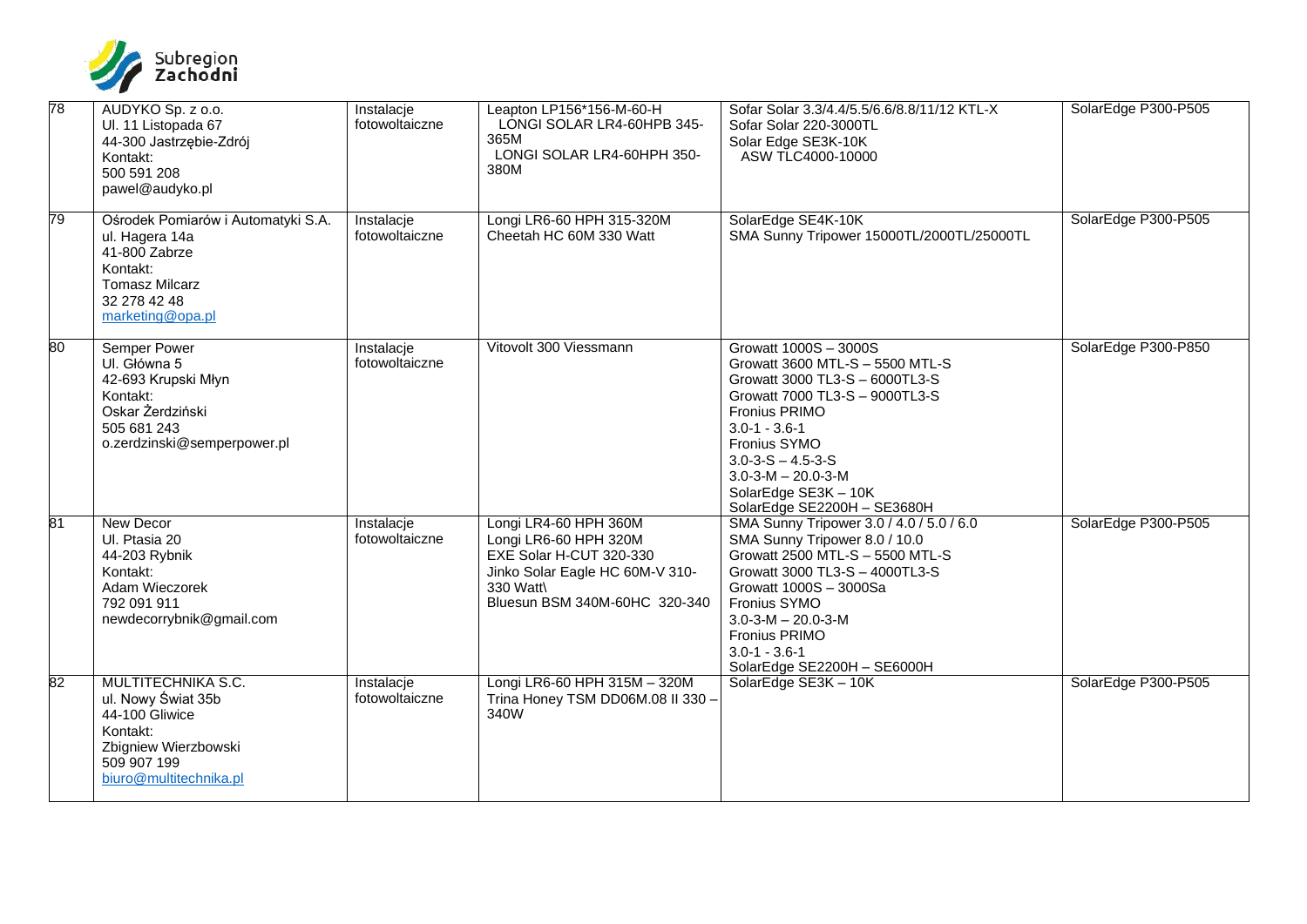

| 83 | PPHU ZREM-BUD                   | Instalacje     | Jinko Solar Eagle HC 60M-V 310-330                   | SolarEdge SE3K - 10K                           | TIGO TS4-RO           |
|----|---------------------------------|----------------|------------------------------------------------------|------------------------------------------------|-----------------------|
|    | ul. Żorska 166                  | fotowoltaiczne | Watt                                                 | Fronius SYMO                                   | SolarEdge P300-P505   |
|    | 44-203 Rybnik                   |                | Longi LR6-60HPH 320M                                 | $3.0 - 3 - M - 20.0 - 3 - M$                   |                       |
|    | Kontakt:                        |                | Longi LR4-60HPH 360M                                 | SMA Sunny Tripower 3.0 / 4.0 / 5.0 / 6.0       |                       |
|    | Sonia Erbel                     |                | Longi LR4-60HPH 350-380M                             | ZeverSolar Evershine TLC4000 - TLC10000        |                       |
|    | 535 550 825                     |                | Longi LR4-72HPH 435M                                 | GoodWe GW4000/5000/6000/8000-DT                |                       |
|    | biuro@zrembud.com               |                | EXE Solar H-CUT 330                                  | GW10/12/15/20KN-DT                             |                       |
|    |                                 |                | EXE Solar A-HCM 345                                  | GoodWe GW3000/3600/4200/5000/6000D-NS          |                       |
|    |                                 |                | Sharp NU-JC 330W                                     | Huawei SUN2000 3/4/5/6/8/10 KTL-M0             |                       |
|    |                                 |                | Cheetah HC 60M 330 Watt                              |                                                |                       |
| 84 | <b>WABEN</b>                    | Instalacje     | MP Solar Group MP-M-315-335W                         | Growatt 3000TL3-S/4000TL3-S/5000TL3-           | <b>TIGO TS4-R-O 8</b> |
|    | ul. Gorzycka 47                 | fotowoltaiczne | BLUESUN BSM M-60HC 320-340                           | S/6000TL3                                      |                       |
|    | 44-352 Czyżowice                |                | Wp                                                   | Sofar Solar KTL-X 3,3-12 KTLX                  |                       |
|    | Kontakt:                        |                | AstroSemi CHSM60M-HC 330-340                         |                                                |                       |
|    | Benedykt Szczęsny               |                | Wp                                                   | Growatt MOD 3000/4000/5000/6000/7000/8000/9000 |                       |
|    | 516 676 026                     |                | Longi Solar LR4 72HPH 435Wp                          | $TL3-X$<br>Growatt MOD 10/11 KTL3-X            |                       |
|    | benedykt.szczesny@waben.pl      |                | Saronic SR 410/405/400/395 Wp                        |                                                |                       |
|    |                                 |                | HEWALEX JAM60S20-380/MR-BF                           | FOX ESS T3/T4/T5/T6/T8/T10/T12/T15/T17/T20/T25 |                       |
| 85 | Maximi                          | Instalacje     | Hanwha Q-cells Q.peak duo G-5                        | Sofar Solar KTL-X                              | TIGO TS4-R-O          |
|    | ul. Gajowa 32                   | fotowoltaiczne | $315 -$                                              |                                                |                       |
|    | 44-290 Jejkowice                |                | 330                                                  |                                                |                       |
|    | Kontakt:                        |                | Hanwha Q-cells Q.peak duo G-7                        |                                                |                       |
|    | Mariusz Frąckiewicz             |                | 325-335                                              |                                                |                       |
|    | 511 13 148                      |                | RISEN RSM144-7-450M                                  |                                                |                       |
|    | biuro@maximi.pl                 |                |                                                      |                                                |                       |
| 86 | Manufaktura Energii             | Instalacje     | Astroenergy Penta Preminum 340                       | <b>Fronius SYMO</b>                            | SolarEdge P300-P505   |
|    | UI. Porcelanowa 23b             | fotowoltaiczne | Leapton LP156*156-M-60-H                             | $3.0 - 3 - M - 20.0 - 3 - M$                   |                       |
|    | 40-246 Katowice                 |                |                                                      | SolarEdge SE3K - 10K                           |                       |
|    | Kontakt:                        |                |                                                      | Sofar Solar KTL-X                              |                       |
|    | Diana Szyguła                   |                |                                                      | Huawei SUN2000 3/4/5/6/8/10KTL-M0              |                       |
|    | 724 622 202                     |                |                                                      |                                                |                       |
|    | d.szygula@manufakturaenergii.pl |                |                                                      |                                                |                       |
| 87 | <b>AGUIA MEDIA S.C</b>          | Instalacje     | Hanwha Q-cells Q.peak duo G-5 350   Fronius SYMO     |                                                | TIGO TS4-R-O          |
|    | UI. Centralna 69                | fotowoltaiczne | Hanwha Q.cells Q.Peak Duo G8 345- 3.0-3-M - 20.0-3-M |                                                |                       |
|    | 43-210 Kobiór                   |                | 360                                                  |                                                |                       |
|    | Kontakt:                        |                |                                                      |                                                |                       |
|    | Bartosz Jany                    |                |                                                      |                                                |                       |
|    | 577 318 642                     |                |                                                      |                                                |                       |
|    | biuro@aguiamedia.pl             |                |                                                      |                                                |                       |
|    |                                 |                |                                                      |                                                |                       |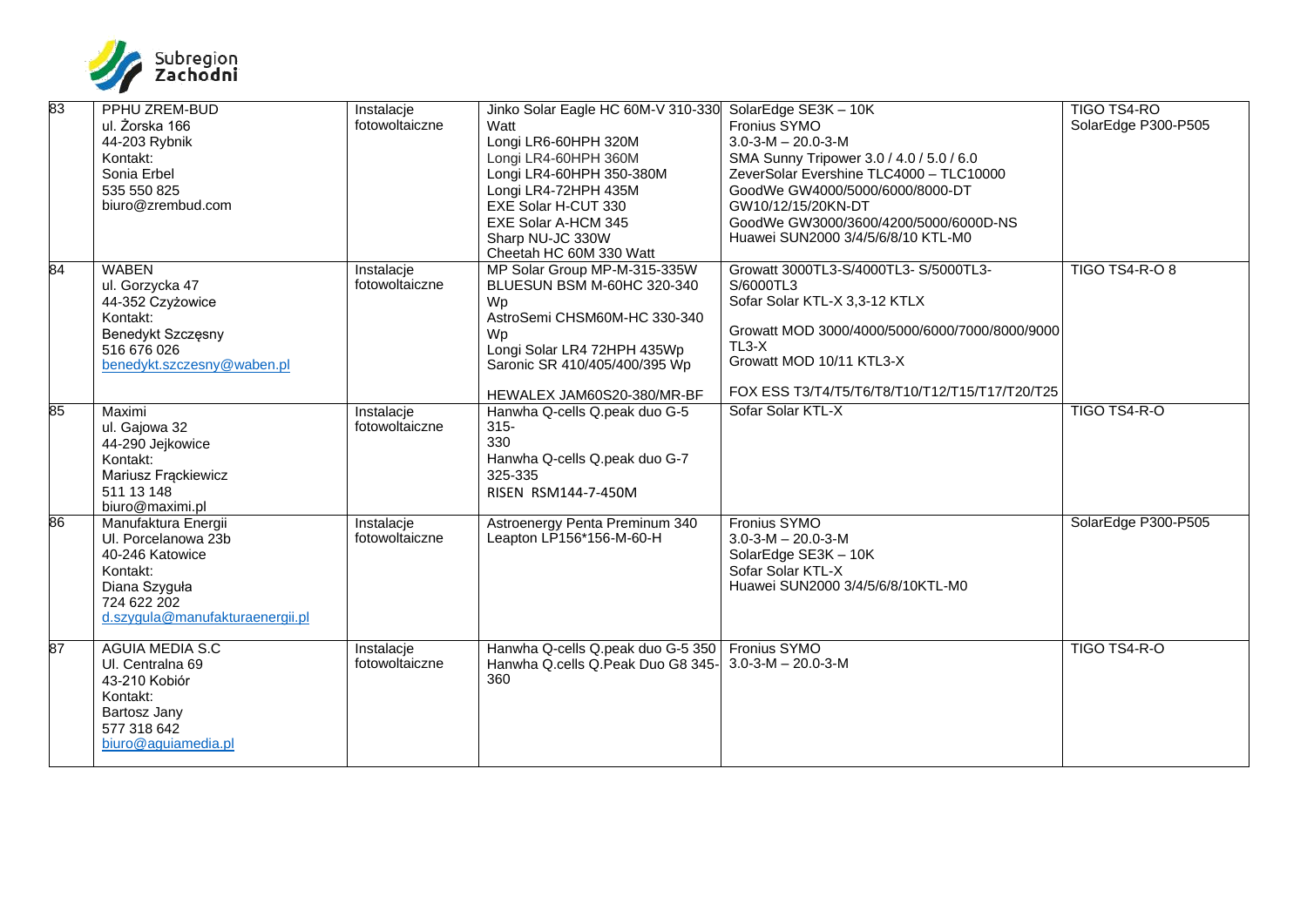

| 88 | <b>INSTAPV</b><br>Ul. Graniczna 51<br>44-100 Gliwice<br>Kontakt:<br>Przemysław Lasiota<br>501 982 227<br>biuro@instapv.pl                            | Instalacje<br>fotowoltaiczne | Ja Solar JAM60S17 320-340/MR<br>JA Solar JAM60S10 320-340/MR<br>JA SOLAR JAM60S20 380/385MR<br>Longi LR4-60HPH 360M<br>Canadian Solar CS3K-325 | Huawei SUN2000 3/4/5/6/8/10KTL-M0<br>Huawei SUN2000 3/4/5/6/8/10KTL-M1<br>SolarEdge SE3K - 10K                                                                                                        | Huawei SUN2000P-375W<br>SolarEdge P300-P505 |
|----|------------------------------------------------------------------------------------------------------------------------------------------------------|------------------------------|------------------------------------------------------------------------------------------------------------------------------------------------|-------------------------------------------------------------------------------------------------------------------------------------------------------------------------------------------------------|---------------------------------------------|
| 89 | <b>TOM-ENER</b><br>UI. Kużaja 6<br>41-922 Radzionków<br>Kontakt:<br>Marcin Tomys<br>537 460 400<br>biuro@tom-ener.pl                                 | Instalacje<br>fotowoltaiczne | Ja Solar JAM60S10 335/PR<br>Canadian Solar CS3K-325 MS<br>JASOLAR JAM60S10 330-350/M                                                           | SolarEdge SE3K - 10K<br>SolarEdge SE2200H-SE6000H<br>Growatt 3000 TL3-S - 6000 TL3-S<br>Growatt 3600 MTL-S - 5500 MTL-S<br>Huawei SUN2000 3/4/5/6/8/10 KTL-M0/M1                                      | SolarEdge P300-P505                         |
| 90 | <b>PPUH PLACEK S.C</b><br>ul. Rybnicka 10<br>44-300 Wodzisław Śląski<br>Kontakt: Arkadiusz Placek<br>693 507 707/605 301 339<br>ppuhplacek@poczta.fm | Instalacje<br>fotowoltaiczne | Ja Solar JAM60S10-340/MR-BF<br>Hanwha Q-celles Q. peak duo-G8<br>345<br>Hanwha Q-cells Q.peak duo G-G6<br>350<br>Ja Solar JAM60S20-380/MR-BF   | columbus 1P3K-4G<br>SOLIS 3P 5K/8K/10K/15K-4G                                                                                                                                                         | TIGO TS4-R-O                                |
| 91 | <b>SUNDAY POLSKA</b><br>ul. Domaniewska 37<br>02-672 Warszawa<br>Kontakt:<br>Justyna Boroń<br>607 173 159<br>jusytna.boron@sundaypolska.pl           | Instalacje<br>fotowoltaiczne | Suntech STP 315-320S-20<br>Longi LR6-60HPH 300-320M<br>Longi LR4-60HPH 360M<br>JINKO JKM535M-72HL4-V 535W                                      | Solis 1P3K-4G<br>Solis 3P 5K/8K/10K/15K-4G<br>Afore HNS-TL1 1-3,6kW<br>Afore HNS-TL 3-5 Kw<br>Afore BNT005KTL<br>SolarEdge SE3K - 10K<br>Growatt 2500 MTL-S - 3000 MTL-S<br>Solis mini 1000/1500/2000 | TIGO TS4-R-O                                |
| 92 | Miasto Słońca Sp. z o.o.<br>ul. Nowogrodzka 31<br>00-511 Warszawa<br>Kontakt:<br>Klaudia Głębska<br>536 450 000<br>sekretariat@miastoslonca.pl       | Instalacje<br>fotowoltaiczne | Hanwha Q-celles Q. peak duo-<br>G8 345<br>Hanwha Q-celles Q. peak duo-<br>G5 310                                                               | SolarEdge SE4K-12,5K<br>SolarEdge SE2200H/SE4000H                                                                                                                                                     | SolarEdge P300-P505                         |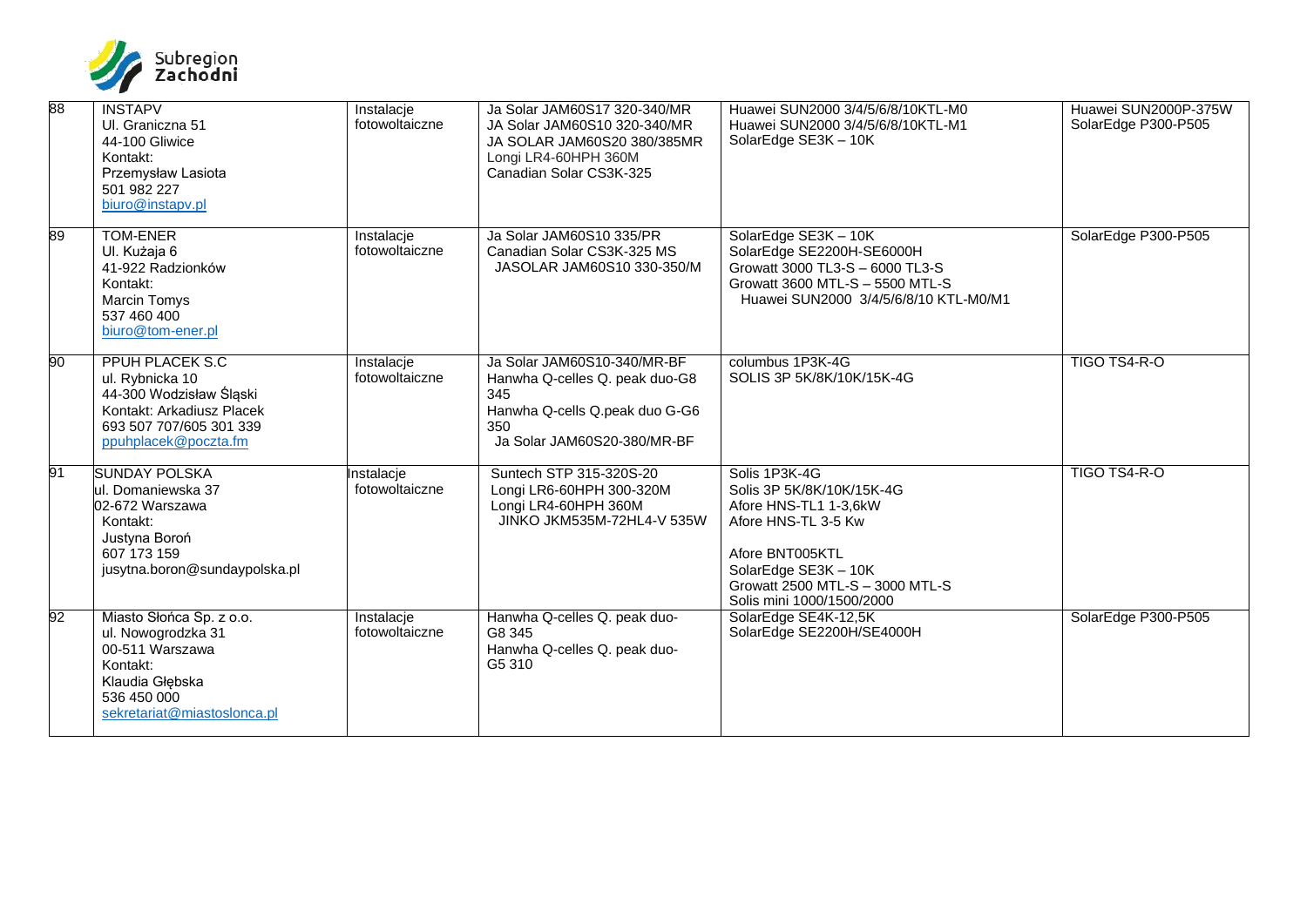

| 93 | 4 ECO Sp. z o.o.<br>pl. Niepodległości 1<br>25-506 Kielce<br>Kontakt:<br>Michał Kopytyński<br>533 012 231<br>biuro@4-eco.pl    | Instalacje<br>fotowoltaiczne | Longi LR6-60HPH 300-320M                                                                                                                                                                                                                                                                                                                                                                                  | Afore BNT 3-10 kW                                                                                                                                                                                                                                                                                                                                     | <b>TIGO TS4-R</b>                 |
|----|--------------------------------------------------------------------------------------------------------------------------------|------------------------------|-----------------------------------------------------------------------------------------------------------------------------------------------------------------------------------------------------------------------------------------------------------------------------------------------------------------------------------------------------------------------------------------------------------|-------------------------------------------------------------------------------------------------------------------------------------------------------------------------------------------------------------------------------------------------------------------------------------------------------------------------------------------------------|-----------------------------------|
| 94 | <b>ELEKTROTUM</b><br>ul. Urbana 28<br>47-400 Racibórz<br>Kontakt:<br>Piotr Tumulka<br>506 304 840                              | Instalacje<br>fotowoltaiczne | Ja Solar JAM60SO3 305-325<br>Ja Solar JAM60S10 330-335<br>Ja Solar JAM60S10 340/MR<br>Longi LR6-60HPH 315-320M<br>Longi LR4-60HPH 375M<br>Longi LR4-72HPH 450M<br>Phono Solar TwinPlus 305-320<br>EXE Solar A-HCUT 320 - E02E 12<br><b>BB</b><br>EXE Solar A-HCUT 330 - E02E 5BB<br>EXE Solar A-HCM330/120 5BB Full<br>Black 330 W<br>Hanwha Q-cells Q.peak duo<br>ML-G9 380W<br>JA SOLAR JAM60S20 380/MR | Fronius SYMO<br>$3.0 - 3 - S - 4.5 - 3 - S$<br>$3.0 - 3 - M - 20.0 - 3 - M$<br>SolarEdge SE3K-10K<br>Sofar Solar 4.4/5.5/6.6/8.8 KTL-X<br>SMA Sunny Tripower 3.0-10.0<br>GW1000/1500/2000/3000-NS<br>GW3000/3600-D-NS<br>GW4000/5000/6000/8000-DT<br>GoodWe10KN-DT<br>Huawei SUN2000L-2/3/3.68/KTL<br>Huawei SUN2000 3/4/5/6/8/10KTL-M0<br>FOX ESS T8 | TIGO TS4-R<br>SolarEdge P300-P700 |
| 95 | <b>MEGALIGHT</b><br>ul. Gotartowicka 18AB<br>44-251 Rybnik<br>Kontakt:<br>Jacek Busłowicz<br>501 755 437<br>biuro@megalight.pl | Instalacje<br>fotowoltaiczne | Bluesun BSM 325-330M-60HC<br>Bluesun BSM 390-400M-72HC<br>Longi LR6-60HPH 320M<br>Longi LR4-60HPH 360M<br>Longi LR4-72HPH 425-455M<br>RISEN ENERGY RSM144-6 370-<br>390M<br>RISEN ENERGY RSM144 -6 370-<br>390 BMDG<br>Longi LR4-72 HIH 425 -455M                                                                                                                                                         | Growatt 3600 MTL-S - 6000 MTL-S<br>Growatt 3000 TL3-S - 6000 TL3-S<br>Growatt MOD 4000TL3-X -9000TL3-X                                                                                                                                                                                                                                                | <b>TIGO TS4-R</b>                 |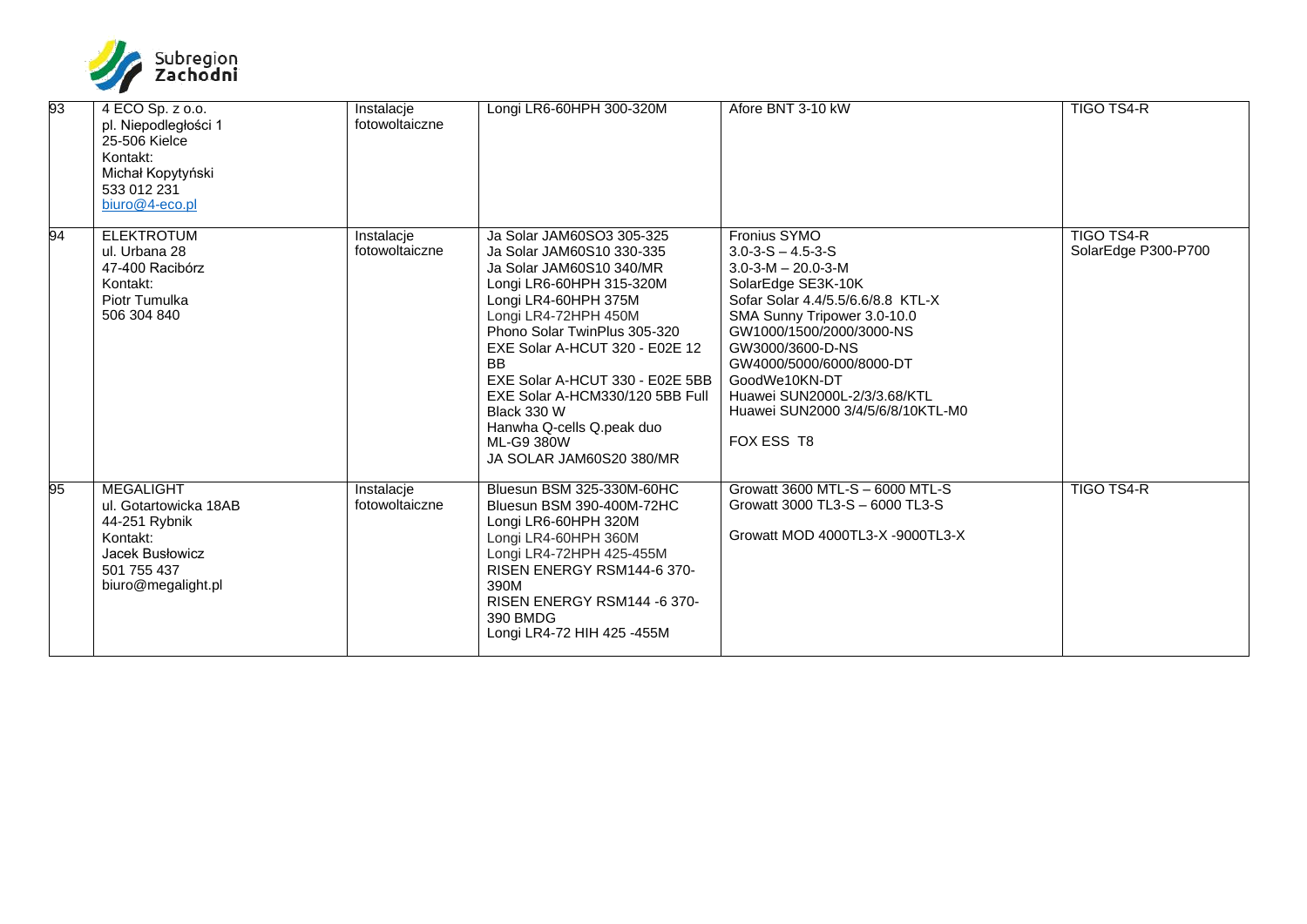

| 96 | Co-OPERATIO          | Instalacje     | Longi LR6-60 HPH 300-320M          | Fronius SYMO                                   | <b>TIGO TS4-R</b>     |
|----|----------------------|----------------|------------------------------------|------------------------------------------------|-----------------------|
|    | ul. Chwałowicka 33/1 | fotowoltaiczne | Longi LR4-60HPH 360M               | $3.0 - 3 - M - 10.0 - 3 - M$                   | SolarEdge P300-P505   |
|    | 44-200 Rybnik        |                | Longi LR6-60 HPB 310-315M          | SMA Sunny Boy 3.0 / 3.6                        |                       |
|    | Kontakt:             |                | Boviet BVM6610M 310-330W           | SMA Sunny Tripower 3.0-6.0                     | Huawei SUN2000-450W-P |
|    | <b>Robert Piatek</b> |                | Hanwha Q-cells Q.peak duo G-5      | Huawei SUN2000 3/4/5/6/8/10KTL-M0              |                       |
|    | 517 468 250          |                | $300 -$                            | GoodWe GW4K-DT - GW15KT-DT                     |                       |
|    | pv@co-operatio.pl    |                | 355                                | SofarSolar KTL-X 4,4/5,5/6,6/8,8               |                       |
|    |                      |                | Q-cells Q.peak duo BLK G-6 330-355 | SofarSolar KTLM -G2 3/3/3,6                    |                       |
|    |                      |                | Hanwha Q-cells Q.peak duo G-7      | SolarEdge SE3K-9K                              |                       |
|    |                      |                | $325 -$                            | SolarEdge SE2200H/SE3680H                      |                       |
|    |                      |                | 335                                | FOX ESS T4/T5/T6/T8/T10                        |                       |
|    |                      |                | Hanwha Q-cells Q.peak duo G-8      |                                                |                       |
|    |                      |                | 335-                               | HUAWEI SUN2000 3-10KTL - M1                    |                       |
|    |                      |                | 350                                |                                                |                       |
|    |                      |                | Risen RSM 120-6-3 300Wp - 340Wp    | Solplanet ASW3000-T - 10000-T                  |                       |
|    |                      |                | RISEN ENERGY RSM144-6395M-         |                                                |                       |
|    |                      |                | 420M                               |                                                |                       |
|    |                      |                | RISEN ENERGY RSM 132-6-360M-       |                                                |                       |
|    |                      |                | 380M                               |                                                |                       |
|    |                      |                | EXE Solar A-HCUT 320-350           |                                                |                       |
|    |                      |                | Phono Solar TwinPlus 305-320       |                                                |                       |
|    |                      |                | Leapton LP156*156-M-60-H 320-350   |                                                |                       |
|    |                      |                | SHARP NU-JB 395W                   |                                                |                       |
|    |                      |                | SHARP NU-BA 385W                   |                                                |                       |
|    |                      |                | SHARP NU-JC 320B                   |                                                |                       |
|    |                      |                | SHARP NU-JC330                     |                                                |                       |
|    |                      |                | SHARP NU-JD 445                    |                                                |                       |
|    |                      |                |                                    |                                                |                       |
|    |                      |                | JBG Premium BLACK HC JBG2-         |                                                |                       |
|    |                      |                | MH60SBF-320                        |                                                |                       |
|    |                      |                |                                    |                                                |                       |
|    |                      |                | Jinko Tiger JKM 455-475M 7RL-3     |                                                |                       |
|    |                      |                |                                    |                                                |                       |
|    |                      |                | Ja Solar JAM60S21 355-375 MR       |                                                |                       |
|    |                      |                | Ja Solar JAM60S10 330-350 MR       |                                                |                       |
|    |                      |                | Ja Solar JAM60S20 365-390MR        |                                                |                       |
|    |                      |                |                                    |                                                |                       |
|    |                      |                |                                    |                                                |                       |
| 97 | Perez Photovoltaic   | Instalacje     | Longi LR6-60 HPH 320M              | Huawei SUN2000 3/4/5/6/8/10KTL-M0              | SolarEdge P300-P505   |
|    | ul. S. Moniuszki 7   | fotowoltaiczne | Leapton LP156*156-M-60-H 330W      | SolarEdge SE3K-10K                             |                       |
|    | 40-005 Katowice      |                |                                    | FOX ESS T3/T4/T5/T6/T8/T10/T12/T15/T17/T20/T25 |                       |
|    | Kontakt:             |                | Leapton LP166*166-M-72-MH 450W     |                                                |                       |
|    | Klaudia Kluszczyk    |                |                                    |                                                |                       |
|    | 517 048 834          |                |                                    |                                                |                       |
|    | biuro@pvperez.pl     |                |                                    |                                                |                       |
|    |                      |                |                                    |                                                |                       |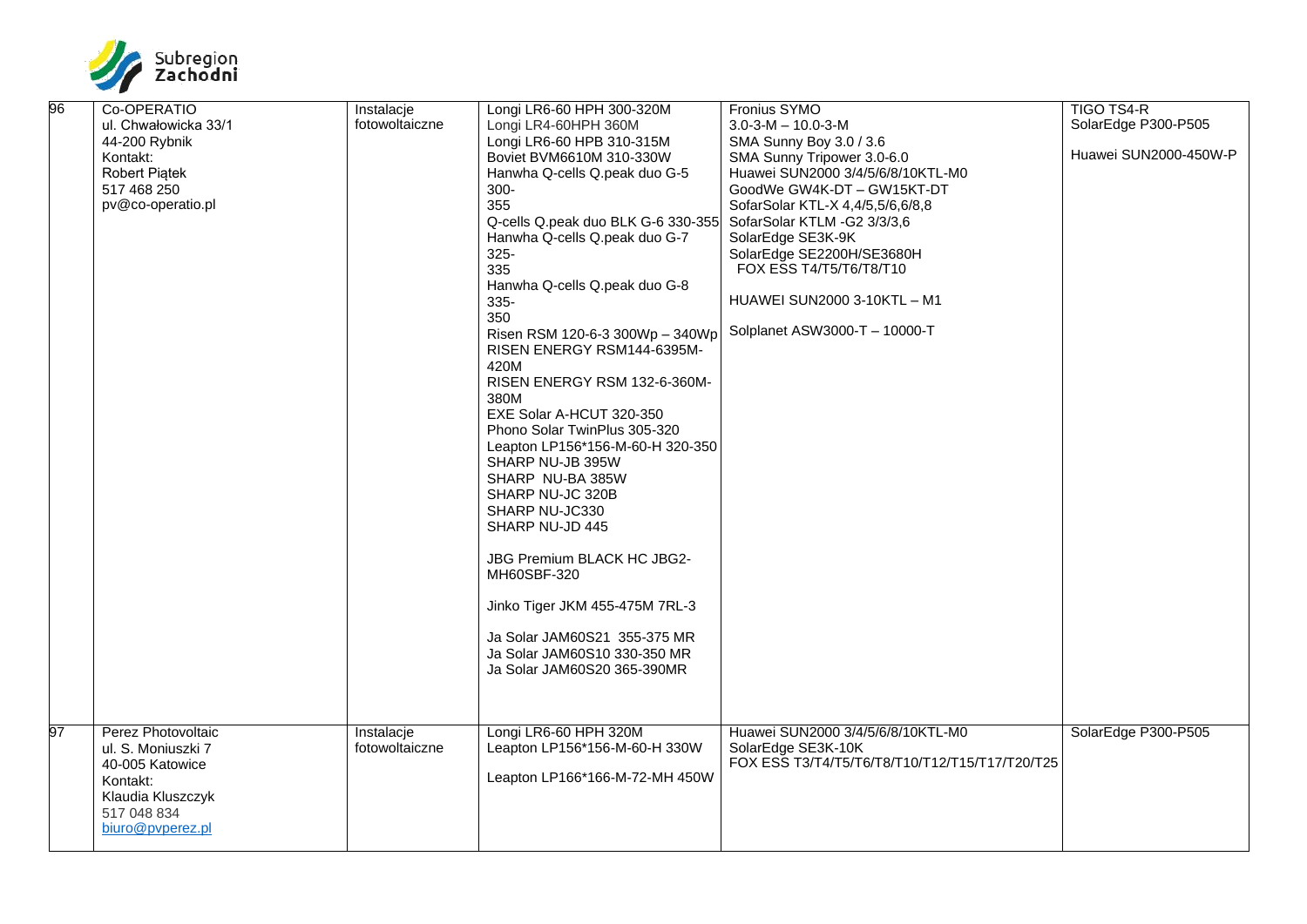

| 98  | <b>DD</b> Project<br>ul. Wodzisławska 146<br>44-325 Mszana<br>Kontakt:<br>Dawid Jarząbek<br>727 929 398<br>dawid.jarzabek@gmail.com           | Instalacje<br>fotowoltaiczne | Exe Solar A- HCUT 330 Wp<br>LEAPTON LP*156-M-60-H 320-340<br>Wp<br>Suntech STP370s-24/Vfh<br>Suntech STP375S-24Vfh<br>Suntech STP405S-A72/Vfh<br>Suntech STP400S-A72/Vfh<br>Suntech STP395S-A72/Vfh<br>Q-celles Q. peak duo - G5 315- 330<br>Wp.<br>Longi LR4-72 HPH 435M<br>Longi LR4-60HPH 375M                                                                                                                                             | Solar Edge SE3K-10K<br>Solar Edge SE2200H-SE6000H<br>Sofar Solar 3,3/4,4/5,5/6,6/8,8/11/12 KTL-X<br>Sofar Solar 3000-4600 TLM<br>SMA Sunny Boy 1.5/2.5/3.0/3.6/4.0/5.0<br>SMA Sunny Tripower 3.0/4.0 / 5.0 / 6.0<br>Fronius SYMO<br>3.0-3-S, 3.7-3-S, 4.5-3-S<br>3.0-3-M, 3.7-3-M, 4.5-3-M, 5.0-3-M, 6.0-3-M, 7.0-3-M,<br>$8.2 - 3 - M$<br>FOX ESS T4<br>Huawei SUN2000 3/4/5/6/8/10KTL-M1                                                                                                                                                                           | SolarEdge<br>P300/P370/P405/P485/P5<br>00/P505<br>TIGO TS4-R-O<br>Huawei SUN2000-450W-P |
|-----|-----------------------------------------------------------------------------------------------------------------------------------------------|------------------------------|-----------------------------------------------------------------------------------------------------------------------------------------------------------------------------------------------------------------------------------------------------------------------------------------------------------------------------------------------------------------------------------------------------------------------------------------------|----------------------------------------------------------------------------------------------------------------------------------------------------------------------------------------------------------------------------------------------------------------------------------------------------------------------------------------------------------------------------------------------------------------------------------------------------------------------------------------------------------------------------------------------------------------------|-----------------------------------------------------------------------------------------|
| 99  | PRO-ECO<br>Al. Zwycięstwa 245/7<br>81-525 Gdynia<br>Kontakt:<br>Aleksandra Kostuch<br>518 689 390<br>akostuch@proeco.com.pl                   | Instalacje<br>fotowoltaiczne | Longi LR6-60 HPH 320M<br>Longi LR4-60HPH 360-370M                                                                                                                                                                                                                                                                                                                                                                                             | Sofar Solar 3.3KTL-X<br>Sofar Solar 3000 TL                                                                                                                                                                                                                                                                                                                                                                                                                                                                                                                          | TIGO TS4-R-O                                                                            |
| 100 | <b>PPHU K.B. VOLT</b><br>ul. Zamkowa 10<br>43-178 Ornontowice<br>Kontakt:<br>Krzysztof Krzyżanowski<br>695 430 788<br>krzysiekkrzy@o2.pl      | Instalacje<br>fotowoltaiczne | Ja Solar JAM60SO3 305-325<br>Ja Solar JAM60S10 320-340/PR<br>Ja Solar JAM60S10 320-340/MR<br>Ja Solar JAM60S17-320/MR FB<br>Canadian Solar CS3K-315-330 MS<br>Longi LR6-60 HPH 300-320M<br>Longi LR4 -60HPH 360 -370 M<br>Hanwha Q-cells Q.peak duo-G5 315-<br>330<br>Hanwha Q-cells Q.peak duo-G6 340-<br>355<br>Hanwha Q-cells Q.peak duo-G8 345-<br>360<br>Jinko Solar HC 60M<br><b>EXE Solar A-HCUT 320</b><br>Saronic SR-M3/60H 320-340W | ZeverSolar Zeverlution 1000S - 3000S (1.0-3.0 kW)<br>ZeverSolar 3.68-5.0 kW<br>ZeverSolar Evershine TLC4000 - TLC10000<br>Huawei SUN2000 3/4/5/6/8/10KTL-M0<br>Huawei SUN2000L-2/3/3,68 KTL<br>Fronius SYMO 3.0-3-S - 4.5-3-S<br>Fronius SYMO 3.0-3-M - 20.0-3-M<br>Fronius SYMO 3.0-3-S - 4.5-3-M<br>Fronius SYMO 5.0-3-M - 8.2-3-M<br>Fronius SYMO 10.0-3-M - 20.0-3-M<br>Fronius PRIMO 3.0-1 - 3.6-1<br>SMA Sunny Tripower 3.0 / 4.0 / 5.0 / 6.0<br>SMA Sunny Tripower 8.0 / 10.0<br>SMA Sunny Boy 3.0 / 3.6<br>SolarEdge SE3K-SE10K<br>SolarEdge SE2200H-SE3680H | SolarEdge P300-P505<br>Huawei SUN2000P-375W<br>TIGOTS4-R-O                              |
| 101 | Pradotwórcy S.C<br>ul. Gliwicka 109<br>44-207 Rybnik<br>Kontakt:<br>Zbysław Adamczyk<br>Marcin Jurczyk<br>692 422 104<br>biuro@pradotworcy.pl | Instalacje<br>fotowoltaiczne | Longi LR4-60 HPH 320 - 380M<br>Trina Honey TSM DE06M.08 II<br>330/335/340W<br>Ja SolarJAM60S10 320-340/MR<br>Ja SolarJAM60S17 325/MR<br>Longi Solar LR4-60HPB 345-370M                                                                                                                                                                                                                                                                        | SMA Sunny Tripower 3.0 / 4.0 / 5.0 / 6.0 / 8.0 / 10.0<br>SMA Sunny Boy 3.0 / 3.6<br>SolarEdge SE3K-SE10K<br>SolarEdge SE3500H-SE3680H<br>Sofar Solar KTL-X                                                                                                                                                                                                                                                                                                                                                                                                           | SolarEdge P300-P505<br>TIGOTS4-A-O                                                      |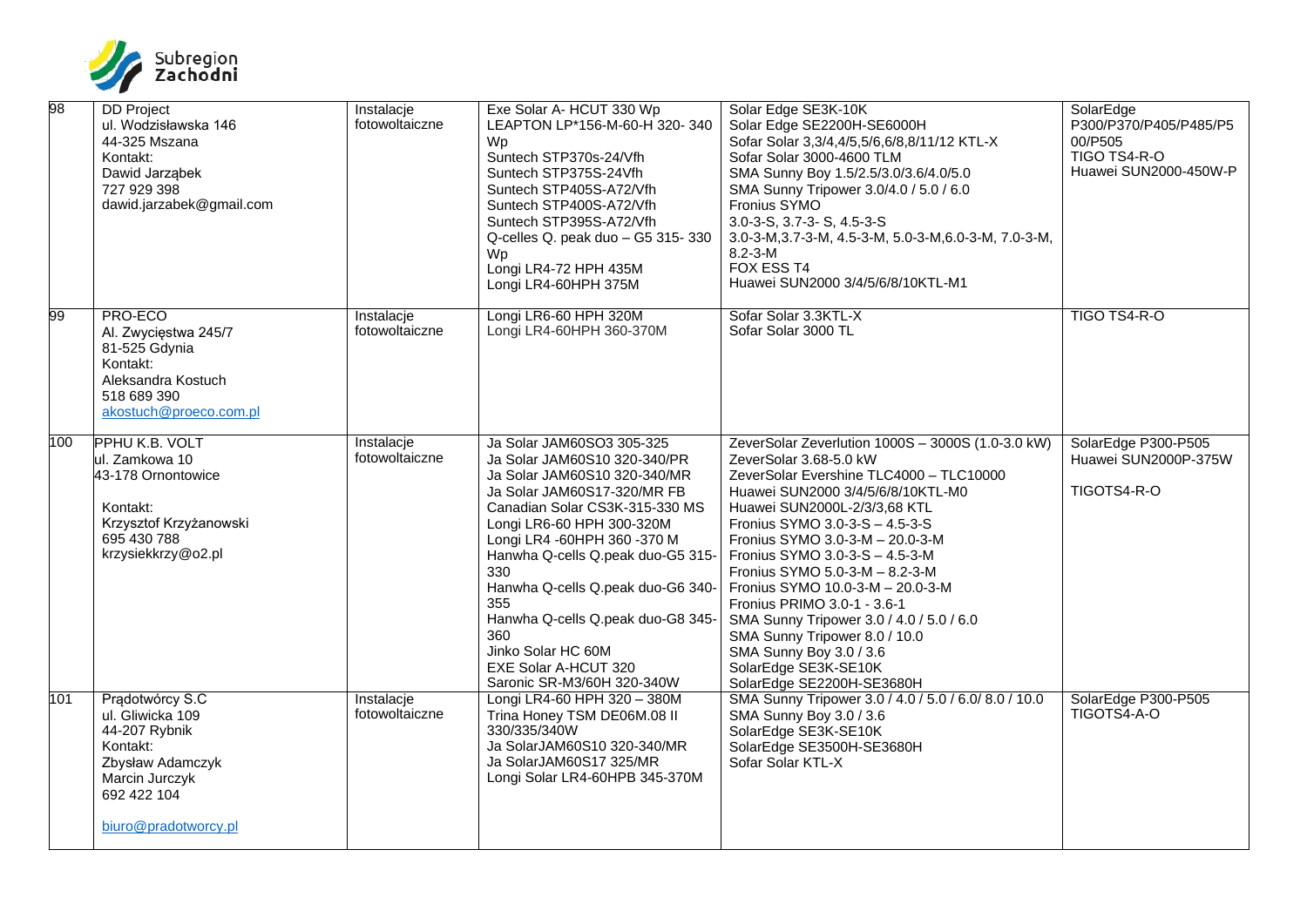

| 102 | <b>ECOMEX</b><br>ul. Karolinki 58<br>44-100 Gliwice                                                                                                              | Instalacje<br>fotowoltaiczne | Longi LR6 - 60 HPH 320M<br>Longi LR4 - 60HPH 360M<br>Cheetah HC 60M 330 Watt                | Fronius SYMO 3.0-3-S - 4.5-3-S<br>Fronius SYMO 3.0-3-M - 20.0-3-M                                                                                                                                                                          | SolarEdge P300-P850 |
|-----|------------------------------------------------------------------------------------------------------------------------------------------------------------------|------------------------------|---------------------------------------------------------------------------------------------|--------------------------------------------------------------------------------------------------------------------------------------------------------------------------------------------------------------------------------------------|---------------------|
|     | Kontakt:<br>Rafał Mikołajczak                                                                                                                                    |                              | Risen RSM 120-6 320M                                                                        | ZeverSolar Evershine TLC4000 - TLC10000                                                                                                                                                                                                    |                     |
|     | 32 230 49 54<br>ecomex@ecomex.pl                                                                                                                                 |                              | Hanwha Q-cells Q.peak duo G-7 330                                                           | SMA Sunny Tripower 3.0 / 4.0 / 5.0 / 6.0 / 8.0 / 10.0                                                                                                                                                                                      |                     |
|     |                                                                                                                                                                  |                              | Hanwha Q-cells Q.peak duo G-8 345                                                           | SMA Sunny Boy 1.5/ 2.0/ 2.5/ 3.0/ 3.6/ 4.0/ 5.0                                                                                                                                                                                            |                     |
|     |                                                                                                                                                                  |                              |                                                                                             | SMA Sunny Tripower 15000TL/20000TL/25000TL                                                                                                                                                                                                 |                     |
|     |                                                                                                                                                                  |                              | EXE Solar A-HCUT 320                                                                        |                                                                                                                                                                                                                                            |                     |
|     |                                                                                                                                                                  |                              | SHARP NU-JD 440W                                                                            | Huawei SUN2000 3/4/5/6/8/10/12/15/17/20KTL-M0<br>Huawei SUN2000L-2/3/3.68/4/4.6/5KTL<br>SolarEdge SE3K-SE10K<br>SolarEdge SE2200H-SE6000H<br>SofarSolar 3.3/4.4/5.5/6.6/8.8 KTL-X<br>SofarSolar 3000-4600 TLM<br>SofarSolar 1100 – 3000 TL |                     |
| 103 | TS ENERGY K.TALIK, J.SREBRNY<br>ul. Graniczna 35<br>34-120 Targanice<br>Kontakt:<br>Józef Srebrny<br>509 737 796<br>biuro.tsenergy@gmail.com                     | Instalacje<br>fotowoltaiczne | Longi Solar LR6 60OPH 345W<br>Longi LR4 - 60HPH<br>355/360/365/370M<br>Longi LR4-72HPH 435M | SolarEdge SE3K-SE10K<br>SofarSolar 3.3/4.4/5.5/6.6/11 KTL-X                                                                                                                                                                                | SolarEdge P300-P505 |
| 104 | Firma ogólnobudowlana<br>Mirosław Szyszka<br>ul. Syrokomli 17<br>44-300 Wodzisław Śląski<br>Kontakt:<br>Mirosław Szyszka<br>607 219 411<br>miroszyszka@gmail.com | Instalacje<br>fotowoltaiczne | Ja Solar JAM60S10 - 340/MR<br>Ja Solar JAM60S20-380/MR-BF                                   | Solis 3P 5K-4G                                                                                                                                                                                                                             | TIGO TS4-R-O        |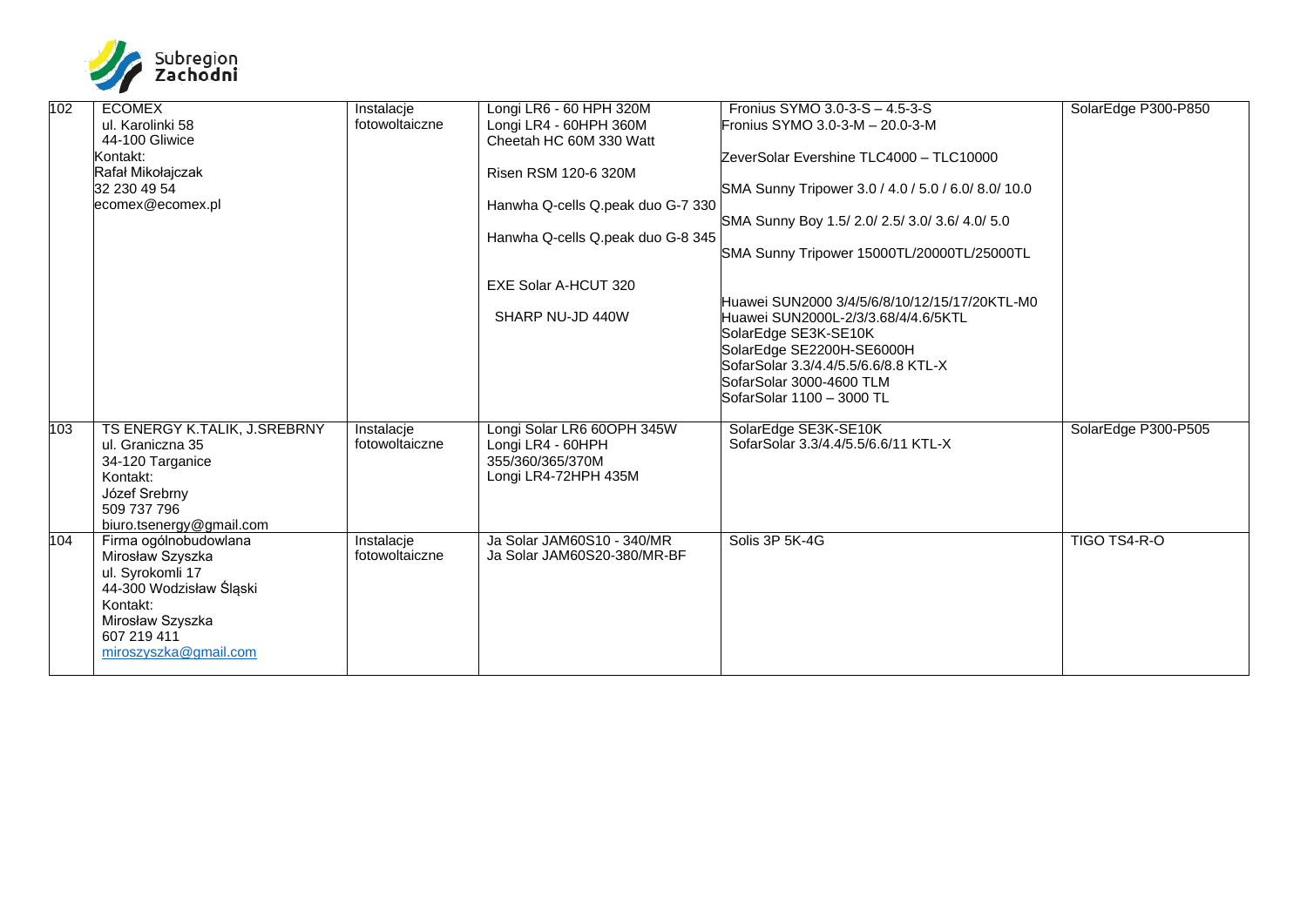

| 105 | Słońce + Sp. z o.o.<br>ul. Wyzwolenia 41<br>44-200 Rybnik<br>Kontakt:<br>Wojciech Zieleźny<br>514 484 293<br>slonceplus@gmail.com                               | Instalacje<br>fotowoltaiczne | Trina Solar TSM DE06M 325-340<br>Wp<br>Trina Solar TSM DD06M.05(II) 310-<br>335 Wp<br>Phono Solar Twinplus Module 305-<br>320 Wp<br>Longi Solar LR6-60 HPH 320M,<br>Longi Solar LR4-60HPH 350/355/<br>360/370M<br>Longi Solar LR4-72HPH 425-455M<br>Longi Solar LR4-60HIH 350-380M<br>Selfa PREMIUM 330-335 Wp<br>Exe Solar A- HCUT 320-350Wp<br>Bluesun bsm M-60HC 320-340 Wp<br><b>SHARP NU-JC 320/330</b> | Huawei SUN2000 3/4/5/6/7/8/10 KTL-M0<br>Huawei SUN2000L 2/3/3.68/4/4.6/5 KTL<br>Fronius SYMO 3.0-3-S -4.5-3- S, 3.0-3-M -8.2-3-M,<br>10.0-3- M-20.0-3-M KACO 3-10 TL3,<br>SMA Sunny Tripower 3.0/4.0 / 5.0 / 6.0/8.0/10.0<br>Solar Edge SE3K-10K, SE12.5K, SE15K, SE16K,<br><b>SE17</b><br>Afore BNT 3-10 kW | TIGO TS4-R-O                                   |
|-----|-----------------------------------------------------------------------------------------------------------------------------------------------------------------|------------------------------|--------------------------------------------------------------------------------------------------------------------------------------------------------------------------------------------------------------------------------------------------------------------------------------------------------------------------------------------------------------------------------------------------------------|--------------------------------------------------------------------------------------------------------------------------------------------------------------------------------------------------------------------------------------------------------------------------------------------------------------|------------------------------------------------|
| 106 | Sun Up Nadzory i Doradztwo<br>Techniczne<br>ul. Św. Józefa 145<br>44-200 Rybnik<br>Kontakt:<br><b>Michał Klimek</b><br>518 726 212 biuro@sunup.pl               | Instalacje<br>fotowoltaiczne | Longi Solar LR4-60 HPB 345-365M<br>Sunrise SR-M660HL 315-330                                                                                                                                                                                                                                                                                                                                                 | SolarEdge SE3K-SE10K<br>Fronius SYMO 3.0-3-M -8.2-3- M, 10.0-3-M-20.0-3-<br>м<br>Huawei SUN2000 3/4/5/6/7/8/10 KTL-M0<br>SMA Sunny Boy 3.0/3.6/4.0/5.0<br>SMA Sunny Tripower 3.0/4.0/5.0/6.0                                                                                                                 | SolarEdge<br>P300/P370/P405/P485/P5<br>00/P505 |
| 107 | K&K Kapica Karpiak Technika<br>Grzewcza i Sanitarna<br>ul. Szkolna 46<br>44-200 Rybnik<br>Kontakt:<br>Michał Karpiak<br>509 504 635<br>kapicakarpiak1@gmail.com | Instalacje<br>fotowoltaiczne | Exe Solar A-HCM 330W<br>EXE SOLAR A-HCM 345W<br>SHARP NU-JC 330 W<br>Longi Solar LR6-60 HPH 320<br>Longi Solar LR4-60 HPH 350-380M<br>LONGI SOLAR LR4-72HPH 425-<br>455M                                                                                                                                                                                                                                     | Huawei SUN2000 3/4/5/6/7/8/10 KTL-M0<br>SolarEdge SE3K-SE10K<br>Fronius SYMO 3.0-3-S - 4.5-3-M<br>Fronius SYMO 5.0-3-M - 8.2-3-M<br>Fronius SYMO 10.0-3-M-20.0-3-M                                                                                                                                           | SolarEdge<br>P300/P370/P405/P485/P5<br>00/P505 |
| 108 | EKO - SOLAR<br>ul. Wiejska 3<br>44-153 Smolnica                                                                                                                 | Instalacje<br>fotowoltaiczne | Hanwha. QCells Q. PEAK DUO-<br>G7 330-350 Wp<br>SHARP NU-JC 330 W                                                                                                                                                                                                                                                                                                                                            | SofarSolar 3000 - 20000TL<br>Fronius SYMO<br>$3.0 - 3 - S - 4.5 - 3 - S$<br>$3.0 - 3 - M - 20.0 - 3 - M$<br><b>Fronius PRIMO</b><br>$3.0 - 8.0.$                                                                                                                                                             | TIGO TS4-R-O                                   |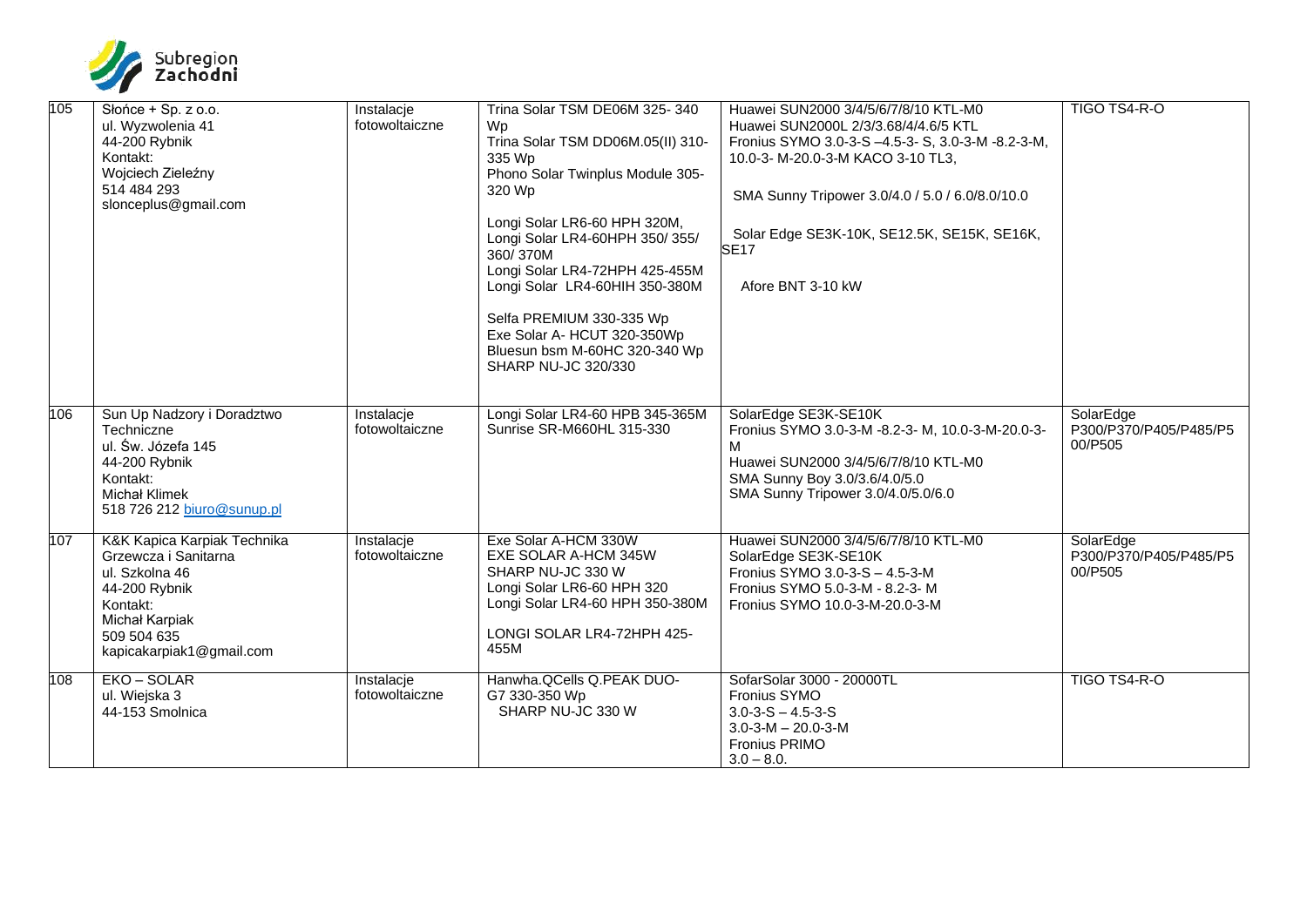

| 109 | Piotr Maślanka ETC CONCEPT<br>ul. Ciekawa 4<br>44-300 Wodzisław Śląski<br>Kontakt:<br>Piotr Maślanka<br>691 210 767/32 454 65 44<br>p.maslanka@hotmail.com  | Instalacje<br>fotowoltaiczne | Longi Solar LR4-60HPH 350-380M<br>Longi Solar LR6-60OPH 340-360M<br>Sharp NU-JC 320B<br>Sharp NU-JC 330<br>EXE Solar A-HCM 330 Full Black<br>EXE Solar A-HCM 345                                                                                                                                                                                                                                                                                                              | Fronius Symo 3.0-3-S - 4.5-3- S, 3.0-3-M - 8.2-3-<br>M, 10.0-3-M - 20.0-3-M<br>SMA Sunny Tripower 3.0 - 6.0, 8.0 - 10.0<br>SolarEdge SE3K - SE10K                                                                                                                                                                                                                                                                                                                                                                                                                                                                                                                                                 | SolarEdge<br>P300/P370/P405/P485/P5<br>00/P505<br>Tigo TS4-A-O<br>Tigo TS4-A-O DUO                                                                              |
|-----|-------------------------------------------------------------------------------------------------------------------------------------------------------------|------------------------------|-------------------------------------------------------------------------------------------------------------------------------------------------------------------------------------------------------------------------------------------------------------------------------------------------------------------------------------------------------------------------------------------------------------------------------------------------------------------------------|---------------------------------------------------------------------------------------------------------------------------------------------------------------------------------------------------------------------------------------------------------------------------------------------------------------------------------------------------------------------------------------------------------------------------------------------------------------------------------------------------------------------------------------------------------------------------------------------------------------------------------------------------------------------------------------------------|-----------------------------------------------------------------------------------------------------------------------------------------------------------------|
| 110 | TM ELEKTRO Magdalena Motyczka<br>Ul. Daszyńskiego 592<br>44-151 Gliwice<br>Kontakt:<br>Tobiasz Motyczka<br>501 760 987/ 736 870 428<br>kontakt@tmelektro.pl | Instalacje<br>fotowoltaiczne | Longi Solar LR4-60HPH 350-380M<br>Sharp NU-JC 320<br>Sharp NU-JC 330<br>Boviet BVM6610M 330W<br>Cheetah HC 60M-V 330                                                                                                                                                                                                                                                                                                                                                          | SMA Sunny Boy 1.5/2.5<br>SMA Sunny Tripower 3.0/4.0/5.0/6.0/8.0/10.0<br>Huawei SUN2000L 2/3/3.68/4/4.6/5 KTL<br>Huawei SUN2000 3/4/5/6/8/10 KTL-M0                                                                                                                                                                                                                                                                                                                                                                                                                                                                                                                                                | SolarEdge<br>P300/P370/P405/P485/P5<br>00/P505                                                                                                                  |
| 111 | <b>TULUS Edyta Tabaka</b><br>UI. Stoczniowa 51<br>51-215 Wrocław<br>Kontakt:<br>Tomasz Tabaka<br>723 992 424<br>tabaka.tomasz@gmail.com                     | Instalacje<br>fotowoltaiczne | Suntech STP 325-345S<br>Suntech STP350-370S-B60/Wnhb<br>LONGI SOLAR LR4-60HBD 370M                                                                                                                                                                                                                                                                                                                                                                                            | Fronius Symo $3.0 - 3 - S - 4.5 - 3 - S$ , $3.0 - 3 - M - 8.2 - 3 -$<br>M, 10.0-3- $M - 20.0 - 3 - M$<br>SolarEdge SE3K - SE10K                                                                                                                                                                                                                                                                                                                                                                                                                                                                                                                                                                   | SolarEdge<br>P300/P370/P404/P405<br>Tigo TS4-R                                                                                                                  |
| 112 | ASLANDI Sp. z o.o.<br>ul. Stefana Wyszyńskiego 5/8<br>44-300 Wodzisław Śląski<br>Kontakt:<br>Patrycja Brzdęk<br>tel. 727 929 398<br>biuro@aslandi.pl        | Instalacje<br>fotowoltaiczne | Q-celles Q. peak duo- G5 315-330<br>LEAPTON LP*156-M-60-H 330<br>Suntech STP370S-24/Vfh<br>Suntech STP375S-24Vfh<br>Suntech STP405S/400S/395S -<br>A72/Vfh<br>Exe Solar A- HCUT 330 Wp<br>Longi LR4-72HPH 435M<br>Longi LR4-72HPH 425-455M<br>LONGI SOLAR LR4-60HBD 350-<br>380M<br>Longi LR4-60HPH 370M<br>Longi LR4-60 HPH 375M<br>Longi LR4-60 HPB 360M<br>Q-CELLS Q.PEAK DUO BLK-G8+<br>335-350<br>QCELLS Q.PEAK DUO-G8+ 340-360<br>SHARP NU-JB 395 W<br>SHARP NU-JC 320B | Sofar Solar KTML-G2 3/3.6/4/4.6/5/6/7.5<br>Sofar Solar KTL-X 3,3/4,4/5,5/6,6/8,8/11/12<br>Fronius Symo 3.0-3-S - 4.5-3- S, 3.0-3-M - 8.2-3-M<br>SMA Sunny Boy 1.5/2.5/3.0/3.6/4.0/5.0 SMA<br>Tripower $3.0 - 6.0$<br>Solar Edge SE2200H-SE6000H<br>Solar Edge SE3K-10K<br>AFORE HNS 1000TL-1 - HNS 3600TL<br>AFORE BNT 003KTL - BNT 060KTL<br>GoodWe NS 1/1,5/2/2,5/3 kW<br>GoodWe DT 4/5/6/8/10 kW<br>GoodWe KN-DT 10/12/15/20 kW<br>Huawei SUN2000L 2/3/3.68/4/4.6/5 KTL<br>HUAWEI SUN2000 3-10KTL - M0/M1<br>Huawei SUN2000 8/12/17/20 KTL 33 KTL, 36 KTL<br>Zeversolar Zeverlution 1000S-3000S<br>Zeversolar Evershine TLC 4/5/6/8/10 Kw<br>Zeversolar Eversol TLC 15K/17K/20K<br>FOX ESS T10 | SolarEdge<br>P300/P370//P404/P405/P5<br>00/P505<br>TIGO TS4-R-O<br>SOLAREDGE P650 / P701/<br>P730/ P800p/ P801/ P850/<br>P950<br>HUAWEI SUN2000P<br>375W / 450W |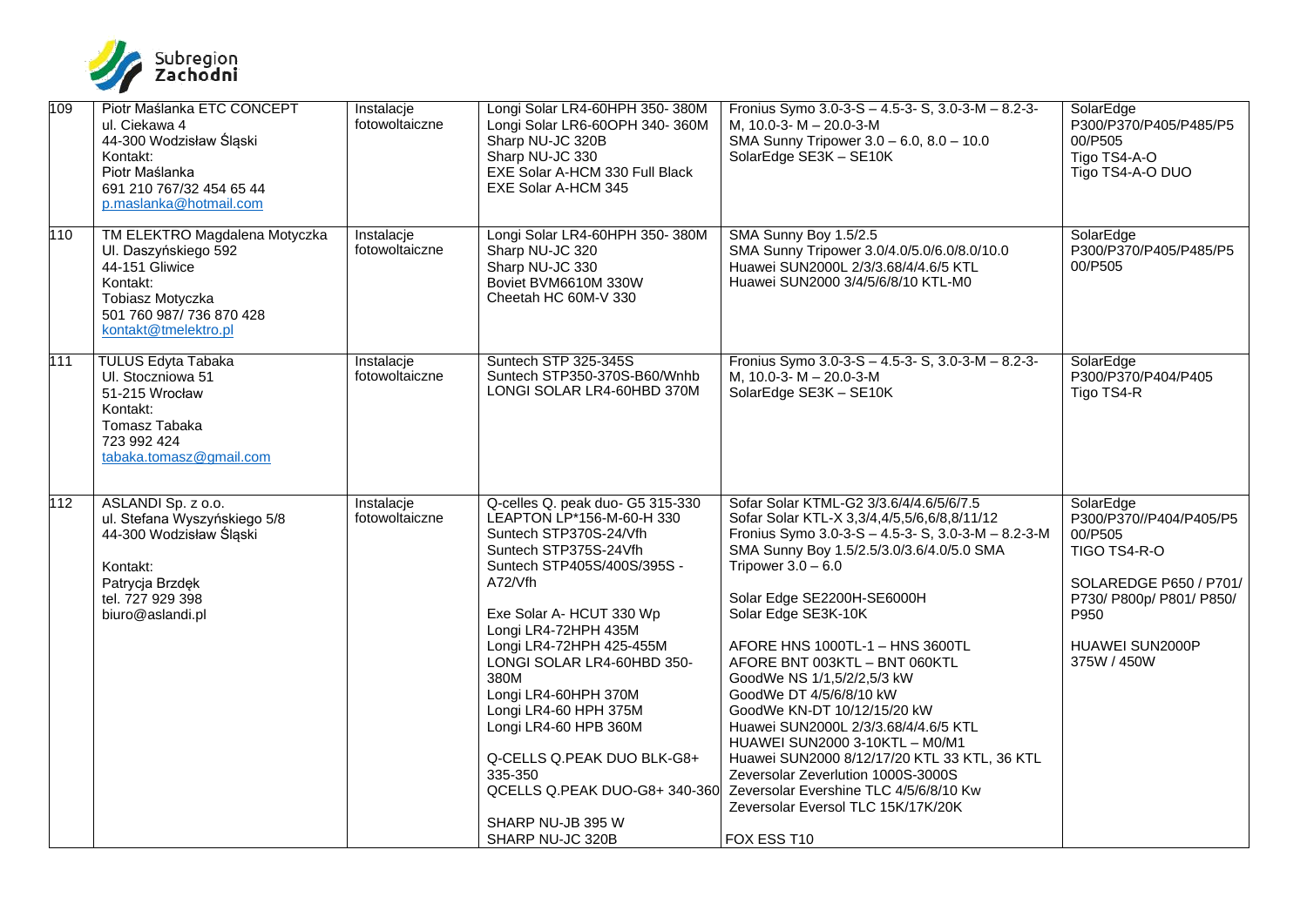

|     |                                                                                                                                                |                              | LEAPTON LP158*158-M-60-H/MH<br>320-350 W,<br>EXE SOLAR A-HCM MONO 345 W<br>EXE SOLAR A-HCM MONO 330 W<br><b>FULL BLACK</b><br>Selfa SV120M 330W/370W/365W/<br>360W<br>JASOLAR JAM60S10PR<br>330/335/340 Wp<br>RISEN ENERGY RSM144-6-395M -<br>415M / 395M - 420M<br>JINKO Cheetah HC 60 M-V<br>330/335Wp<br>CANADIANSOLAR HIKU 350W -<br>370W<br>CANADIANSOLAR HIKU 330W -<br>345W<br>SUNPRO POWER SPXXX-120M G.7<br>Twin Silver M Black Frame 166 MM<br>370/375 W<br>SUNPRO POWER SPXXX-120M G.7<br>Twin Black M 166 MM 360 W<br>SUNPRO POWER SPXXX-144M G.8<br>Twin Silver M 166 MM 450 W<br>SUNPRO POWER SPXXX-120M G.9<br>Twin Silver M 166 MM 370 W<br>SUNPRO POWER SPXXX-120M G.9<br>Twin Silver M Black Frame 166 MM<br>370W<br>Longi Solar LR5-72HBD-535M | Sofar Solar 3,3-11 KTLX-G3                                                                                                                                                                                                                       |                                                                       |
|-----|------------------------------------------------------------------------------------------------------------------------------------------------|------------------------------|-------------------------------------------------------------------------------------------------------------------------------------------------------------------------------------------------------------------------------------------------------------------------------------------------------------------------------------------------------------------------------------------------------------------------------------------------------------------------------------------------------------------------------------------------------------------------------------------------------------------------------------------------------------------------------------------------------------------------------------------------------------------|--------------------------------------------------------------------------------------------------------------------------------------------------------------------------------------------------------------------------------------------------|-----------------------------------------------------------------------|
| 113 | GLOBE STUDIO Sp. z o.o.<br>ul. Św. Marcina 29/8<br>61-806 Poznań<br>Kontakt:<br>Jerzy Chlebek<br>76 817 99 88<br>analiza-projekty@n-energia.pl | Instalacje<br>fotowoltaiczne | Selfa SV120P.5 290/295 Wp<br>Selfa SV120M.5(3) 330/335 Wp                                                                                                                                                                                                                                                                                                                                                                                                                                                                                                                                                                                                                                                                                                         | Sofar Solar TL 1100TL-3000TL<br>Sofar Solar TL G3 1100TL3300TL<br>Sofar Solar TLM 3000-4600<br>Sofar Solar KTL-X 3,3/4,4/5,5/6,6/8,8/11/12<br>Sofar Solar KTML-G2 3/3.6/4/4.6/5/6<br>Solar Edge SE3K-10K<br>Solar Edge SE2200H, SE3000H, SE3500H | SolarEdge<br>P300/P370//P404/P405/P4<br>85/P50 0/P505<br>TIGO TS4-R-O |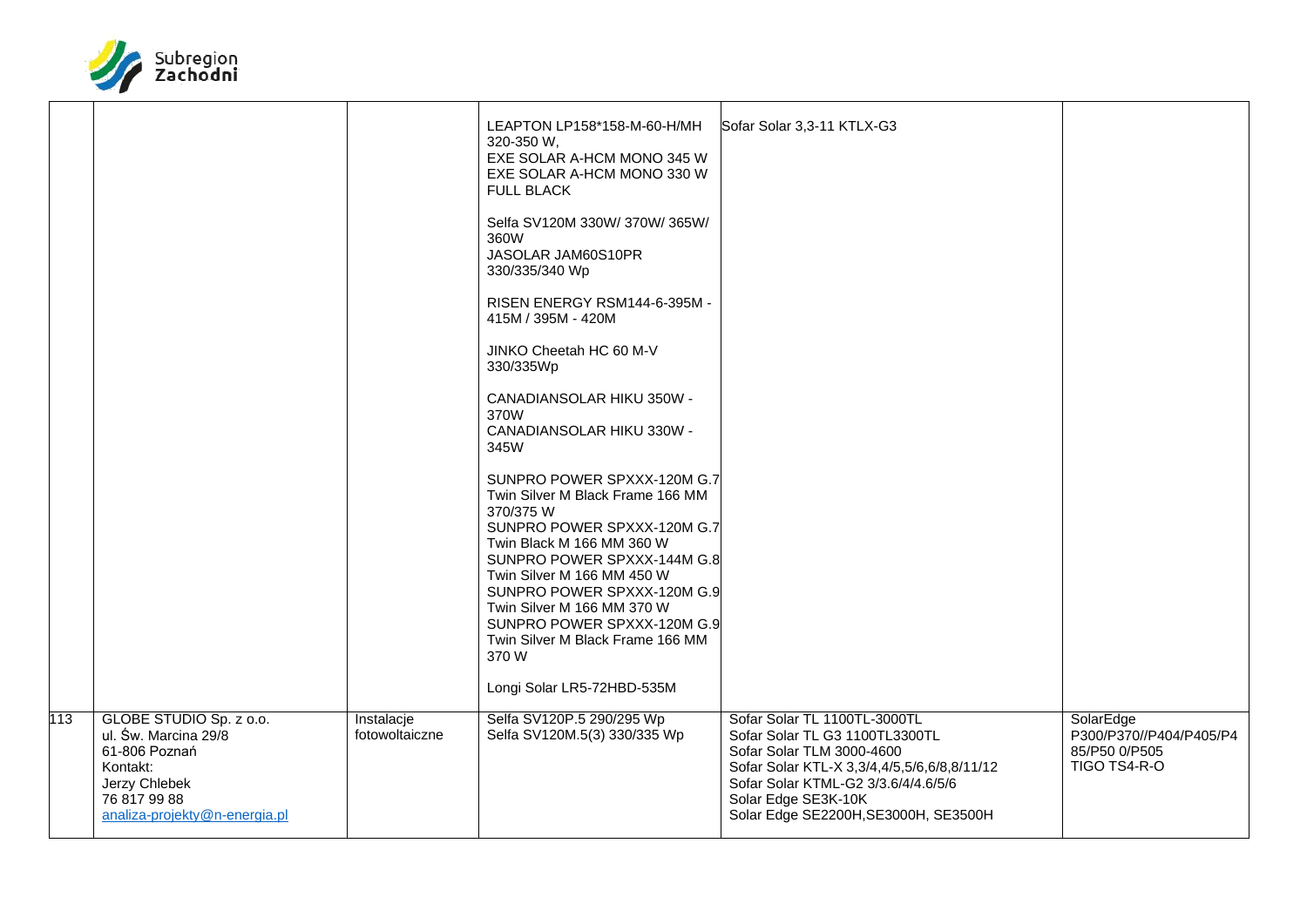

| 114 | OZE POLSKA ENERRGIA<br>ul. Paciorkiewicza 3<br>85-862 Bydgoszcz<br>Kontakt:<br>Bogumiła Rżany-Halamus<br>52 511 97 00<br>info@hanplast.energy | Instalacje<br>fotowoltaiczne | Boviet BVM6610M 330W                                                                                                                                           | Growatt 3000 TL3-S - 6000 TL3-S<br>Fronius SYMO<br>$3.0 - 3 - S - 4.5 - 3 - S$<br>$3.0 - 3 - S - 4.5 - 3 - M$                                                                                                      | TIGO TS4-R-O<br>TIGO TS4-R-M                          |
|-----|-----------------------------------------------------------------------------------------------------------------------------------------------|------------------------------|----------------------------------------------------------------------------------------------------------------------------------------------------------------|--------------------------------------------------------------------------------------------------------------------------------------------------------------------------------------------------------------------|-------------------------------------------------------|
| 115 | <b>SOLARSIL</b><br>UI. Panewnicka 22<br>40-709 Katowice<br>Kontakt:<br>Marcin Gasiorek<br>889 538 484<br>biuro@solarsil.pl                    | Instalacje<br>fotowoltaiczne | Ja Solar JAM60S10 320-340/PR<br>e. Classic M HC 365-390 Wp<br>REC Alpha 360 - 380WP                                                                            | Fronius SYMO<br>$3.0 - 3 - S - 4.5 - 3 - S$<br>$3.0 - 3 - M - 20.0 - 3 - M$<br>$3.0 - 3 - S - 4.5 - 3 - M$<br>$5.0 - 3 - M - 8.2 - 3 - M$<br>$10.0 - 3 - M - 20.0 - 3 - M$<br>Fronius PRIMO<br>$3.0 - 1 - 8.2 - 1$ | TIGO TS4-R-O                                          |
| 116 | <b>IROMAR</b><br>ul. Rydułtowska 75a<br>44-310 Radlin<br>Kontakt:<br>Ireneusz Bernaś<br>501 261 087/515 040 060<br>biuro@iromar.eu            | Instalacje<br>fotowoltaiczne | Longi LR6 - 60 HPH 340-360M<br>Longi LR4-72HPH 425-455M                                                                                                        | Huawei SUN2000 3/4/5/6/8/10KTL-M0                                                                                                                                                                                  | TIGO TS4-R-O                                          |
| 117 | <b>WIS Marek Walkowicz</b><br>ul. Wiatraczna 27<br>44-217 Rybnik<br>Kontakt:<br><b>Marek Walkowicz</b><br>535 632 401<br>wis.poczta@gmail.com | Instalacje<br>fotowoltaiczne | Longi LR6 60OPH 350BF<br>Longi LR 60HPH 370M<br>Longi LR4 72HPH 435M<br>Sharp NU-JC 320B<br>Sharp NU-JB 395W<br>Sharp NU-JC 330W<br><b>EXE Solar AHCUT 345</b> | Huawei SUN2000 3/4/5/6/8/10KTL-M0<br>Solar Edge SE3K-10K                                                                                                                                                           | SolarEdge<br>P300/P370//P404/P405/P4<br>85/P50 0/P505 |
| 118 | <b>EKO-SEPT S.C</b><br>ul. Pasieczna 10<br>41-711 Ruda Śląska<br>Kontakt:<br>Wojciech Nocoń<br>531 924 935<br>biuro@eko-sept.pl               | Instalacje<br>fotowoltaiczne | Ameri Solar AS-6M-HC 405W<br>Q-celles Q. peak duo- G7 335<br>Trina Solar TSM DD06M.05(II) 320<br>Amerisolar AS-6M-HC 410W                                      | Huawei SUN2000 3/4/5/6/8/10KTL-M0                                                                                                                                                                                  | GNE Honeybee 400/800                                  |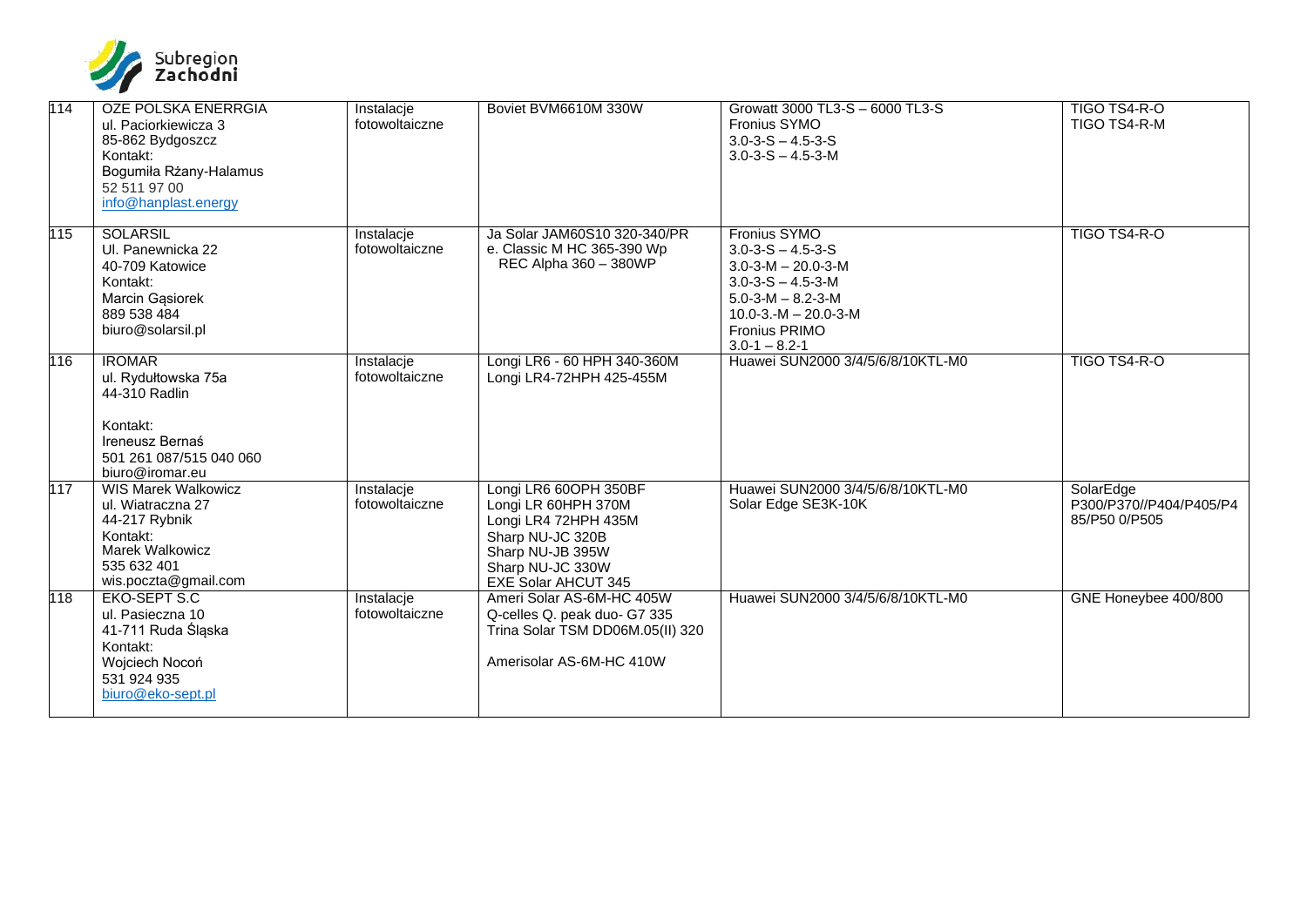

| 119 | Własna Energia<br>ul. Powstańców Śląskich 119 44-<br>340 Łaziska<br>Kontakt:<br>Dagmar Szuścik<br>604 613 432<br>biuro@wlasnaenergia.eu<br>d.szuscik@wlasnaenergia.eu | Instalacje<br>fotowoltaiczne | Longi Solar LR6-60OPH 340-360 M<br>Longi Solar LR4-60HPH 350-380M<br>Longi Solar LR4-72HPH 435M<br>Longi Solar LR4 - 60HPB 345-370 M<br>JBG Premium Black HC 320 | Huawei SUN2000 3/4/5/6/7/8/10 KTL-M0<br>Fronius SYMO 3.0-3-S, 3.7-3- S, 4.5-3-S, 3.0-3-<br>M, 3.7-3-M, 4.5-3-M, , 5.0-3-M, 6.0-3-M, 7.0-3-M,<br>8.2-3-M, 10.0-3-M<br>Solax Power X1 Boost o mocach $3 - 3.3 - 3.6$ KW<br>Solax Power X3 Mic o mocach 4 - 10 KW | TIGO TS4-R-O                                                                                        |
|-----|-----------------------------------------------------------------------------------------------------------------------------------------------------------------------|------------------------------|------------------------------------------------------------------------------------------------------------------------------------------------------------------|----------------------------------------------------------------------------------------------------------------------------------------------------------------------------------------------------------------------------------------------------------------|-----------------------------------------------------------------------------------------------------|
| 120 | P.P.U.H Enigma<br>ul.Tomasza Zana 59a<br>44-321 Marklowice<br>Kontakt:<br><b>Marcin Reclik</b><br>794904455<br>enigma@marklowice.eu                                   | Instalacje<br>fotowoltaiczne | Q-celles Q. peak duo-G8 345-360<br>Wp<br>Longi LR4-72HPH 445-455W<br>JA SOLAR JAM72D20-440-460MB                                                                 | Sofar Solar KTL-X 3,3/4,4/5,5/6,6/8,8/11/12                                                                                                                                                                                                                    | TIGO TS4-R-O                                                                                        |
| 121 | F.H.U. MINI-MAX s.c.<br>ul. Pośpiecha 1a<br>44-253 Rybnik<br>Kontakt:<br><b>Artur Mura</b><br>502647528 minimaxryb@gmail.com                                          | Instalacje<br>Fotowoltaiczne | Q-celles Q. peak duo-G6 350WpJa<br>Solar JAM60S10340MR<br>UINKO Cheetah HC 60 M325-345<br>UINKO Cheetah HC60MB 320-340<br>UINKO Cheetah HC72M 320-410            | <b>HEWALEX SOLIS 3P</b><br>5K/6K/8K/10K-4G<br><b>HEWALEX SOLIS 1P3K-4G</b><br>SOLIS MINI 2000 HEWALEX                                                                                                                                                          | TIGO TS4-A-O                                                                                        |
| 122 | MINUTOR SP. Z O.O.<br>uL. Armii Krajowej 1D<br>41-400 Mysłowice<br>Kontakt:<br>32 479 89 00<br>kontakt@minutor-energia.pl                                             | Instalacje<br>fotowoltaiczne | ongi LR4-60HPH 350-380M                                                                                                                                          | Solar Edge SE3k-SE10k<br>Sofar Solar 3.3 -12KTL-X<br>Huawei SUN2000 3/4/5/6/8/10KTL-M0<br>SUN2000L-2/3/3.68/4/4.6/5 KTL                                                                                                                                        | SolarEdge P370 - P505<br>TIGO TS4-A-O<br>SOLAREDGE P650 / P701/<br>P730/ P800p/ P801/ P850/<br>P950 |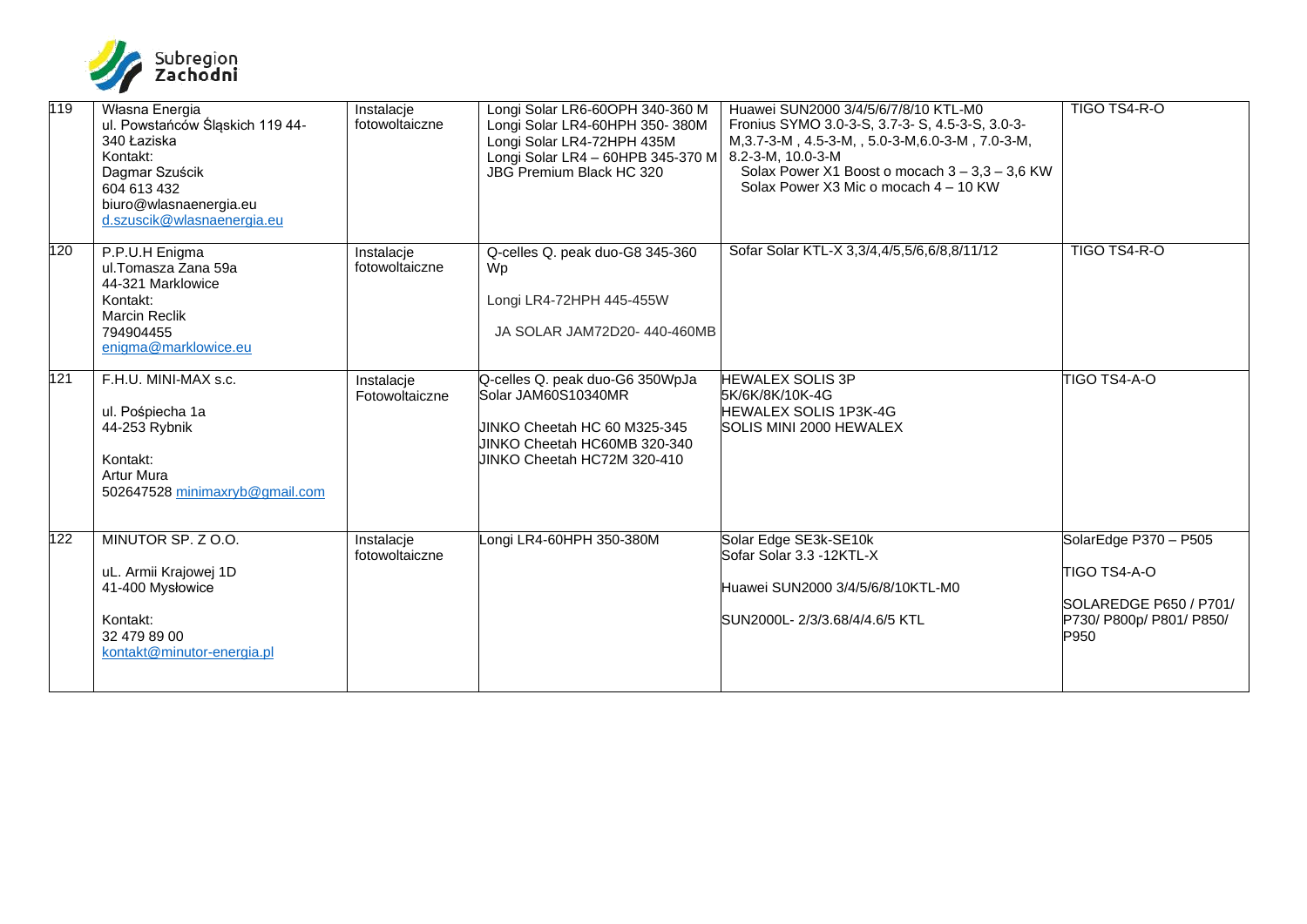

| 123 | AUTOMATYKA BUDYNKU<br>ADAM DZIAĆKO<br>ul. Szkolna 3A<br>44-362 Bluszczów<br>Kontakt:<br>Adam Dziaćko<br>tel. 604 480 319<br>automatyka.budynku@wp.pl         | Instalacje<br>fotowoltaiczne | Q-cells Q.peak duo<br>G6 340-355<br>Q-cells Q.peak duo<br>G8 345-360                                    | Fronius Symo 3.0-3-S<br>Fronius Symo 3.0-3-M                                                                                                                                                                     | TIGO TS4-A-O<br>$TIGO$ TS4 – R                                                                                                        |
|-----|--------------------------------------------------------------------------------------------------------------------------------------------------------------|------------------------------|---------------------------------------------------------------------------------------------------------|------------------------------------------------------------------------------------------------------------------------------------------------------------------------------------------------------------------|---------------------------------------------------------------------------------------------------------------------------------------|
| 124 | EKO SUN Sp.z o.o<br>ul. Łowicka 35<br>44-335 Jastrzębie Zdrój<br>Kontakt:<br>Michał Murawski<br>500400222<br>Jakub Gruszka<br>733672110<br>biuro@solidsun.pl | Instalacje<br>fotowoltaiczne | SunLink PV 345 Wp                                                                                       | Huawei SUN2000 3/4/5/6/8/10 KTL-M0<br>SolarEdge SE3K-SE10K                                                                                                                                                       | SolarEdge<br>P300/P370//P404/P405/P485<br>/P500/P505 (dopuszczony w<br>przypadku stosowania<br>falowników Solar Edge)<br>TIGO TS4-A-O |
| 125 | KOBE Adam Mikołajek<br>ul. Środkowa 14<br>34-120 Andrychów<br>Kontakt:<br>Adam Mikołajek<br>888947781<br>kobebhp@gmail.com                                   | Instalacje<br>fotowoltaiczne | LONGI SOLAR LR6-60OPH 340-360<br>M<br><b>EXE SOLAR A-HCM 345</b><br>LONGI SOLAR LR4-60 HPB 345-<br>365M | <b>Fronius SYMO</b><br>$3.0 - 3 - S - 4.5 - 3 - S$<br>$3.0 - 3 - S - 4.5 - 3 - S$<br>$3.0 - 3 - M - 20.0 - 3 - M$<br>$3.0 - 3 - S - 4.5 - 3 - M$<br>$5.0 - 3 - M - 8.2 - 3 - M$<br>$10.0 - 3 - M - 20.0 - 3 - M$ | TIGO TS4-A-O                                                                                                                          |
| 126 | Wichary Technic Sp. z o.o. sp. k.<br>ul. Handlowa 2b<br>41-807 Zabrze<br>Kontakt:<br>Wojciech Wichary<br>32 2738270<br>fotowoltaika@wicharytechnic.pl        | Instalacje<br>fotowoltaiczne | Longi LR4-60HPH 365M                                                                                    | SolarEdge SE3K-SE10K<br>SolarEdge SE2200H-SE6000H                                                                                                                                                                | SolarEdge P370 - P 650<br>dopuszczony w przypadku<br>stosowania falowników Solar<br>Edge)                                             |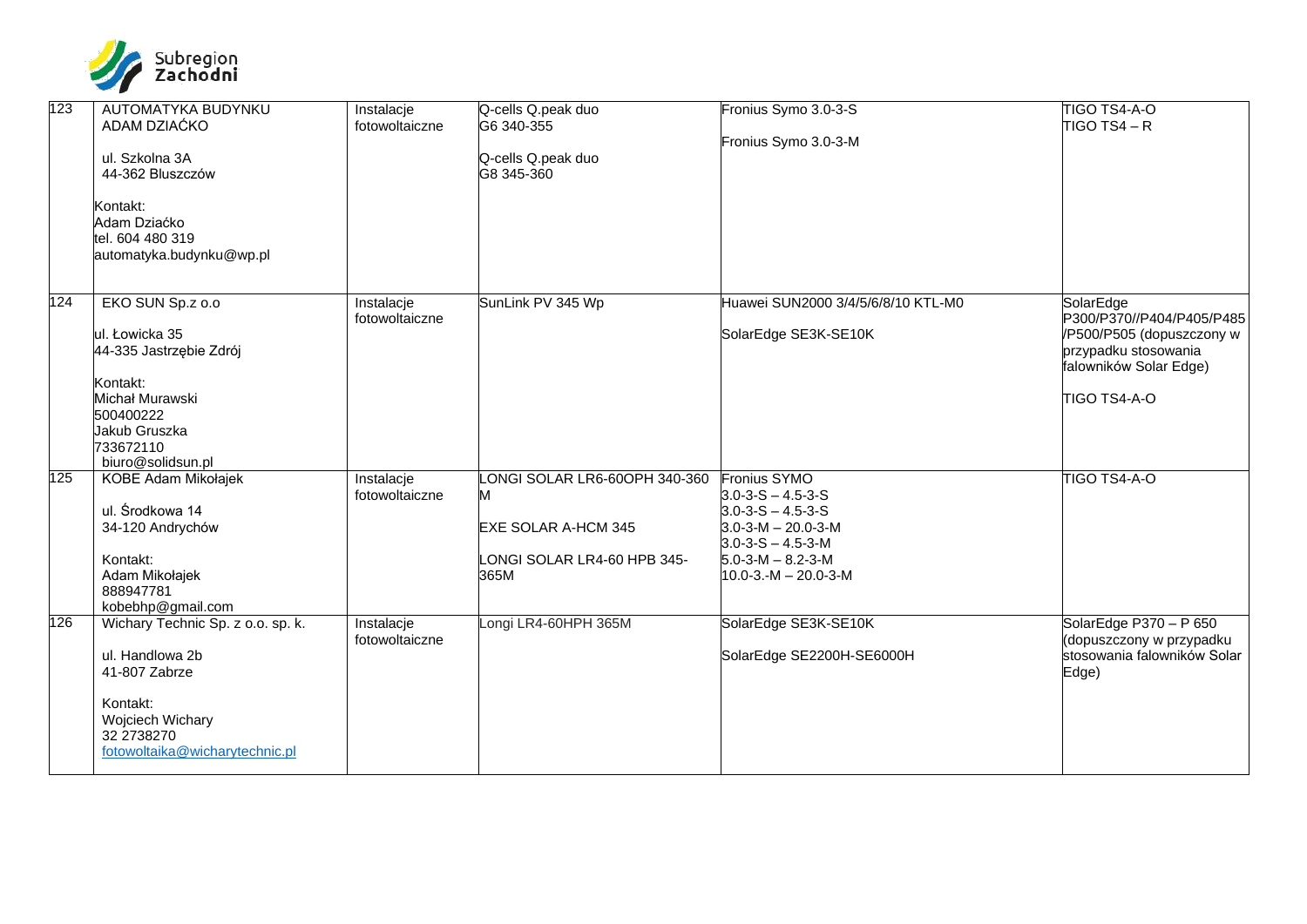

| 127 | <b>GREEN ENERGY</b><br>ul. Szafirowa 55j/17<br>44-121 Gliwice<br>Kontakt:<br><b>Mateusz Brolik</b>                                                                      | Instalacje<br>fotowoltaiczne | ongi LR4-60HPH 350-380<br>LONGI SOLAR LR4-60HBD 350-380M                                                                                               | Fronius SYMO<br>$3.0 - 3 - M - 10.0 - 3 - M$                                                                                                                                                                                                    |                                                                                                                                              |
|-----|-------------------------------------------------------------------------------------------------------------------------------------------------------------------------|------------------------------|--------------------------------------------------------------------------------------------------------------------------------------------------------|-------------------------------------------------------------------------------------------------------------------------------------------------------------------------------------------------------------------------------------------------|----------------------------------------------------------------------------------------------------------------------------------------------|
| 128 | AudioElektro Mariusz Karliczek<br>ul. R. Ranoszka 157a<br>Kontakt:<br>Tomasz Raginia<br>698958222<br>biuro@audioelektro.pl                                              | Instalacje<br>fotowoltaiczne | ONGI SOLAR LR4-72HPH 425-455M Sofar Solar KTL-X<br>SHARP NU-JD 440W<br>ONGI SOLAR LR4-60HPH 350-380MSolarEdge SE3K-SE10K<br>UINKO JKM445M-60HL4-V 445W | Fronius SYMO 3.0-3-M - 10.0-3-M<br>Huawei SUN2000 3/4/5/6/8/10 KTL                                                                                                                                                                              | SolarEdge<br>P300/P370//P404/P405/P485<br>/P500/P505 (dopuszczony w<br>przypadku stosowania<br>falowników Solar Edge)<br>TIGO TS4-A-O        |
| 129 | Elektroinvest S.C.<br>ul. Kościelna 71<br>44-266 Świerklany<br>Kontakt:<br><b>Marcin Szulik</b><br>530920700<br>biuro@elektroinvest.pl                                  | Instalacje<br>fotowoltaiczne | SHARP NU-JC 320/330W<br><b>EXE SOLAR A-HCM330</b><br>SHARP NU-JB 395W<br>SHARP NU-JC 370<br>SHARP NU-JD 445<br>Canadian Solar CS3W 440 MS              | SolarEdge SE3K-SE10K<br>Fronius SYMO 3.0-3-S, 3.7-3-S, 4.5-3-S,<br>$3.0 - 3 - M, 3.7 - 3 - M, 4.5 - 3 - M, 5.0 - 3 - M, 6.0 - 3 - M,$<br>7.0-3-M, 8.2-3-M, 10.0-3-M-20.0-3-M<br>GoodWe DT 4/5/6kW<br>GoodWe DNS 3/3,6 kW<br>WGoodWe K-DT 8/10kW | SolarEdge<br>P300/P370//P404/P405/P485<br>P500/P505 (dopuszczony w<br>przypadku stosowania<br>falowników Solar Edge)<br>TIGO TS4-A-O         |
| 130 | ELMAX HURT ŻYWICKI Sp. J<br>ul. E. Orzeszkowej 15B<br>43-100 Tychy<br>Kontakt:<br>Łukasz Oszmaniec<br>Sebastian Małolepszy<br>728 413 682<br>fotowoltaika@elmax-hurt.pl | Instalacje<br>fotowoltaiczne | Hanwha.QCells Q.PEAK DUO-G7<br>325 Wp<br>Hanwha Q-cells Q.peak DUO G-8 345<br>Wp<br>Risen RSM 120-6 325M - 340M                                        | SofarSolar TLM 3-4,6<br>Sofar Solar KTL-X 3,3-12kW<br>SolarEdge SE2000-6000<br>SolarEdge SE3K-SE10K                                                                                                                                             | SolarEdge<br>P370//P401/P404/P485/P40<br>5/P485/P500/P505<br>(dopuszczony w przypadku<br>stosowania falowników<br>Solar Edge)                |
| 131 | <b>EDS Elektrotechnika</b><br>ul. Rybnicka 36<br>44-207 Rybnik<br>Kontakt:<br>Dariusz Skupień<br>692 841 420<br>edselektrotechnika@gmail.com                            | Instalacje<br>fotowoltaiczne | ongi LR4-60 HIH 370M<br>ONGI LR4-72HPH 425M-445M<br>SHARP NU-JC 330<br>SHARP NU-JC 320B<br>SHARP NU-JB 395                                             | Fronius SYMO 3.0-3-S, 3.7-3-S, 4.5-3-S,<br>$3.0-3-M, 3.7-3-M, 4.5-3-M, 5.0-3-M, 6.0-3-M,$<br>7.0-3-M, 8.2-3-M<br>SolarEdge SE3K-SE10K<br>GoodWe DT 4/5/6/8kW<br>GoodWe DNS 3/3,6kW<br>Huawei SUN2000 3/4/5/6/8/10 KTL-M0                        | SolarEdge<br>P370//P401/P404/P485/P405<br>/P485/P500/P505<br>dopuszczony w przypadku<br>stosowania falowników Solar<br>Edge)<br>TIGO TS4-A-O |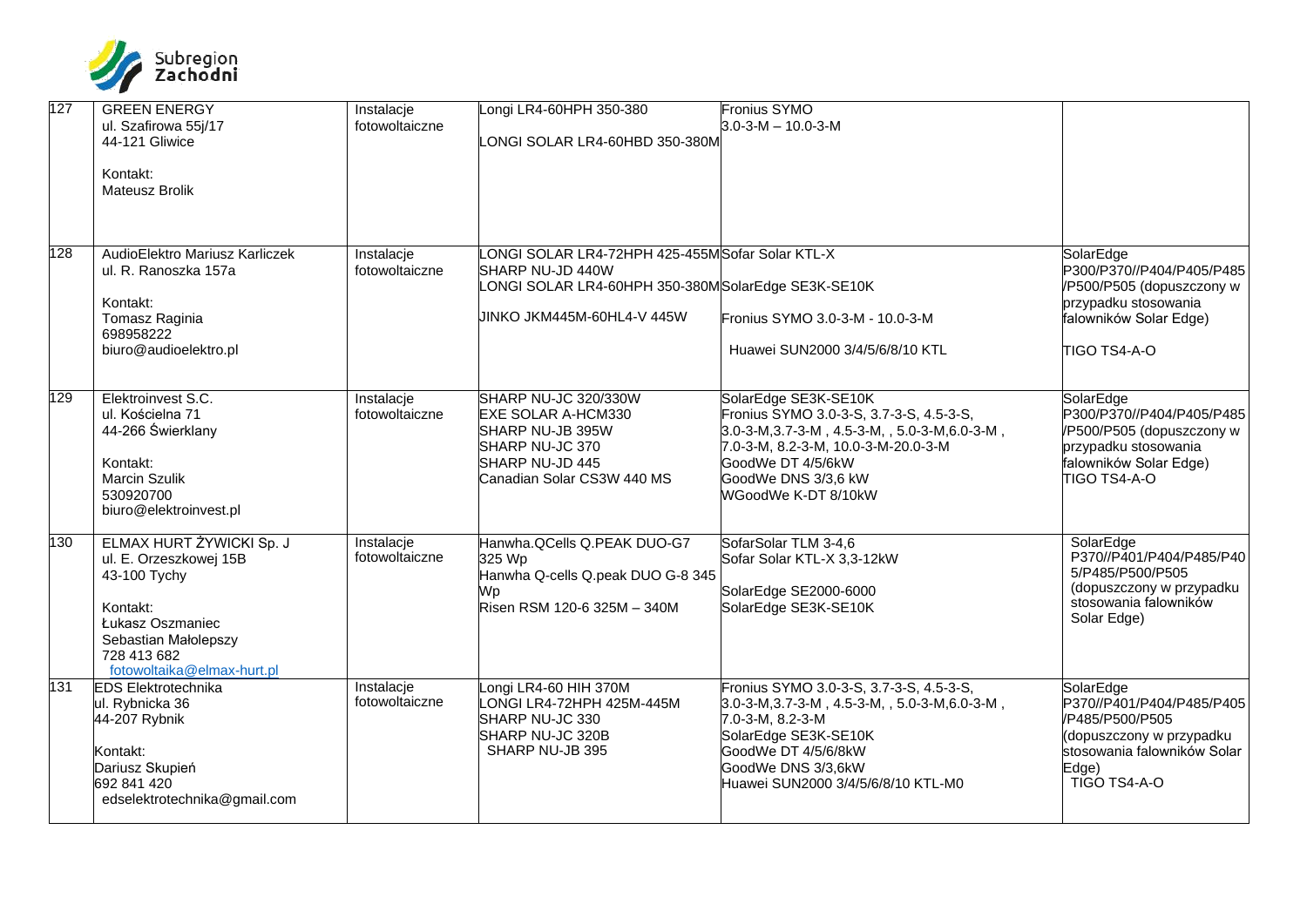

| 132 | ELEKTRO-MARIO<br>ul. Mickiewicza 33<br>47-490 Krzyżanowice<br>Kontakt:<br>Mariusz Gmyz<br>787 667 591<br>elektromario.instalacje@gmail.pl       | Instalacje<br>fotowoltaiczne | LONGI SOLAR LR6-60HPH 320M                                                                    | Growatt 3000-5000 TL3-S                                                                                                                                                                                               | TIGO TS-R-O      |
|-----|-------------------------------------------------------------------------------------------------------------------------------------------------|------------------------------|-----------------------------------------------------------------------------------------------|-----------------------------------------------------------------------------------------------------------------------------------------------------------------------------------------------------------------------|------------------|
| 133 | PV-Fotowoltaika<br>ul. Książenicka 70A<br>44-207 Rybnik<br>Kontakt:<br>Adam Czernecki<br>797 403 013<br>pvadamczernecki@gmail.com               | Instalacje<br>fotowoltaiczne | ONGI LR4-72HPH 450M<br>Ulica Solar UL-340M                                                    | Huawei SUN2000 3/4/5/6/8/10 KTL-M0<br>Sofar Solar KTL-X 3,3-11kW                                                                                                                                                      | TIGO TS4-A-O     |
| 134 | Stilo Energy S.A.<br>ul. R. Traugutta 115C<br>80-226 Gdańsk<br>Kontakt:<br>Tomasz Ziębliński<br>503 444 237<br>tomasz.zieblinski@stiloenergy.pl | Instalacje<br>fotowoltaiczne | Ulica Solar UL 400 Wp<br>Exiom EX400 400Wp                                                    | AFORE HNS-TL1 1-3,6 kW<br>AFORE BNT 3-10 kW                                                                                                                                                                           | HoneyBee 400/PLC |
| 135 | Sun Travel<br>Plac Kopernika 3<br>44-200 Rybnik<br>Kontakt:<br>Tomasz Mańka<br>607 169 166<br>biuro@sun-travel.com.pl                           | Instalacje<br>fotowoltaiczne | SHARP NU-JC 320B<br>SHARP NU-JB 395<br><b>EXE SOLAR A-HCM 345</b><br>JINKO Cheetah HC 60M 340 | ZeverSolar Evershine TLC4000 - TLC10000<br>Fronius SYMO<br>$3.0 - 3 - S - 4.5 - 3 - S$<br>$3.0 - 3 - M - 20.0 - 3 - M$<br>$3.0 - 3 - S - 4.5 - 3 - M$<br>$5.0 - 3 - M - 8.2 - 3 - M$<br>$10.0 - 3 - M - 20.0 - 3 - M$ | TIGO TS4-A-O     |
| 136 | <b>PS Trade</b><br>ul. Modelarska 3<br>40-142 Katowice<br>Kontakt:<br>Patryk Seget<br>795 776 744<br>biuro@pstrade.pl                           | Instalacje<br>fotowoltaiczne | ECO Delta 350-370- 60EHC<br>ECO Delta 325-340-60DHC                                           | Sofar Solar KTL-X 3,3/4,4/5,5/6,6/8,8/11/12 kW<br>Sofar Solar KTL-M-G2 3-7,5 kW                                                                                                                                       | TIGO TS4-A-O     |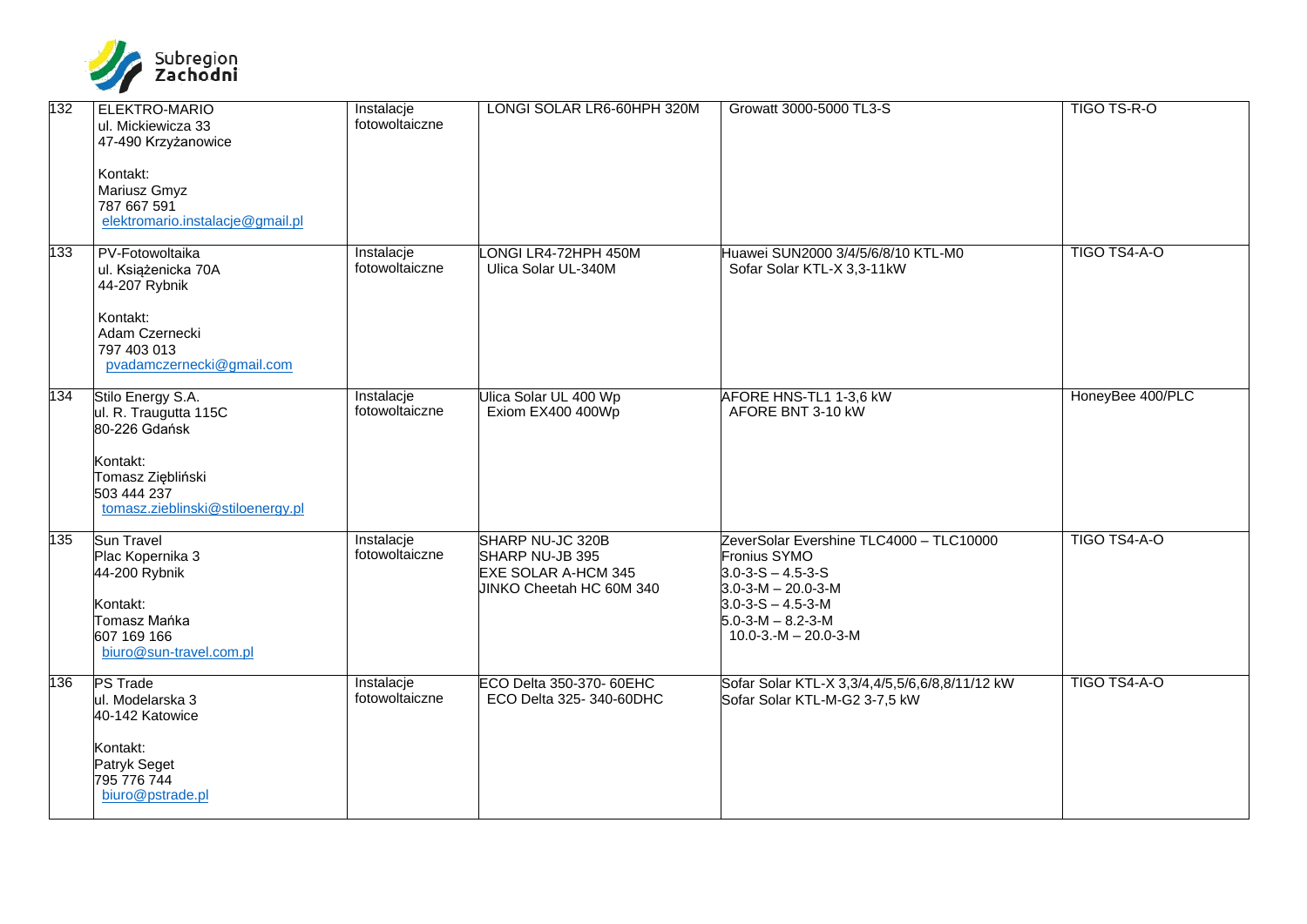

| 137 | Hymon Fotowoltaika Sp. z o.o.<br>ul. Dojazd 16a<br>33-100 Tarnów<br>Kontakt:<br>Uoanna Kubacka<br>575 052 344<br>j.kubacka@hymon.pl          | Instalacje<br>fotowoltaiczne | Longi LR4-60 HIH 350-380M<br>LONGI LR6-60HPH 350-370M<br>Phono Solar PS360 M4-20/UHB 360<br>Wp                   | Sofar Solar KTL-X 3,3-12kW                                                                                                             | TIGO TS4-R-O                 |
|-----|----------------------------------------------------------------------------------------------------------------------------------------------|------------------------------|------------------------------------------------------------------------------------------------------------------|----------------------------------------------------------------------------------------------------------------------------------------|------------------------------|
| 138 | CONSULTRIX Sp. z o.o.<br>ul.Gliwicka 177<br>44-207 Rybni<br>Kontakt:<br>Kinga Rzepecka<br>797576565<br>eco@consultrix-spolka.pl              | Instalacje<br>fotowoltaiczne | Ja Solar JAM60S10 320-350 MR<br>Ja Solar JAM60S17-320/MR<br>Q CELLS Q.PEAK DUO-G6350<br>Q.PEAK DUO BLK-G6330-345 | Huawei SUN2000 3/4/5/6/8/10 KTL-M0<br><b>HEWALEX SOLIS 1P3K-4G</b><br>HEWALEX SOLIS 3P 5K/6K/8K/10K/15K/20K-4G<br>HEWALEX SOLIS30K/40K |                              |
| 139 | MBM SOLAR Sp. z o.o. Sp. k.<br>ul. Ziębicka 35<br>60-164 Poznań<br>Kontakt:<br>Natalia Slebioda<br>882891202<br>Natalia.slebioda@mbmsolar.pl | Instalacje<br>fotowoltaiczne | Sunrise Solartech Godzilla 375W                                                                                  | Huawei SUN2000 3/4/5/6/8/10 KTL-M0                                                                                                     | TIGOTS4-A-O                  |
| 140 | Yell Spółka z o.o.<br>ul. Jana Pawła II 11,<br>41-100 Siemianowice Śląskie                                                                   | Instalacje<br>fotowoltaiczne | Ua Solar JAM60S10 345/MR<br>Ja Solar JAM60S17 325/MR<br>Hanwha Q-cells Q.peak duo G6 360                         | Huawei SUN2000-2/3/3.68 KTL – L1<br>Huawei SUN2000 3/4/5/6/8/10KTL-M0<br>Growatt 1000 - 3000S                                          | TIGO TS4-R-O<br>TIGO TS4-R-M |
|     | Kontakt:<br><b>Stanisław Borsuk</b><br>881361381<br>borsuk@yell.com.pl                                                                       |                              |                                                                                                                  | Growatt MIN 2500/3000/3600 TL XE<br>Growatt 3000 - 9000 TL3-S                                                                          |                              |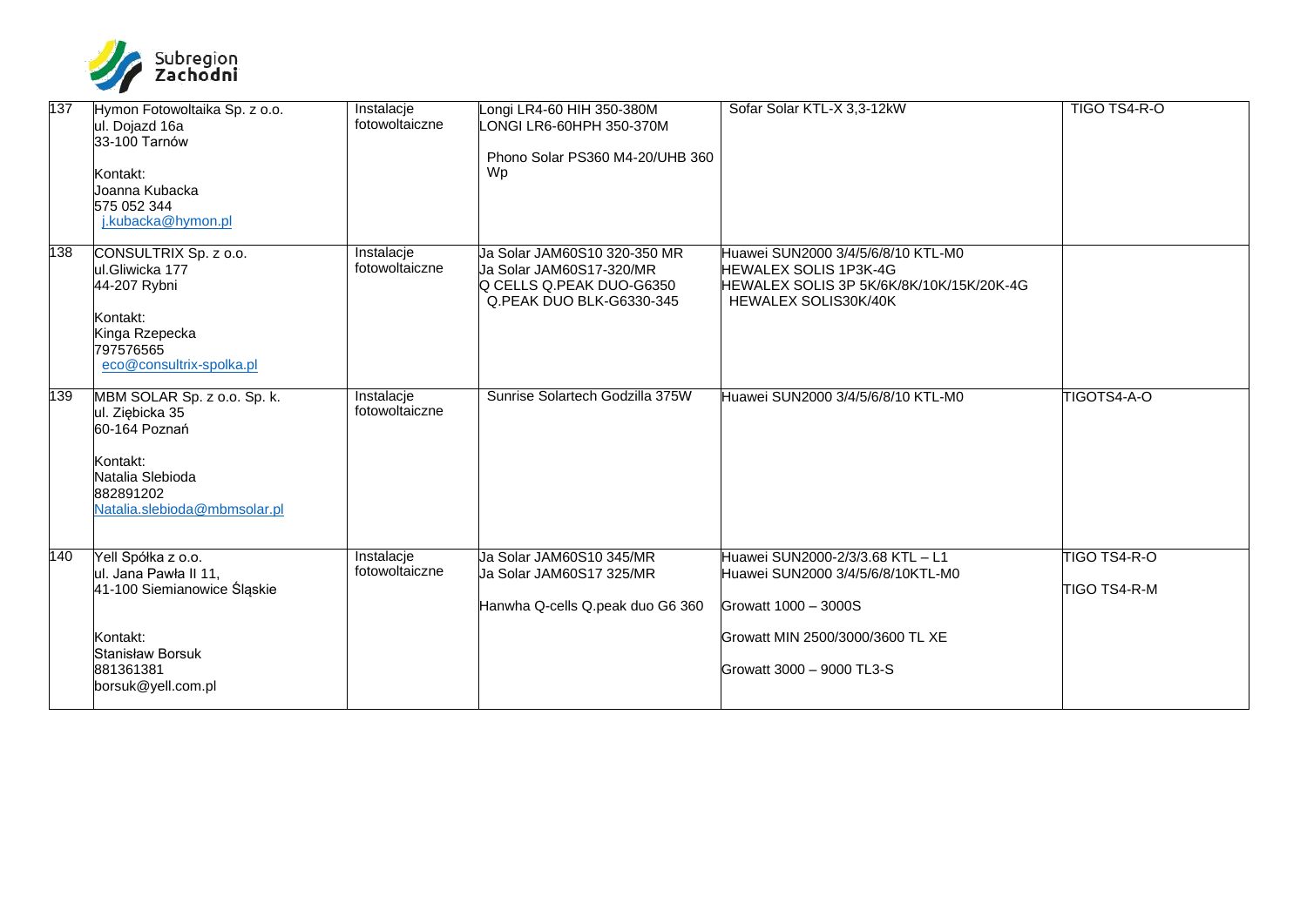

| 141 | NINDO Nowoczesne Instalacje Domowe<br>Przemysław Schimmelpfennig<br>ul. 1 Maja 130 A<br>44-348 Skrzyszów<br>Kontakt:<br>Przemysław Schimmelpfennig<br>662 250 928<br>nindo@nindo.com.pl | Instalacje<br>fotowoltaiczne | Longi LR6-60 HPH 375M<br>Longi LR4-72HPH 420M-440M<br>Longi LR4-72HPH 445/450M<br>Longi LR4-60HIH 370M<br>Longi LR4-60 HPH 370/375<br>JINKO Cheetah JKM 385-405 TR<br>JINKO Cheetah HC 60M 335<br>JINKO Cheetah HC 60M -V 330<br>SHARP NU-JD 440W<br>Risen RSM144-6 - 395M-415M<br>Risen RSM 120-6-335-345M<br>Q-cells Q.peak duo G-5 315-335<br>Corab EC 360M-6-120FB | Sofar Solar KTL-X 3,3-12 kTL - X<br>Fronius SYMO 3.0-3-S, 3.7-3-S, 4.5-3-S,<br>$3.0-3-M, 3.7-3-M, 4.5-3-M, 5.0-3-M, 6.0-3-M,$<br>7.0-3-M, 8.2-3-M, 10.0-3-M-20.0-3-M<br>Huawei SUN2000 3/4/5/6/8/10KTL-M0 | TIGO TS4-A-O                                                                                                         |
|-----|-----------------------------------------------------------------------------------------------------------------------------------------------------------------------------------------|------------------------------|------------------------------------------------------------------------------------------------------------------------------------------------------------------------------------------------------------------------------------------------------------------------------------------------------------------------------------------------------------------------|-----------------------------------------------------------------------------------------------------------------------------------------------------------------------------------------------------------|----------------------------------------------------------------------------------------------------------------------|
| 142 | JBG-2 Sp. z o.o.<br>ul. Gajowa 5<br>43-254 Warszowice<br>Kontakt:<br>32 472 204 146<br>info@jbgpv.com                                                                                   | Instalacje<br>fotowoltaiczne | <b>JBG Premium BLACK HC JBG2-</b><br>MH60SBF-320                                                                                                                                                                                                                                                                                                                       | Huawei SUN2000 3/4/5/6/8/10KTL-M0                                                                                                                                                                         |                                                                                                                      |
| 143 | Megawatt<br>ul. Graniczna 27<br>44-351 Turza Śląska<br>Kontakt:<br>Damian Kucza<br>603 519 591<br>kuczadamian@gmail.com                                                                 | Instalacje<br>fotowoltaiczne | Longi Solar LR4-60HPB 345-370M<br>Longi Solar LR4-72HPH 425M-455M<br>SHARP NU-JB 395W<br>SHARP NU-JD 440W                                                                                                                                                                                                                                                              | Fronius SYMO 3.0-3-S, 3.7-3-S, 4.5-3-S, 3.0-3-M, 3.7-<br>3-M, 4.5-3-M, , 5.0-3-M, 6.0-3-M, 7.0-3-M, 8.2-3-M,<br>10.0-3-M-20.0-3-M<br>Sofar Solar 3,3-12 KTL-X<br>Solar Edge SE3K-10K                      | SolarEdge<br>P370/P401/P407/P405/P48<br>5/P500/P505 (dopuszczony<br>w przypadku stosowania<br>falowników Solar Edge) |
| 144 | Modern Energy Pro Sp. z o.o.<br>ul. Budowlanych 6<br>43-430 Skoczów<br>Kontakt:<br><b>Krystian Procner</b><br>784 358 610<br>krystian@modernenergy.com.pl                               | Instalacje<br>fotowoltaiczne | Longi Solar LR4-60HPH 365M<br>Longi Solar LR4-72HPH 440M<br>Ja Solar JAM60S20 365-390MR<br>Ja Solar JAM60S21 355-375 MR<br>Fox e                                                                                                                                                                                                                                       | Sofar Solar 3,3-12 KTL-X<br>Huawei SUN2000 3/4/5/6/8/10KTL-M0                                                                                                                                             | TIGO TS4-R-X-DUO                                                                                                     |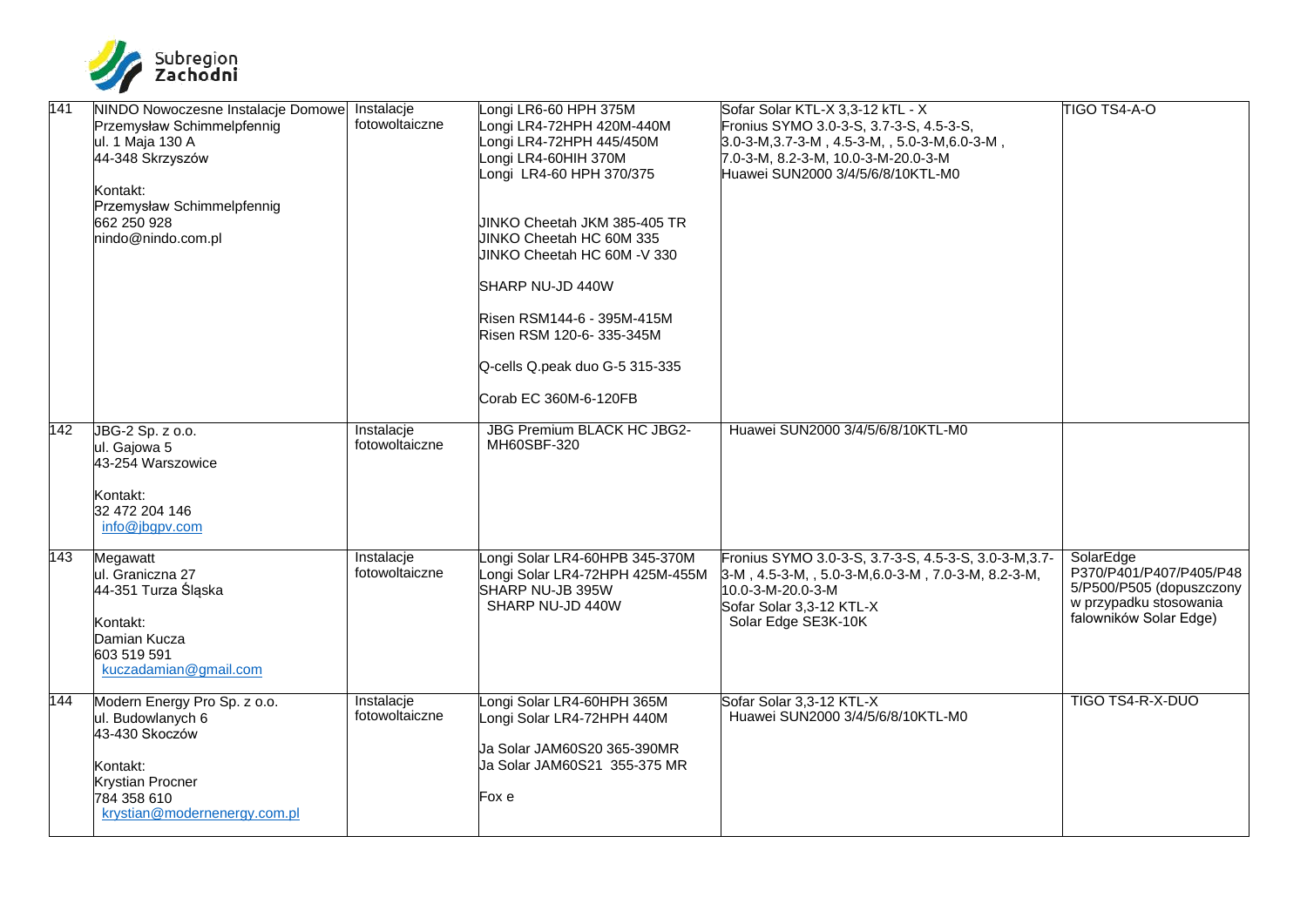

| 145 | EKO-TECH Sp. z o.o.<br>Aleje Jerozolimskie 125/127 lokal 109<br>02-017 Warszawa<br>Kontakt:<br>Kurusz Wojeński<br>535 111 112<br>kontakt@ekotechsun.pl | Instalacje<br>fotowoltaiczne | Sunlink 365/375<br>TrinaSolar TSM-DE08M.08(II) 375                                   | Fronius SYMO 3.0-3-S, 3.7-3-S, 4.5-3-S, 3.0-3-M, 3.7-<br>3-M, 4.5-3-M, , 5.0-3-M, 6.0-3-M, 7.0-3-M, 8.2-3-M,<br>10.0-3-M-20.0-3-M<br>Sofar Solar 3,3-12 KTL-X<br>Solar Edge SE3K-10K<br>Huawei SUN2000 3/4/5/6/8/10KTL-M0                                                                                                                                                                                                  | <b>TIGO TS4-A-O</b><br>P370- P505, P650-P950<br>(dopuszczony w przypadku<br>stosowania falowników<br>Solar Edge) |
|-----|--------------------------------------------------------------------------------------------------------------------------------------------------------|------------------------------|--------------------------------------------------------------------------------------|----------------------------------------------------------------------------------------------------------------------------------------------------------------------------------------------------------------------------------------------------------------------------------------------------------------------------------------------------------------------------------------------------------------------------|------------------------------------------------------------------------------------------------------------------|
| 146 | <b>PROINSTAL</b><br>ul. Sztabu Powstańczego 19/1<br>44-100 Gliwice<br>Kontakt:<br>Artur Krzywdziński<br>731 603 635<br>proinstalgliwice@gmail.com      | Instalacje<br>fotowoltaiczne | Q CELLS Q.PEAK DUO-G6 340-355<br>Wp<br>SHARP NU-JC 330W<br>Selfa SV 120M 370Wp<br>Wp | Q-celles Q. peak duo- G8 345-360 Wp Huawei SUN2000 3/4/5/6/8/10 KTL-M0<br>Huawei SUN2000L 2-3,68<br>Fronius SYMO 3.0-3-S, 3.7-3-S, 4.5-3-S, 3.0-3-M, 3.7-<br>$3-M$ , 4.5-3-M, , 5.0-3-M, 6.0-3-M, 7.0-3-M, 8.2-3-M,<br>10.0-3-M-20.0-3-M<br>BAUER BS-6MHB5 335/355/360/365 Sofar Solar TL -G3 2200/2700/3000/3300<br>Sofar Solar TLM 3000-4600<br>Sofar Solar 3,3-8,8 KTL-X<br>SMA Sunny Tripower 3.0/4.0/5.0/6.0/8.0/10.0 | <b>TIGO TS4</b>                                                                                                  |
| 147 | Eurotech Sp. z o.o.<br>ul. Hagera 41<br>41-800 Zabrze<br>Kontakt:<br>Marcin Król<br>32 273 41 26 / 881 588 888                                         | Instalacje<br>fotowoltaiczne | ongi Solar LR4-60HPH 375M                                                            | Solar Edge SE 2200/3000/3500/3680/4000/5000/600<br>Solar Edge SE 3-10K<br>Sofar Solar 3,3-12 KTL-X                                                                                                                                                                                                                                                                                                                         | TIGO TS4-A-O                                                                                                     |
| 148 | YAP PARTNERS SP. Z O.O.<br>ul. Wolności 98 B<br>43-229 Rudołtowice<br>Kontakt:<br>Sebastian Motoszko<br>519 866 411<br>s.motoszko@yapgroup.pl          | Instalacje<br>fotowoltaiczne | ongi Solar LR4-60HPH 350-380M<br>Longi Solar LR4-72HPH 425-455M                      | Solar Edge SE3K-10K<br>GoodWe GW 4/5/6/8 K-DT<br>GoodWe GW10KT-DT<br>FOX ESS T3/T4/T5/T6/T8/T10/T12                                                                                                                                                                                                                                                                                                                        | Solar Edge<br>P300/P370/P405/P485/P500/<br>P505<br>Solar Edge<br>P650/P701/P730/P800p/P8<br>01/P850/P950         |
| 149 | WISCOP SP. Z O.O.<br>ul. Wolnego 4, Katowice<br>ul. Forteczna 13, Toruń<br>Kontakt:<br>Stanisław Borsuk<br>881 361 381<br>stanislaw.borsuk@wiscop.pl   | Instalacje<br>fotowoltaiczne | Ja-Solar JAM60S10 320-340PR                                                          | Sofar Solar 3,3k - 12 kTL-X<br>Growatt 3000TL3-S-6000TL3-S                                                                                                                                                                                                                                                                                                                                                                 | TIGO TS4-R-O                                                                                                     |